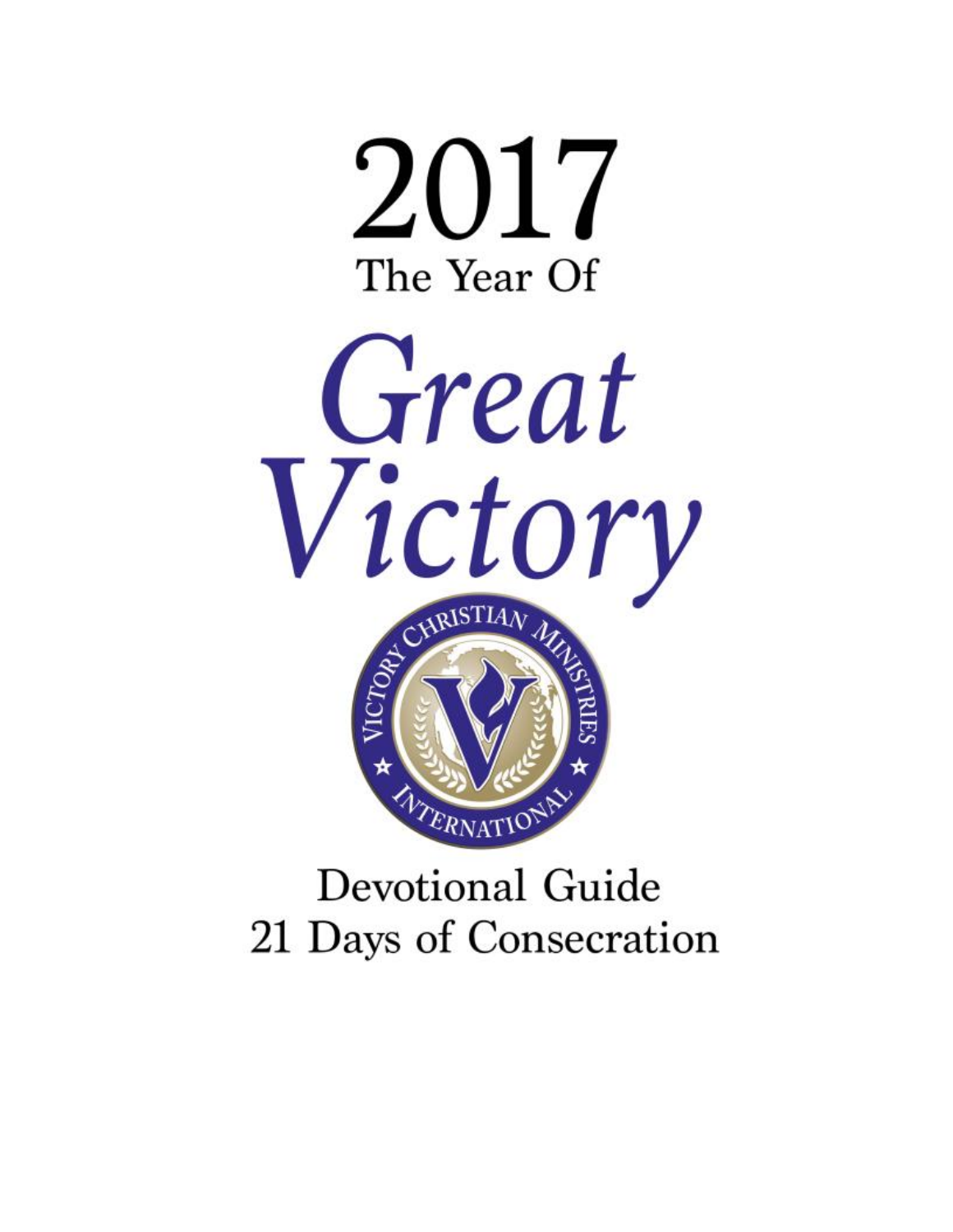# **TABLE OF CONTENTS**

# **Section Page**

# **ADMINISTRATIVE**

# **DEVOTIONALS**

|                                                                                         | 4  |
|-----------------------------------------------------------------------------------------|----|
|                                                                                         | 6  |
|                                                                                         | 8  |
|                                                                                         | 11 |
|                                                                                         | 13 |
| Day 6 (January 7 <sup>th</sup> ): Falling In Love With The Future God Already Prepared  | 15 |
|                                                                                         | 17 |
|                                                                                         | 19 |
|                                                                                         | 21 |
|                                                                                         | 23 |
|                                                                                         | 25 |
|                                                                                         | 28 |
|                                                                                         | 30 |
|                                                                                         | 33 |
|                                                                                         | 35 |
|                                                                                         | 37 |
|                                                                                         | 39 |
| Day 18 (January 19 <sup>th</sup> ): Your Prosperity Is Connected To Your Divine Purpose | 42 |
|                                                                                         | 45 |
|                                                                                         | 48 |
|                                                                                         | 50 |
|                                                                                         |    |

# **DECLARATIONS OF FAITH**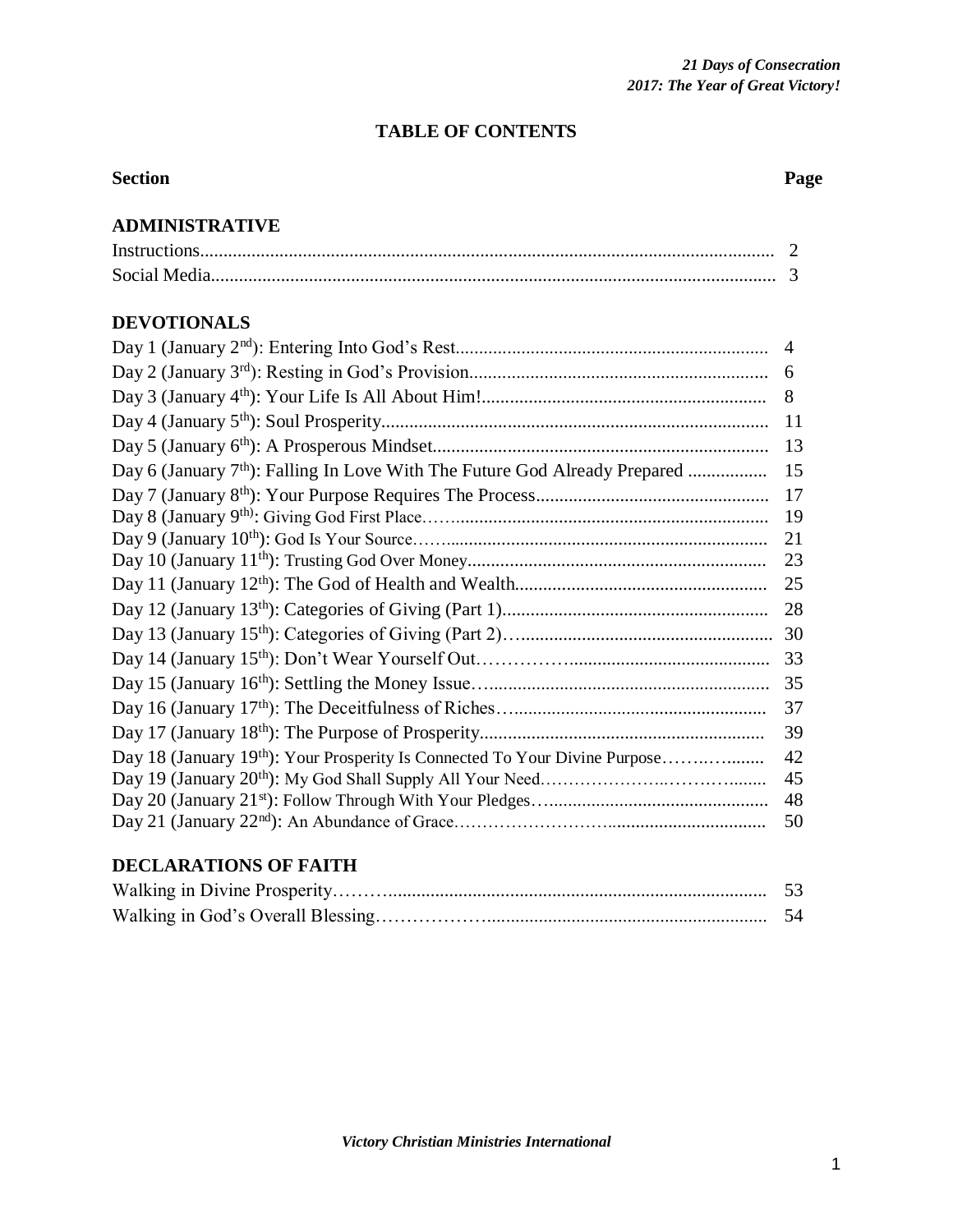# **VCMI Family Devotional Guide Instructions**

Our church is beginning a journey and we are asking for every family to go on the journey with us. It's a journey of faith and our destination is total dependence on God in every area of our lives. We have made this our goal because we want God to be glorified in all that we do. We want the world to see in us an accurate reflection of who God is. As Jesus is, so are we, in this world (1 John 4:17).

This Journey will provide an opportunity for your family to learn more of what it means to live by faith and to depend on God for everything in life. These devotionals are designed to help us focus on three things in which we must be actively involved if we are going to reach our destination together: *God Is Our Source, It Is God's Will That We Prosper,* and *We Are Blessed To Be A Blessing*.

Each of the 21 daily devotionals are divided into 5 parts:

#### **The Scripture(s)**

If you have children in your home, it is a good idea to let them take turns reading the verse or verses for the day. It is important that children be participants and not just spectators in the things of the Lord.

#### **The Discussion**

This section provides a brief background of the text. The goal here is to discuss the text, in context, with your family.

#### **The Application**

Each devotional will provide several application points. As you read each, ask your family how they think this truth can be applied to their lives.

#### **The Declaration of Faith**

We believe God has placed the power of death and life in the tongue (Proverbs 18:21). So each devotional contains a declaration of faith designed to go along with the lesson. Declare the words either with your family (in unison), or have them repeat after you. As you speak the words of faith, do so from a believing heart, thereby activating your faith in what you just studied.

#### **The Closing Prayer**

End each session with a simple prayer, asking God to help each family member receive and apply the truth they have learned that day. Use this time for prayer requests and include prayer for our Apostles and the Pastors of our VCMI locations.

Choose a time of day when your whole family can gather together with the least number of distractions and interruptions. Make this an interesting and fun time for your family. If possible, invite your neighbors or other families from VCMI. This is a time of fasting, prayer and consecration for us. In order to *Build a Better Community* we must build our families first.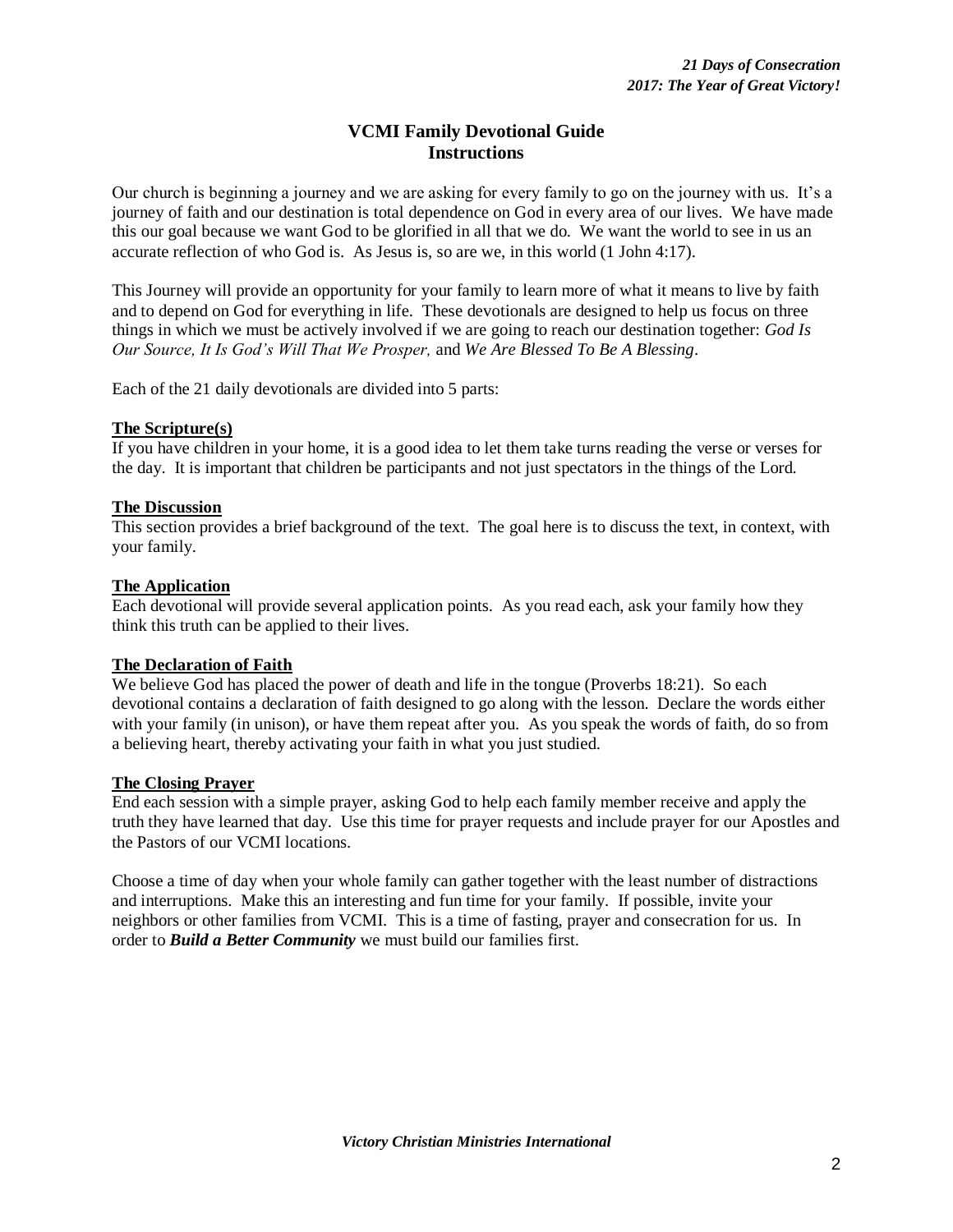









# *Social Media*

As your family comes together each day to study, discuss and meditate the devotionals, please do so with an expectation to hear from God. As God speaks to you, please share what God is saying with your VCMI family via social media

On the left is a list of Facebook, Twitter and Instagram accounts for each of our five locations. Each day our locations will share information on social media. Please interact with the churches and with one another

The goal is to *Build a Better Community*. We will do this both in our local communities and online communities. This year will be a year like no other.

As you share your thoughts and the insight God reveals to you, please use the following hashtags, as appropriate:

#YearOfGreatVictory

#GreatVictory

#VCMIBBC

#BuildingABetterCommunity

#BBC

#TeamVCMI

#RecordBreakingBlessings

*Victory Christian Ministries International*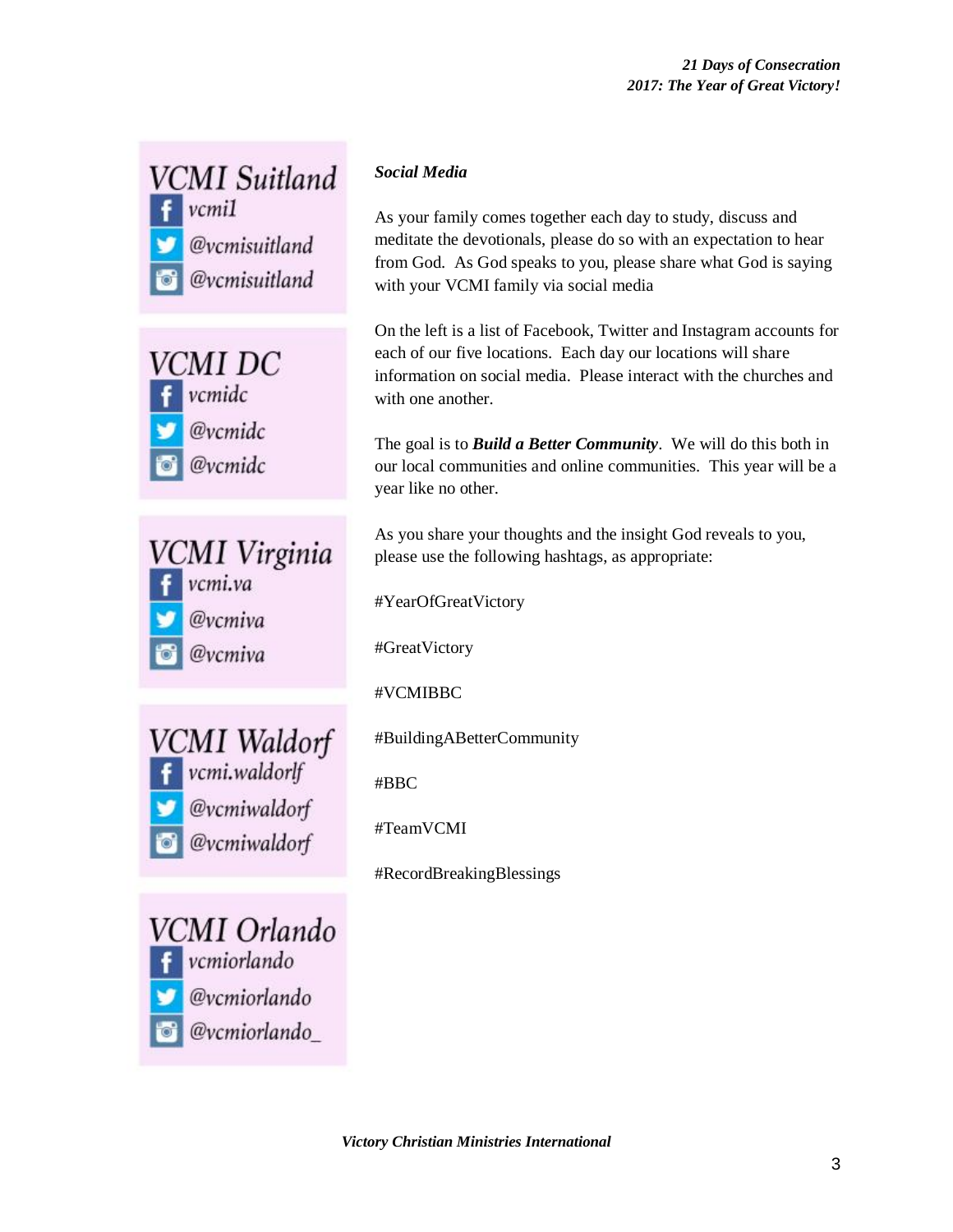# Day 1 (January 2<sup>nd</sup>)

# *Entering Into God's Rest*

#### **The Scripture(s):**

**And we still have the promise that God gave those people. That promise is that we can enter his place of rest. So we should be very careful that none of you fails to get that promise. Yes, the good news about it was told to us just as it was to them. But the message they heard did not help them. They heard it but did not accept it with faith. Only we who believe it are able to enter God's place of rest...** 

(Hebrews 4:1-3 ERV)

### **The Discussion:**

In the third chapter of this letter to the Hebrews the writer quotes the  $95<sup>th</sup>$  Psalm at length and explains how many Israelites died in the desert because of their **unbelief**. The writer then compares the unbelief of the Israelites in chapter 3 with the faith of believers in chapter 4. The offer to enter into God's rest still stands. Like the Israelites, our blessing has already been prepared. God's work is finished. He has done what He has done by grace. Our part is to believe it and receive it by faith.

The Bible warns us when it says, "**Only we who believe it are able to enter God's place of rest**." We must believe in order to enter God's place of rest. In 2016 we learned to RESET, REBOOT and RENEW ourselves in Christ. In 2017 we will experience **SUPERNATURAL VICTORY**, but it won't be because we are so good, or because we perform so well. No, it will be because we have been reset, rebooted and renewed to the point where our total confidence is in God and His performance in our lives.

#### **The Application:**

1. We are called and commanded to live by faith. True faith has a rest component to it. When you are in-faith you are also in-rest, knowing God did whatever He promised by His grace, from the foundations of the world, and the manifestation of His promise in the earth is merely a matter of time.

2. Receiving God's peace is great, but entering into God's rest takes you to another level. When you enter into God's rest concerning something, **then that's it!** As far as you are concerned, it's a done deal - - no matter how long it actually takes to manifest here in the earth.

3. Sometimes your victory does not require more trying, but rather more dying. The more you die to self and the more you rely on God, the easier it will be for you to enter into God's rest.

4. Once you enter into God's rest the pressure of the situation has no power over you.

5. Once you enter into God's rest you feel no pressure to "perform" to earn it or deserve it. You simply believe for it.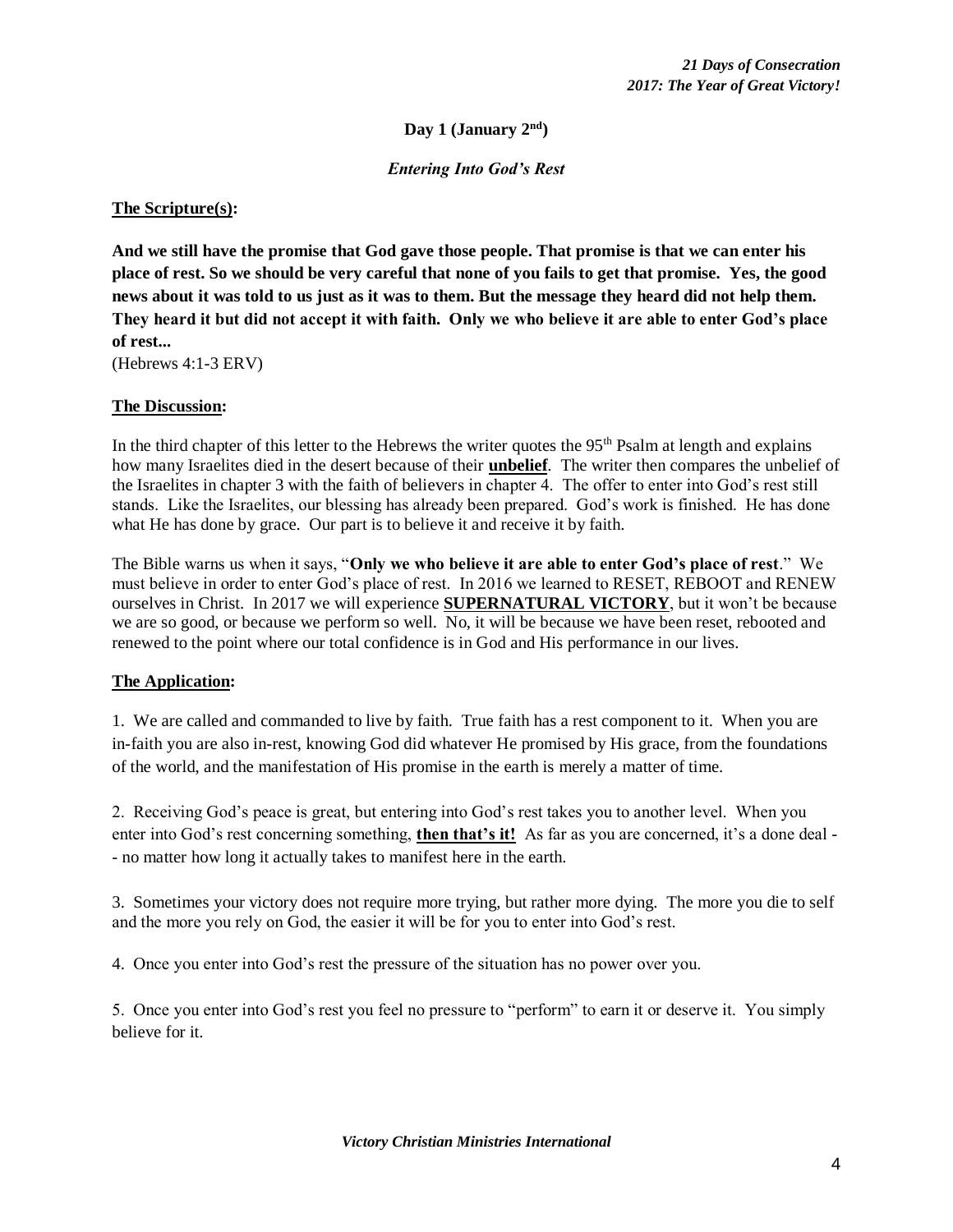# **The Declaration of Faith:**

Father, I thank You for Your Word. Your Word is the foundation for my life. You made plans for me by Your unearned grace and You have called me to live by faith in order to access, experience and enjoy those plans. As I read and meditate this passage, I declare by faith that it gets down in my spirit. Your rest is possible for me and from this day forward it shall become a reality in my life. I believe You will do all You planned to do in my life. Every promise shall be fulfilled. As I enter into 2017, I declare that it is a Year of Great Victory for me and my household. I rest in Your divine victory and I declare that stress, fear, worry, doubt and unbelief have no power over me. I enter into Your rest, I rely on Your grace, and I enjoy a stress-free life. I declare this by faith. In Jesus' name, Amen!

### **The Closing Prayer:**

Father, help us to rely on Your power, to believe in Your name, to trust in Your promises, and to stand on Your Word. As you teach us to enter into Your rest, may You also teach us to put our total trust and confidence in You, to release any pressure to perform, and to live stress-free. You have already placed your love in our hearts through Your Spirit. Now Father, we ask You to fill our hearts with Your peace as we endeavor to experience a Year of Great Victory. We pray this by faith, in Jesus' name, Amen!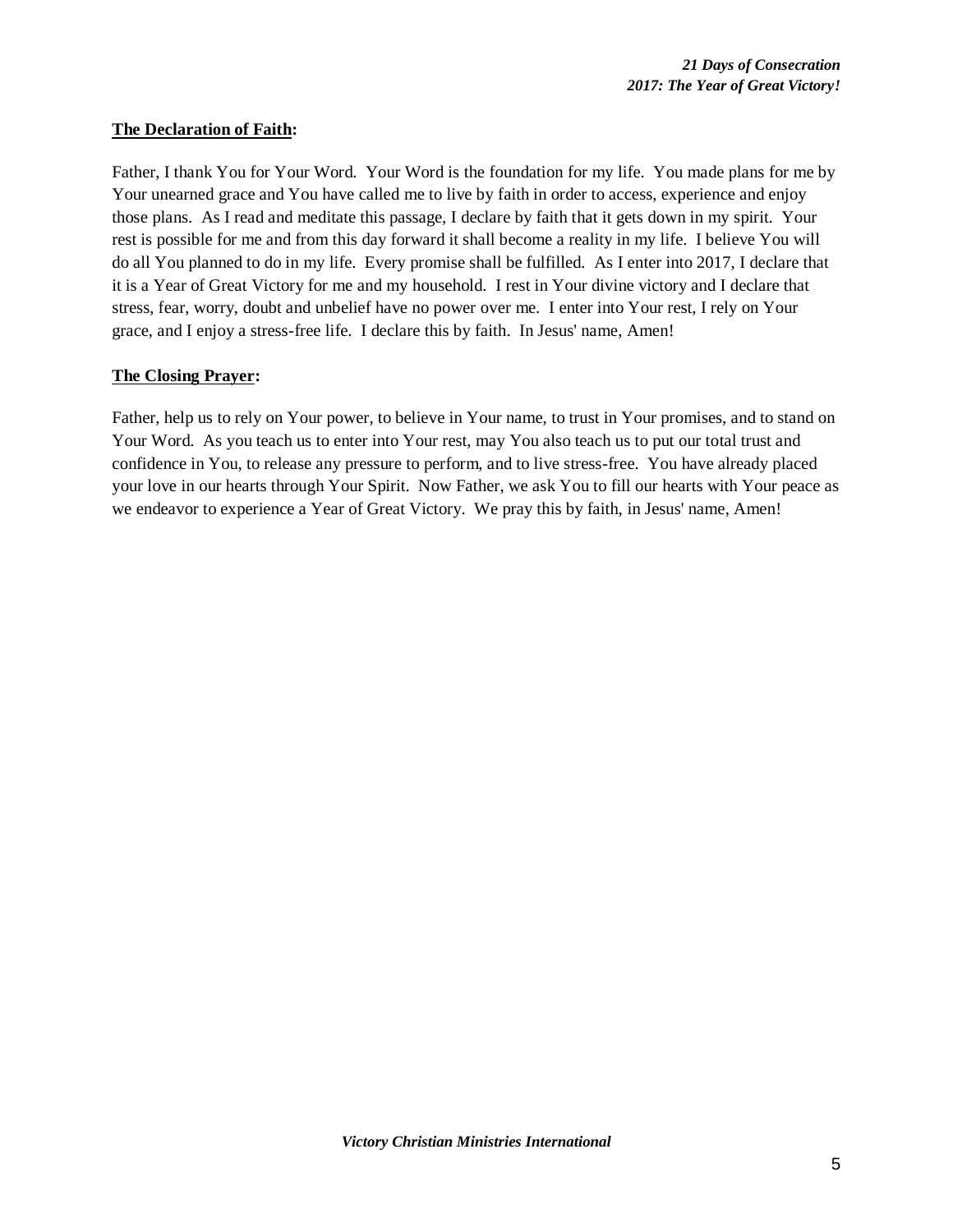# **Day 2 (January 3 rd)**

# *Resting In God's Provision*

# **The Scripture(s):**

**God rested after he finished his work. So everyone who enters God's place of rest will also have rest from their own work just as God did. So let us try as hard as we can to enter God's place of rest. We must try hard so that none of us will be lost by following the example of those who refused to obey God.**

(Hebrews 4:10, 11 ERV)

# **The Discussion:**

In Deuteronomy 1:8 the Lord said to Moses, "**See, I have given you this land**." The Lord had already promised Canaan to Abraham 440 years before He made this statement to Moses. The Lord even forewarned Moses that the land was inhabited during his '*burning bush*' experience in Exodus 3. So it's a shame that 10 of the 12 spies lacked the ability to believe and receive what God had already provided. When the Lord said, "**See, I have given you this land**," He spoke in past tense. The land was already theirs. As far as God was concerned He had already given it to them. But because of their unbelief they put a "**No**" where God had already put a "**Yes**".

The writer of Hebrews explains it very plainly. He said the nation of Israel had the Gospel preached to them. The Gospel, or good news, in this case was that the land was theirs. These people had been slaves all their lives. They had never owned property. But when the Lord delivered them from Egypt, He made sure they did not come out empty handed. The Lord had the Egyptians to give the newly freed Israelites gold, silver and clothes. They were born slaves, but they walked Egypt free and rich. And now the Lord was GIVING THEM Canaan. This was land promised to their forefathers to give them. However, millions of Israelites missed out on the promise because they failed to believe what God already believed about them.

# **The Application:**

1. The Father rested when He was done with creation. Jesus rested when He was done with salvation. God now gives you the opportunity to rest in what He has already done for you. Rest in the finished work of the Father in creation -- you were created in His image and likeness. Rest in the finished work of Jesus the Christ on the cross -- you are saved from the power and penalty of sin. Rest in the grace God has given for your divine assignment -- **you are here for a reason and everything you need to accomplish your assignment has already been prepared for you**.

2. If you can't SEE (by faith) what God has already stored up for you (by grace), you run the risk of missing out on God's best.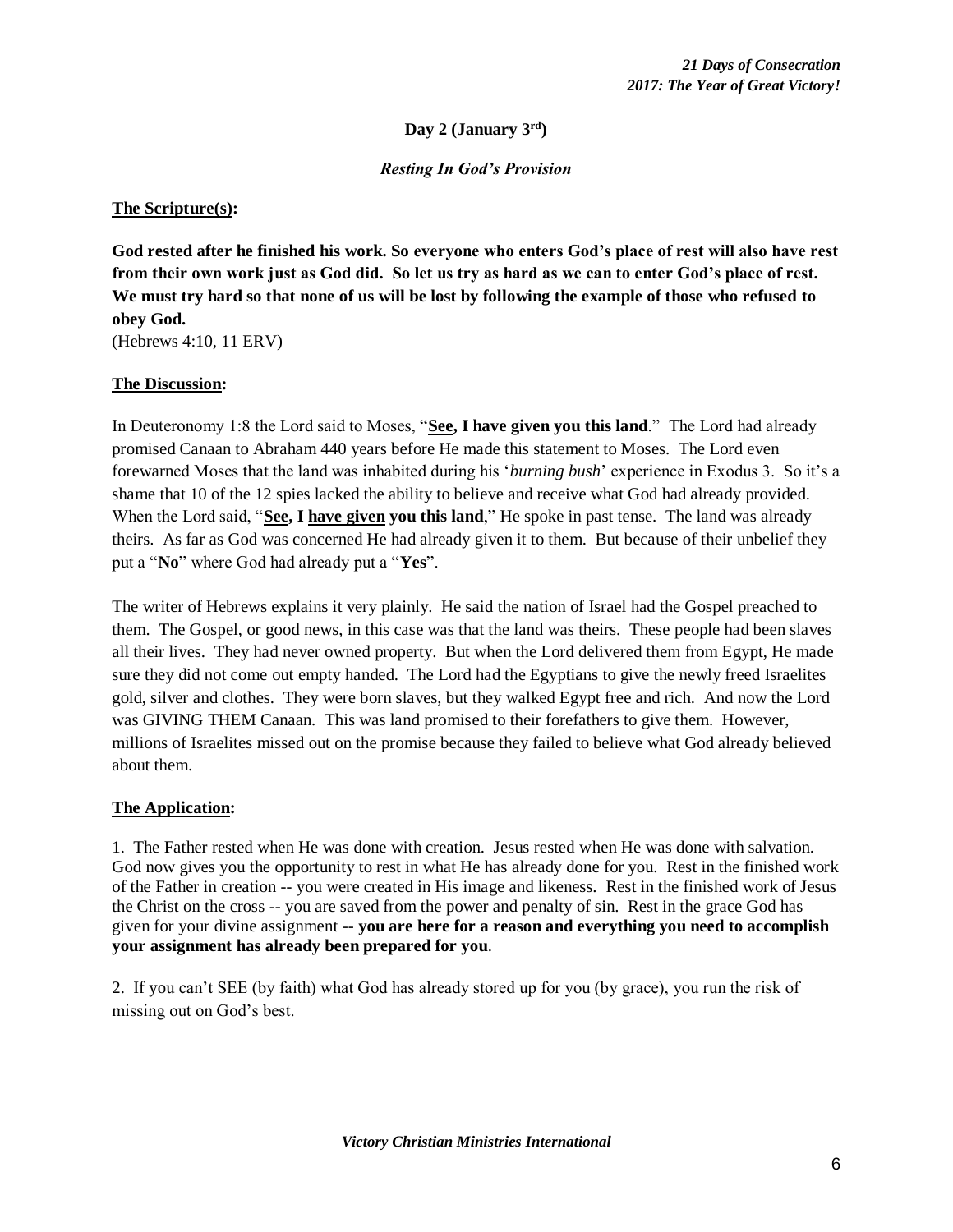3. Without faith you won't have the ability to SEE what God wants to do in your life, and if you can't SEE IT, you will never BE IT or HAVE IT!

4. The Israelites did nothing for the gold, silver or clothes they walked out of Egypt with. God just moved on the hearts of the Egyptians to GIVE it to them. God was also willing to simply GIVE millions of acres of land to people who had been slaves all their lives. This was land the Lord had already planned to give them. They did not have to work for it, but they did have to believe for it. Likewise, God's provision for your life is already planned. Everything you need to maximize your purpose and potential has already been stored up. But you will need faith to believe and receive what grace has already provided.

# 5. **God only casts vision where the provision has already been prepared**.

a) If God tells you to do something it is because He has already made provisions for its success.

b) The fact that God is telling you to do it is evidence (in and of itself) that His provision has already been made.

### **The Declaration of Faith:**

Father, I thank You for teaching me about Your divine provision. Since You give me vision, I know the provision has already been made. If it's Your will, I know it is also Your bill. You are not *going* to prepare me. You are not *going* to bless me. You already have. It's already done. You have already equipped me for everything You expect of me. Your grace is already there. So now I declare that my faith will be there too! My faith taps into Your grace as I learn to REST In Your Finished Work! You have already provided and this year, 2017, I declare that Your provision shall be manifested in my life! I declare this by faith. In Jesus' name. Amen.

# **The Closing Prayer:**

Father, as You lead us in 2017, help us to remember that You have already provided everything we will ever need to experience divine success. We thank You for having provided us the faith of Jesus. You prepared all we would need by grace and you then gave us the faith to access what You have already provided. So Father we live by faith, that it may be by grace that we experience Your best. Help us to make this year the best year of our lives. We pray this by faith, in Jesus' name, Amen!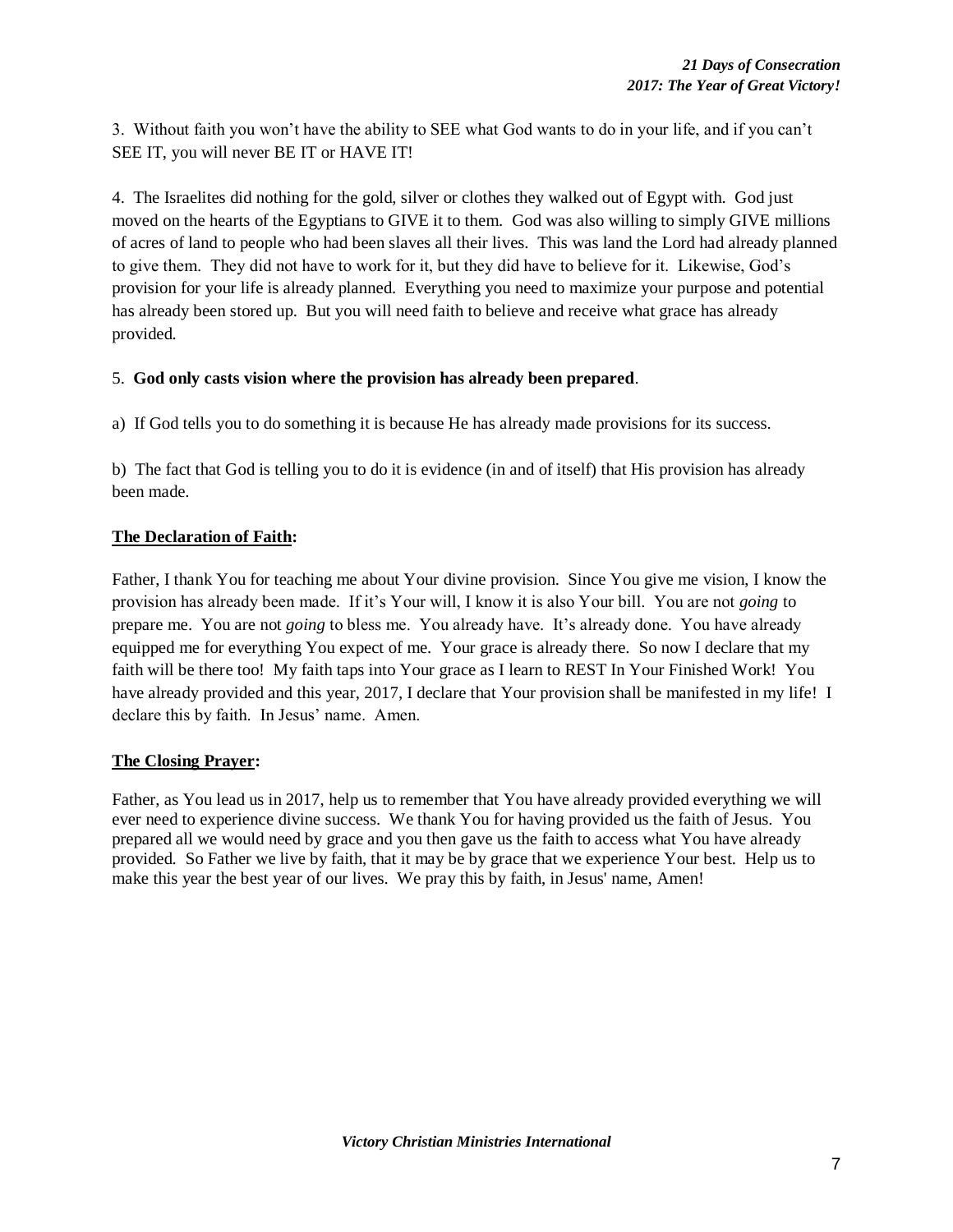**Day 3 (January 4 th)**

*Your Life Is All About Him!*

#### **The Scripture(s):**

**God has made us what we are. In Christ Jesus, God made us new people so that we would spend our lives doing the good things he had already planned for us to do.** (Eph 2:10 ERV).

Jesus said, "**Any of you who want to be my follower must stop thinking about yourself and what you want. You must be willing to carry the cross that is given to you for following me. Any of you who try to save the life you have will lose it. But you who give up your life for me and for the Good News will save it**." (Mark 8:34,35 ERV).

### **The Discussion:**

When Jesus was speaking to a crowd of His followers He already knew what Paul would later write in Ephesians 2:10. Jesus knew that He and the Father already had plans for each and every person He was looking at. Which is why Jesus could confidently look out at a crowd and say, "**Any of you who want to be my follower must stop thinking about yourself and what you want**." Jesus knew His plans for their lives were much greater than anything they could come up with on their own. He knew the people He was looking at were already destined. They were already called to greatness. Their path to victory was already mapped out. But Jesus also knew that in order for them to RECEIVE the victory God had already prepared they were going to have to DIE. They had to die to self and selfishness. They had to give their lives as a sacrifice in order to receive true life - the life God planned for them to live. Guess what? What was true that day, while Jesus was speaking to the crowd, is true this day as you read this devotional.

#### **The Application:**

1. God has never required any less than **ALL** of you! He wants you to die, so He is free to live in, with and through you.

2. Long before you were born God planned your final outcome and the path to it. But in order to experience the life God planned you must first have a relationship with the planner and you must then be willing to die to the plans you came up with without Him.

3. God is not looking for you to work for or earn His plan. His plan for your life is already mapped out. He called you by grace, not by merit. God is simply looking for you to believe His goodness, receive what He wants to do in your life by faith, and then DIE to self so you don't mess it up!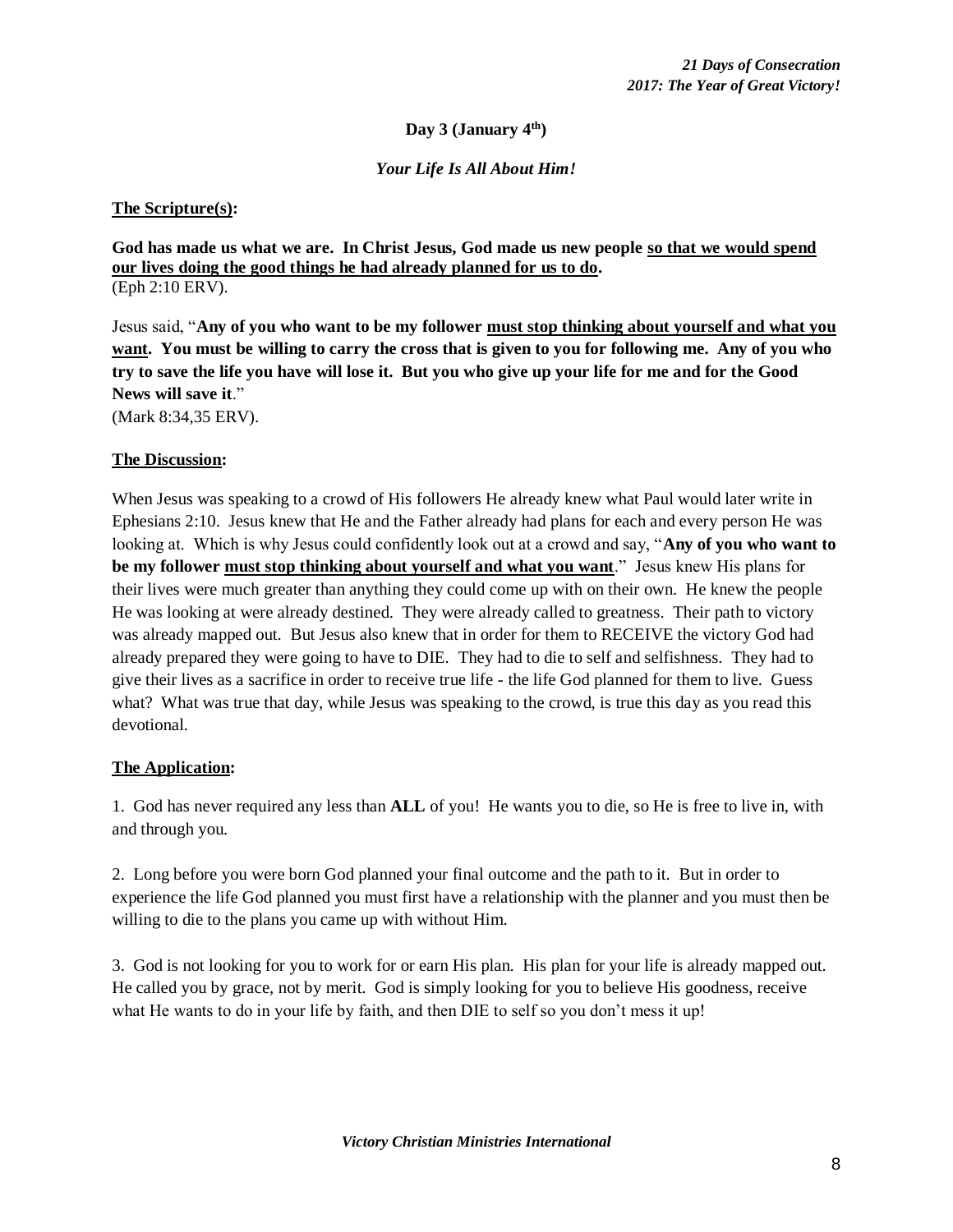4. Religion puts the spotlight on man and it requires things of man, as if man were working hard to earn God's approval. This is why God hates religion. God does not want you to spend the rest of your life working for His approval. Jesus already earned your approval. Once you are in Christ and Christ is in you, you are already approved.

5. God wants you to get to the point where you realize your life is SO MUCH about Jesus and NOT about you, that you finally REST in His finished work.

a) God does not want you working hard to attain anything in Him. Jesus already attained it for you. God simply wants you to receive by faith what He has already provided by grace.

b) The Father does not want you working hard to become someone in Him. You are already someone in Him. He just wants you to believe what He believes about you!

c) When God looks at you He sees you the way He called you. Now He wants you to get the point where you see it too! Not based on your works, but based on Jesus' works. Not based on your goodness, but on His!

d) God does not want you entering every day attempting to work to earn His approval. The Father wants you to enter every day FROM the position of His approval. There is a big difference!

e) Stop striving to perform. God is not looking for your performance. This is why your life is not about you at all. God is looking for your death, so He is free to LIVE through you!

f) The Father does not want you to live your life striving to MAKE things happen. He wants you to simply discern what He has already done. Once you do, you then get to walk in His finished work. If you think you can MAKE it happen without God, then you have made Jesus irrelevant. He does not want to be irrelevant in your life. He actually wants to be the star. When people read the book of your life Jesus wants to be the star on every page! So as you enter this day, do so determined to MAKE GOD FAMOUS! If you do, He will make your name great!

# **The Declaration of Faith:**

Father, I declare that my life is no longer about me or my selfish desires. My life is all about You and Your desires for me. I am not working FOR grace. I am working BY grace. I am not striving FOR Your approval. I enter every day knowing I am approved. I am Your child. I am called for such a time as this. This is my season. This is my time. I am no longer the star of my life's story. And since I glorify THEE Father, You can now glorify ME! I am committed to making You famous, and because I am, You are committed to making my name great! I declare this by faith. In Jesus' name. Amen.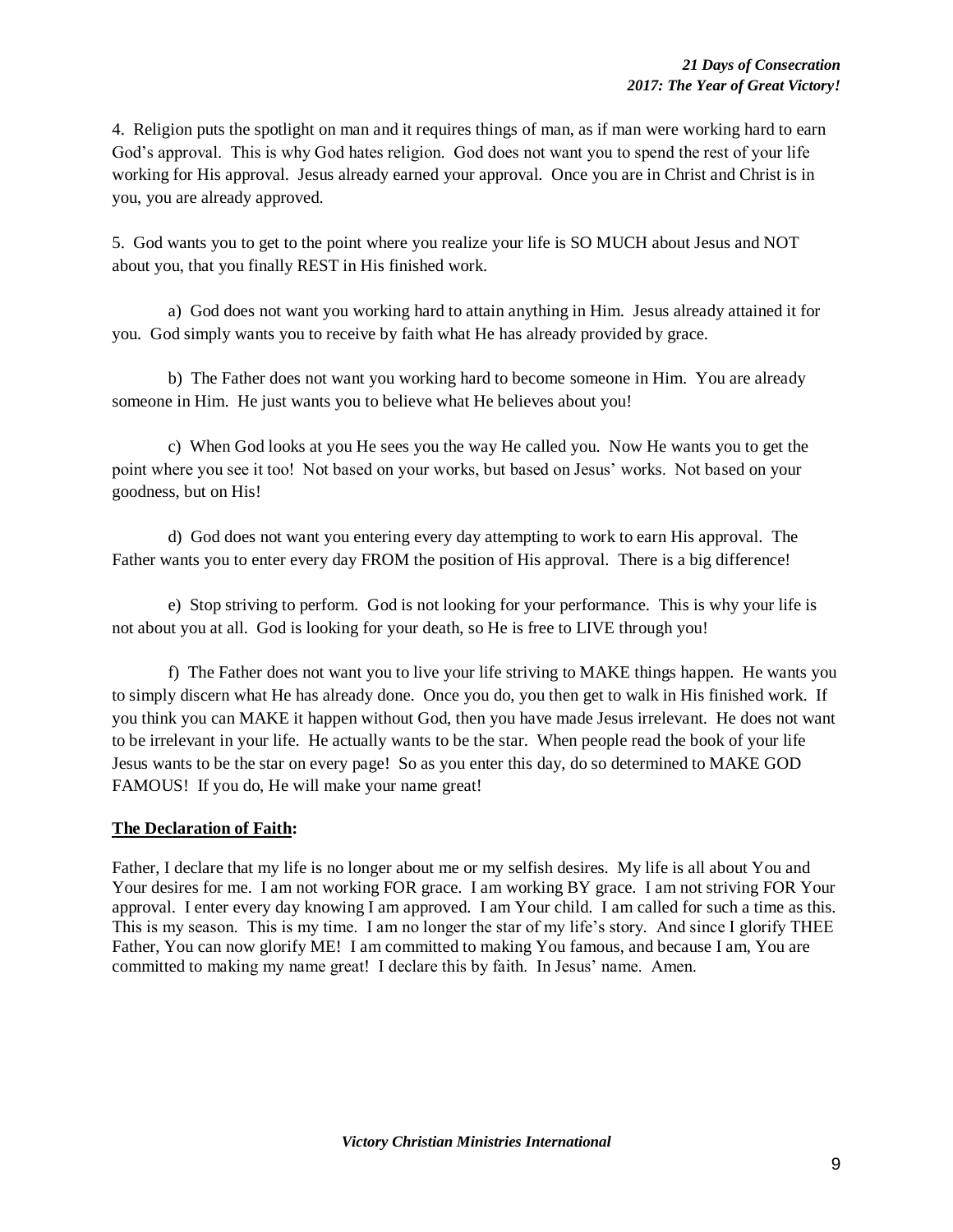#### **The Closing Prayer:**

Father, we ask You to help us release the pressure to perform, to die to self, and to give ourselves completely over to You. We want You to live IN us and THROUGH us. May the words of our mouths and the meditation of our hearts be acceptable in your sight daily, Father. May the world see Jesus in us everyday, in every way. We pray this by faith, in Jesus' name, Amen!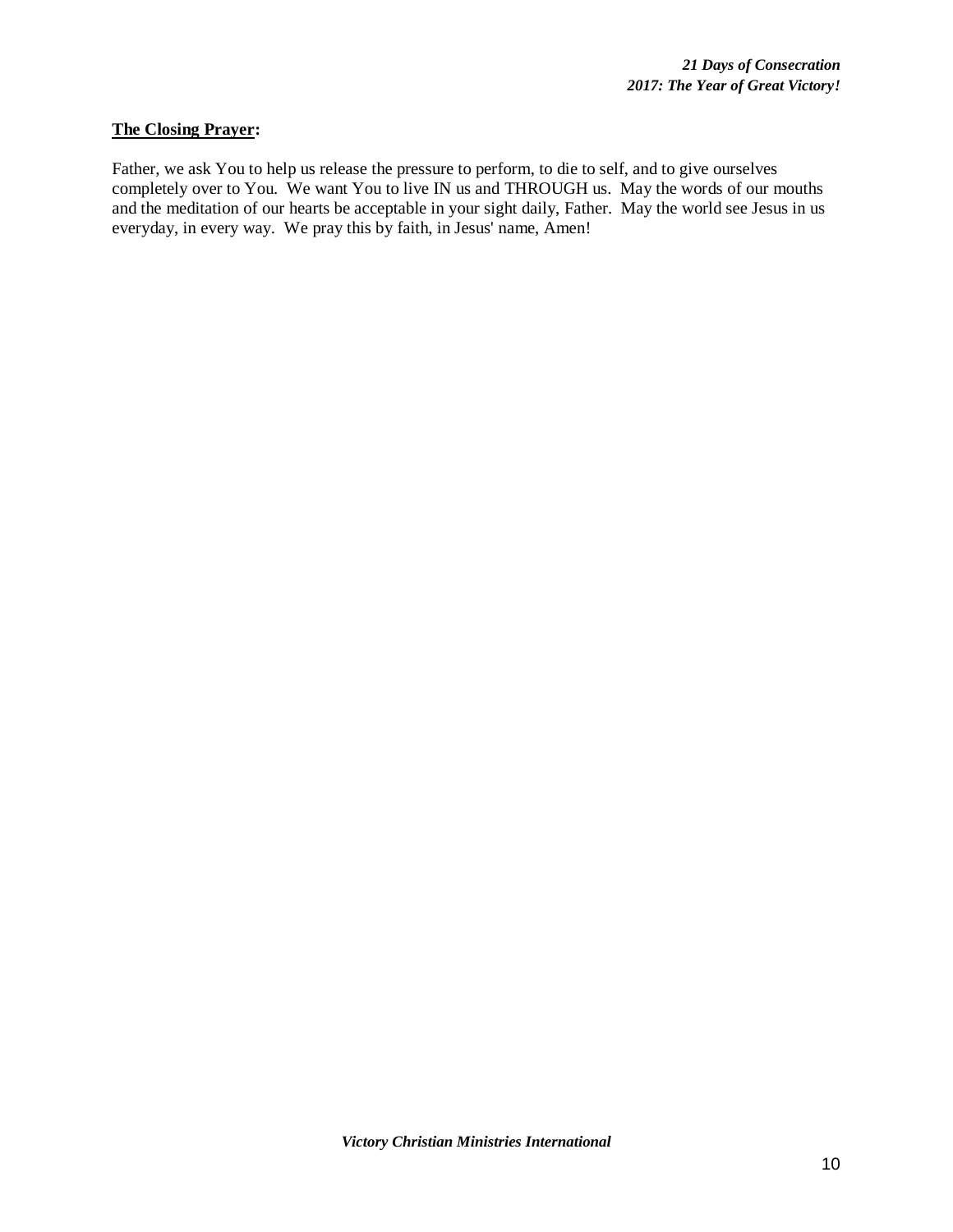# **Day 4 (January 5 th)**

*Soul Prosperity*

# **The Scripture(s):**

# **(3 John 2, AMP) "Beloved, I pray that you may prosper in every way and [that your body] may keep well, even as [I know] your soul keeps well and prospers."**

# **The Discussion:**

In this scripture the Apostle John is praying for his friend Gaius. John spent years with Jesus while He was in the earth and He spent countless time with the Father after Jesus' departure. John had the heart of God. He knew what to pray and he prayed that God would prosper and bring divine health to Gaius. However, interestingly enough, John connected what God would do in Gaius' life, wealth and health wise, to Gaius' soul. John said that Gaius would **prosper** and be in good physical health **to the same degree** as his **soul** was prospering. The key is the connection between his soul prosperity and his total life prosperity.

Pastor Bill Winston said, "*Inside every one of us is an image I call an "invisible fence," which dictates how far we can go and what we see ourselves doing and being. It is an invisible wall between you and God, holding you back, and keeping you from stepping out and doing what seems impossible. If you attempt to go outside this fence, your subconscious mind brings you back*."

Your soul can be likened to the **autopilot** feature of an airplane. Just like the autopilot is programmed to keep a plane on course and at altitude, your soul is designed to keep you on course at the level of your self-image. Said another way, you will never **routinely** go beyond your level of thinking. You may get pushed -- by God or someone else -- to venture out beyond your "**invisible fence**" from time to time, but your "**autopilot**" will bring you right back before long. Therefore, in order to maximize your divine purpose and potential in life, you have to be programmed to think like God. You must SEE yourself the way God sees you. This is why you must develop a prosperous soul.

# **The Application:**

1. You will never experience Godly prosperity, which is not just limited to finances, until you become prosperous in your soul.

2. Right thinking produces right living. Divine success begins on the inside. The measure of success you experience in life will come as a result of the measure of divine success within your soul.

3. The prosperous soul believes God's limitless dreams and relies on God's limitless power. It is God's ability to accomplish the seemingly impossible that will propel you beyond your natural strength. Human ability is limited at its best. You cannot accomplish God's will for your life based solely upon your own power.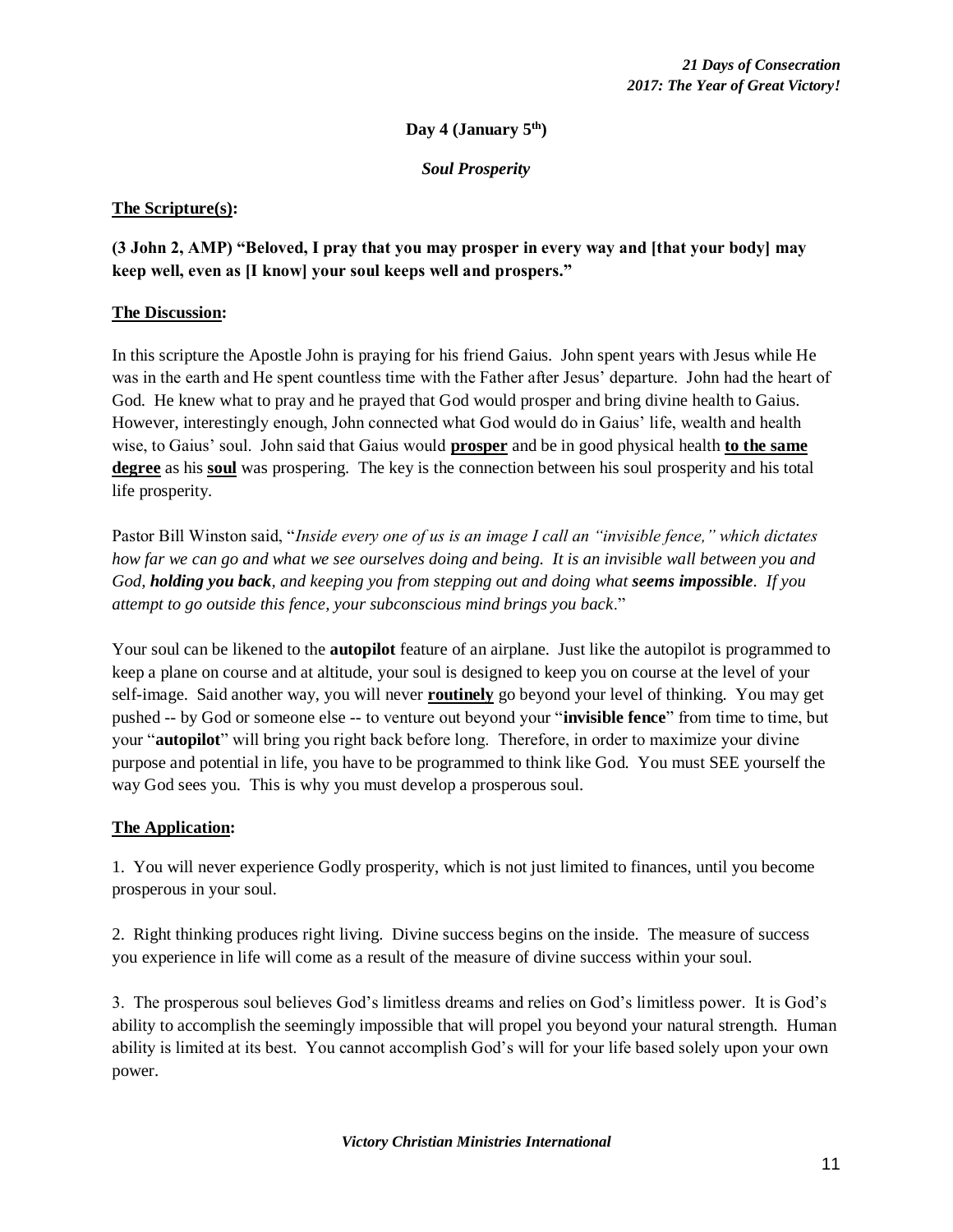4. You should **not** have a limited view of success (or prosperity). Ultimate success in the kingdom of God covers everything you will ever need to accomplish God's best for your life.

5. Don't fool yourself into thinking you are succeeding on your own. Many times believers get confused, thinking they are accomplishing things without the grace of God. Grace can be described as God adding His super to your natural, causing the supernatural to occur in your life. James said, "**Every good and perfect gift comes from above**" (James 1:17). Acknowledge God's blessing and thank God for His grace.

6. The prosperous soul loves God, not money. If you give God first-place in your life, He will see to it that you receive all the resources you need to accomplish His will in the earth. But it is dangerous for a Christian to put material prosperity ahead of his or her spiritual maturity. Paul warned, "**But people who long to be rich fall into temptation and are trapped by many foolish and harmful desires that plunge them into ruin and destruction. For the love of money is the root of all kinds of evil. And some people, craving money, have wandered from the true faith and pierced themselves with many sorrows**" (1 Tim 6:9,10 NLT).

7. God wants you to succeed (prosper) in life. You were not born to fail. God wants you to trust in His love, to accept His plan for your life, to pursue it by faith, and to rely on His strength (grace).

# **The Declaration of Faith:**

Father, I know it is Your will that I prosper. I was not born to fail. I was born to succeed. However, my success can only be found in Your divine purpose for my life. I make a concerted effort to submit to the process of mind-renewal. It is my intention to purposely change the way I think to line up with Your thinking. I see myself the way You see me. I think of my future the way You do. I align my plans with Your purpose. I take every limit off, because You are a limitless God. Once I factor You in, I can factor out every limit, because there is nothing You cannot do. I pursue success in life by pursuing You, and the success I experience is total life prosperity. I don't pursue money or things, I pursue You, and when I do, You see to it that everything I need pursues me! I am confident that I will accomplish Your divine purpose for my life, because I am not relying on me, my ability or my strength. My confidence is in You, Your dedication to me, and Your grace. I declare this by faith. In Jesus' name. Amen.

# **The Closing Prayer:**

Father, as we endeavor to prosper and to enjoy divine health, help us get to the point where our soul is prospering. Help us to see ourselves the way You see us. Speak us to concerning Your will. Give us insight, wisdom, revelation, knowledge and understanding concerning Your plans and purposes. Help us to align ourselves with Your best, so that we may experience Great Victory in 2017. We pray this by faith, in Jesus' name, Amen!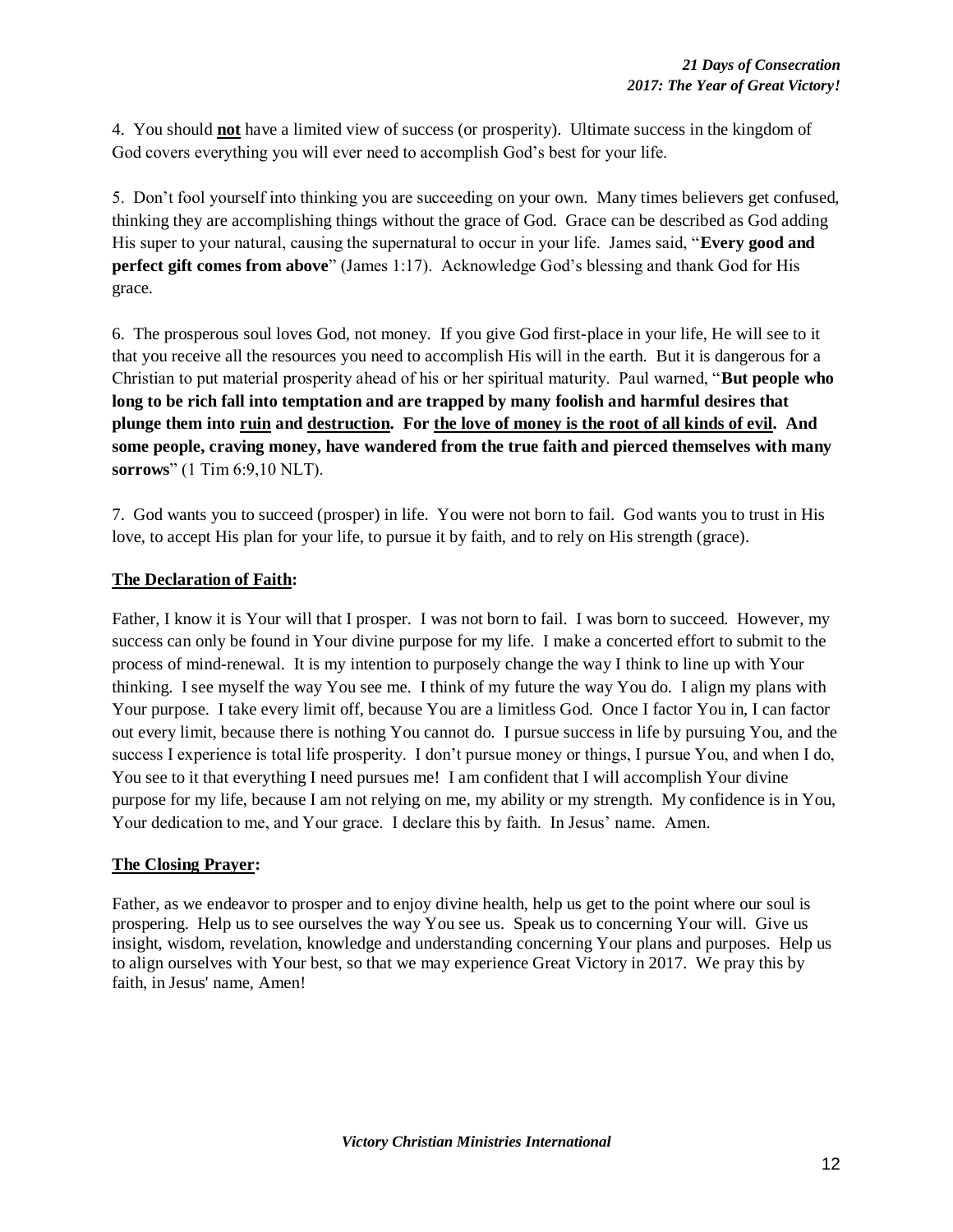# **Day 5 (January 6 th)**

# *A Prosperous Mindset*

### **The Scripture(s):**

Paul said, "**Let God transform you into a new person by changing the way you think**." (Romans 12:2).

# **The Discussion:**

God wants us to prosper. He wants us to succeed in every area of our lives. As His representatives in the earth, He wants us to extend the Kingdom culture of heaven into our family, communities, workplaces, and everywhere He sends us. But in order to do so, we must have a prosperous mindset.

When we came to God we may not have been programmed to think like Him. The day we gave our lives to Christ our spirit was saved instantly, but our mind was not changed. Our mind must be renewed through a steady diet of God's Word.

In Jesus' teachings He put an emphasis on the importance of our thinking. There is a link between soul prosperity and total life prosperity. Your soul contains your mind (the way you think), emotions (the way you feel) and will (the way you make decisions). You will never truly prosper in God's sight until you prosper in your soul. As we covered yesterday, the Bible says, "**Beloved, I pray that in all respects you may prosper and be in good health, even as your soul prospers**" (3 John 2). In this scripture the Apostle John prayed for a fellow believer to prosper and be in good physical health **to the same degree** as his **soul** was prospering.

# **The Application:**

1. If your thinking and God's thinking about a given topic are not in alignment, then you will never maximize that area of your life until you renew your mind.

2. You will never **routinely** go beyond your level of thinking. You may venture out from time to time, but you will eventually return to your level of thinking.

3. To maximize your divine purpose and potential in life, to become the man/woman God has called you to be, you must SEE yourself as that person first. This is why it is important to develop a prosperous soul.

4. You will never experience Godly prosperity, which is not limited to finances, until you become prosperous in your soul.

5. Right thinking produces right living. Divine success begins on the inside. The measure of success you experience in life will come as a result of the measure of divine success within your soul.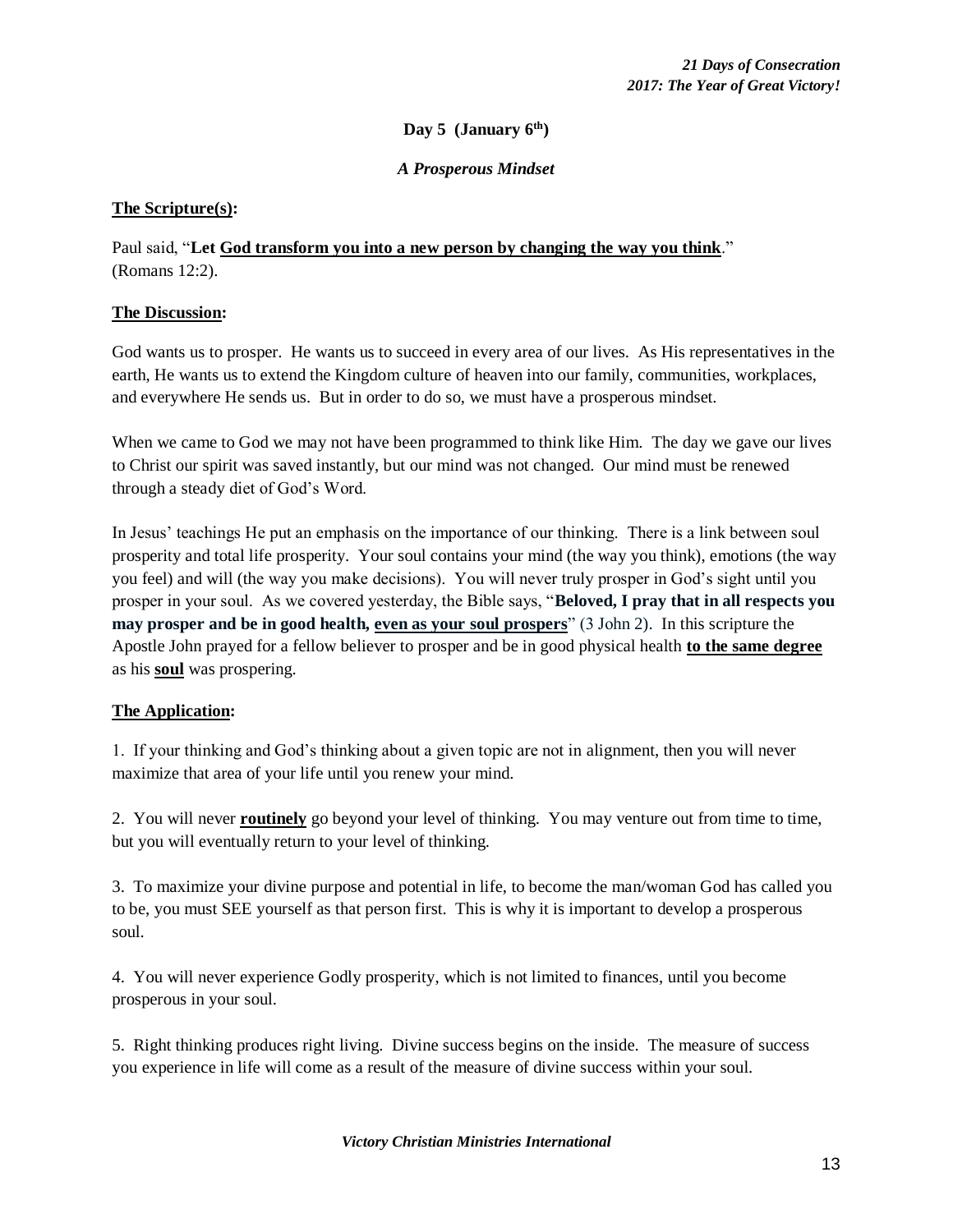6. The prosperous soul believes in God's limitless dreams and relies on God's limitless power.

7. You should **not** have a limited view of success (or prosperity). Ultimate success in the kingdom of God covers everything you will ever need to accomplish God's best for your life.

8. The prosperous soul loves God, not money. If you give God first-place in your life, He will see to it that you receive all the resources you need to accomplish His will in the earth. But it is dangerous for a Christian to put material prosperity ahead of his or her spiritual maturity. Paul warned, "**But people who long to be rich fall into temptation and are trapped by many foolish and harmful desires that plunge them into ruin and destruction. For the love of money is the root of all kinds of evil. And some people, craving money, have wandered from the true faith and pierced themselves with many sorrows**" (1 Tim 6:9,10 NLT).

9. God wants you to succeed (prosper) in life. You were not born to fail. God wants you to trust in His love, to accept His plan for your life, to pursue it by faith, and to rely on His grace.

# **The Declaration of Faith:**

Father, I submit myself to the process of mind renewal. I meditate and medicate on Your Word day and night. As I do, I get to the point where I see myself the way You see me. I think of my future the way You do. I know Your success for my life is already mapped out by grace. I now pursue it by faith. I don't have fear in running out. I have faith in running over. I declare that all my needs are met and You prosper me in abundance, so I am in position TO BE a blessing to others. As my soul prospers, I prosper, today and every day. I declare this by faith. In Jesus' name. Amen.

#### **The Closing Prayer:**

Father, help us to see ourselves the way You do. Help us to renew our minds to align with Your Word, will and ways. Our Spirit *was* changed the moment we acknowledged Your Son Jesus as Lord. Our soul is now *being* changed as we endeavor to live by faith. We ask You to reveal Your best to us. To show us Your image of divine success, so we can become what we behold. We pray this by faith, in Jesus' name, Amen!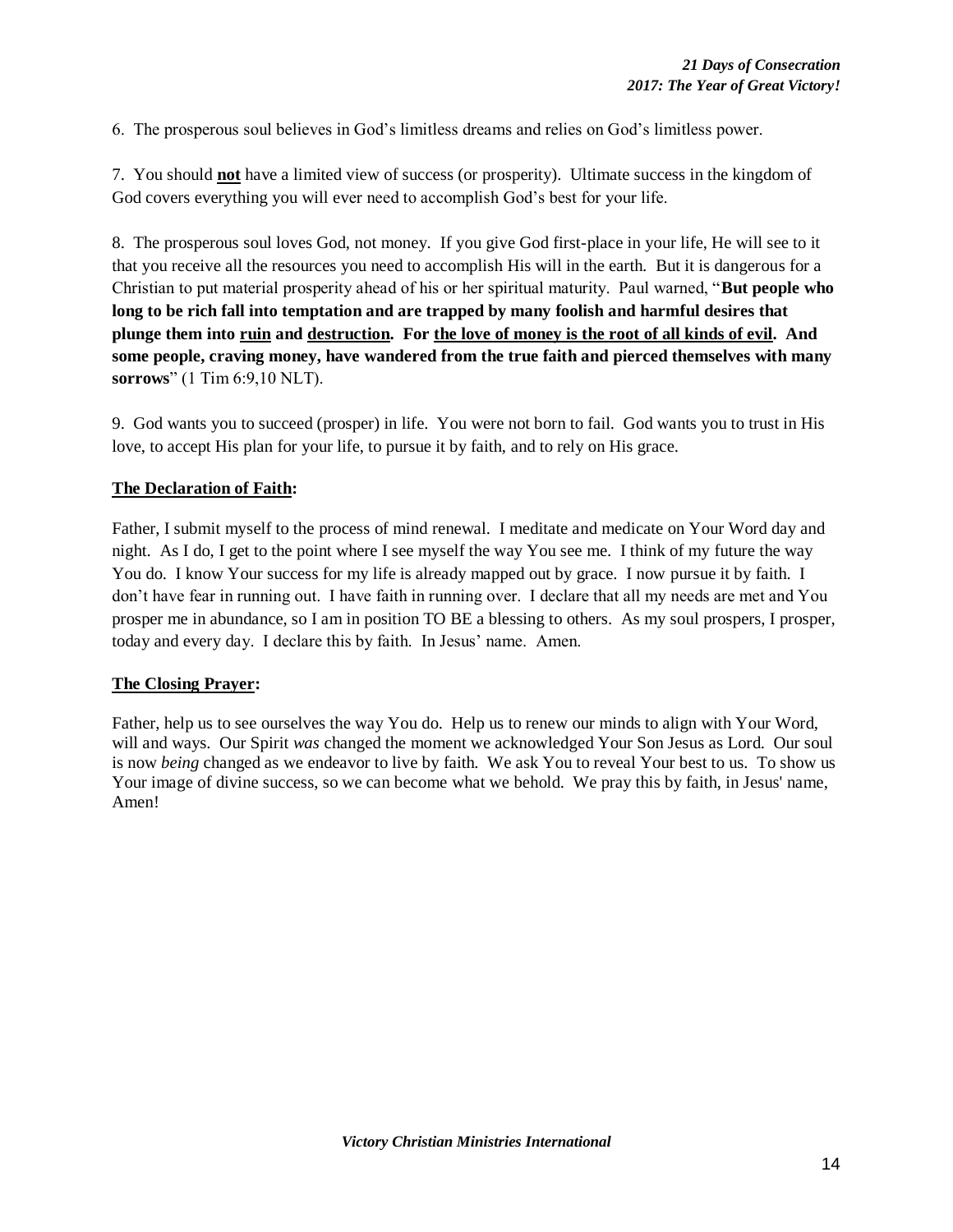# **Day 6 (January 7 th)**

# *Falling In Love With The Future God Already Prepared*

#### **The Scripture(s):**

#### "**That which is has already been, and that which will be has already been, for God seeks what has passed by [so that history repeats itself]**." (Ecclesiastes 3:15 AMP)

#### **The Discussion:**

You are not a mistake. You were born *when* you were born and *where* you were born, because of *why* you were born. God's plans for your life were finished before you ever took one breath. His plans were complete before you ever lived one day. Therefore, as believers we must learn to rest in God's finished work.

In Ecclesiastes 3:15 the Lord, through Solomon, teaches us that everything that is (today) and everything that will be (tomorrow) has already been played out before God. He knows every decision you will make before you decide it, every action you will take before you perform it, and every word you will speak before you utter it. Based on His foreknowledge of your decisions, God already planned your life out. He has seen all your days mapped out before Him. When He looks at you today, He is looking for history -- literally His story, what He saw played out in eternity -- to repeat itself in your life, in time, in the earth today.

# **The Application:**

1. Since God planned for your arrival and prepared your life's assignment before you were born, there is a divine future seeking to become manifest in your life. The process of discerning that future and aligning your current decisions with it is called FAITH.

2. The Lord said the following through the prophet Isaiah: "**In the beginning, I told you what would happen in the end. A long time ago, I told you things that have not happened yet. When I plan something, it happens**." (Isaiah 46:10 ERV). The truth is that our future is heaven's past. The God who calls the end from the beginning and calls you into your future from your present.

3. God reveals things to you about your future and He wants you to find JOY in them. It is the JOY associated with what you see in your future that enables you to 'power your way' through the process of this present time.

4. Faith is not you moving God, faith is God moving you. Faith is what happens when what God has revealed to you about your future becomes so real to you, that you pursue it with divine confidence, even when it flies in the face of what you are seeing in the present.

5. Faith is not something you do to persuade God. Faith is what happens to you when you are so persuaded of God that you are not dissuaded by anything you see in this world.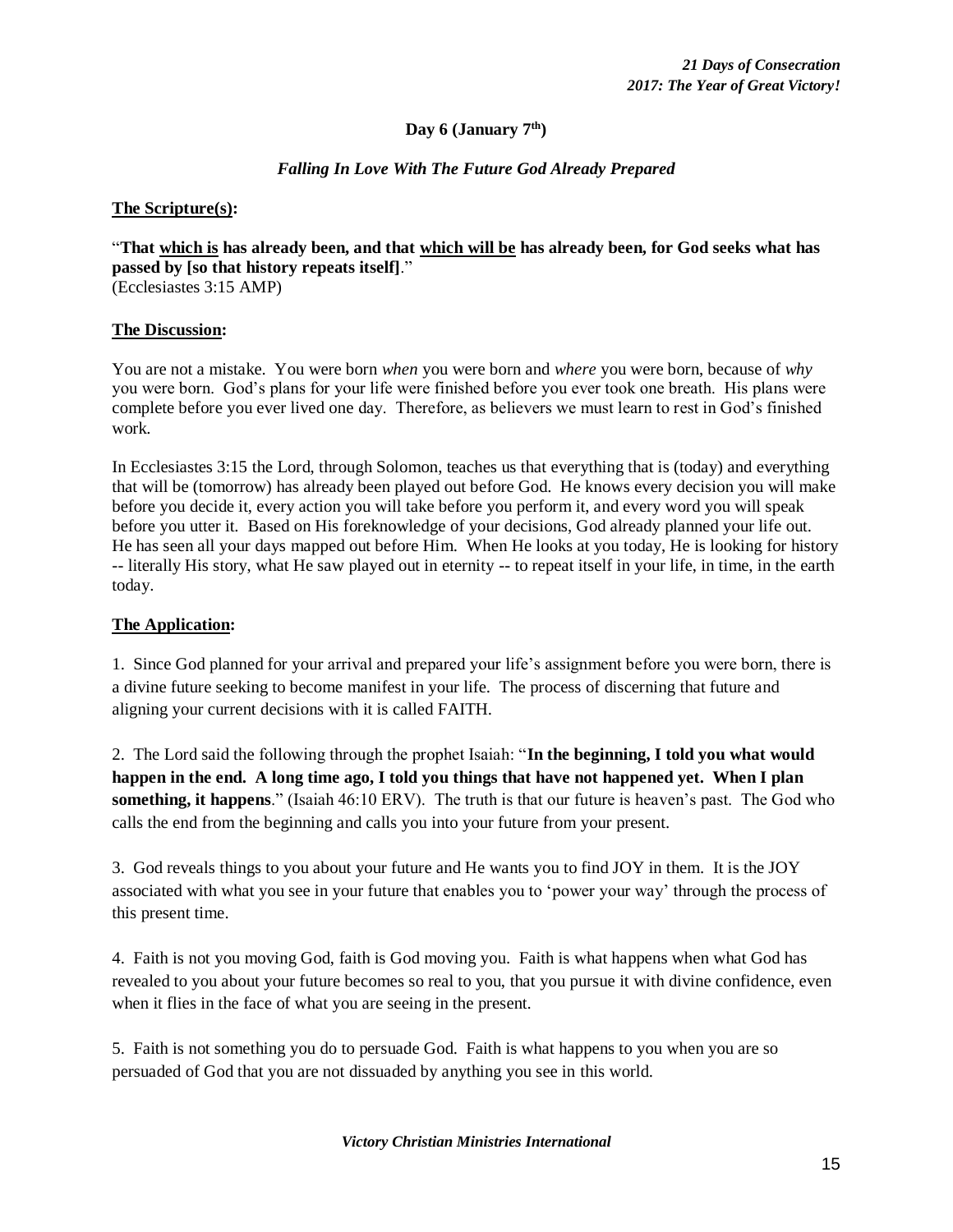6. Living by faith means you have fallen in love with the future God has for you and you will not stop until you experience what God has revealed. You live every day with an expectation to RECEIVE (in your hands) what God has already REVEALED (in your heart).

# **The Declaration of Faith:**

Father, You planned an amazing life for me. You did this before I was born. You did this completely by grace. I now live by faith, daily accessing Your amazing grace. My faith receives what Your grace has provided. My faith receives what Your Spirit reveals. I have seen my future. I now enter this day fully persuaded that what You have promised, You are able also to perform, and You will do so in my life! I have fallen in love with the future You planned and I live every day in expectation of manifestation! I declare this by faith! In Jesus' name. Amen.

# **The Closing Prayer:**

Father, all the days of our lives were mapped out and played out before You before we ever lived one day. When You look at us today (in time), You are looking for what You saw (in eternity). You are looking for history to repeat itself in our lives. Help us Father to align with Your plans, to live out your divine purpose, and to leave a mark in this world that will not easily be erased. Not by our power, but only by Your amazing grace. We pray this by faith, in Jesus' name, Amen!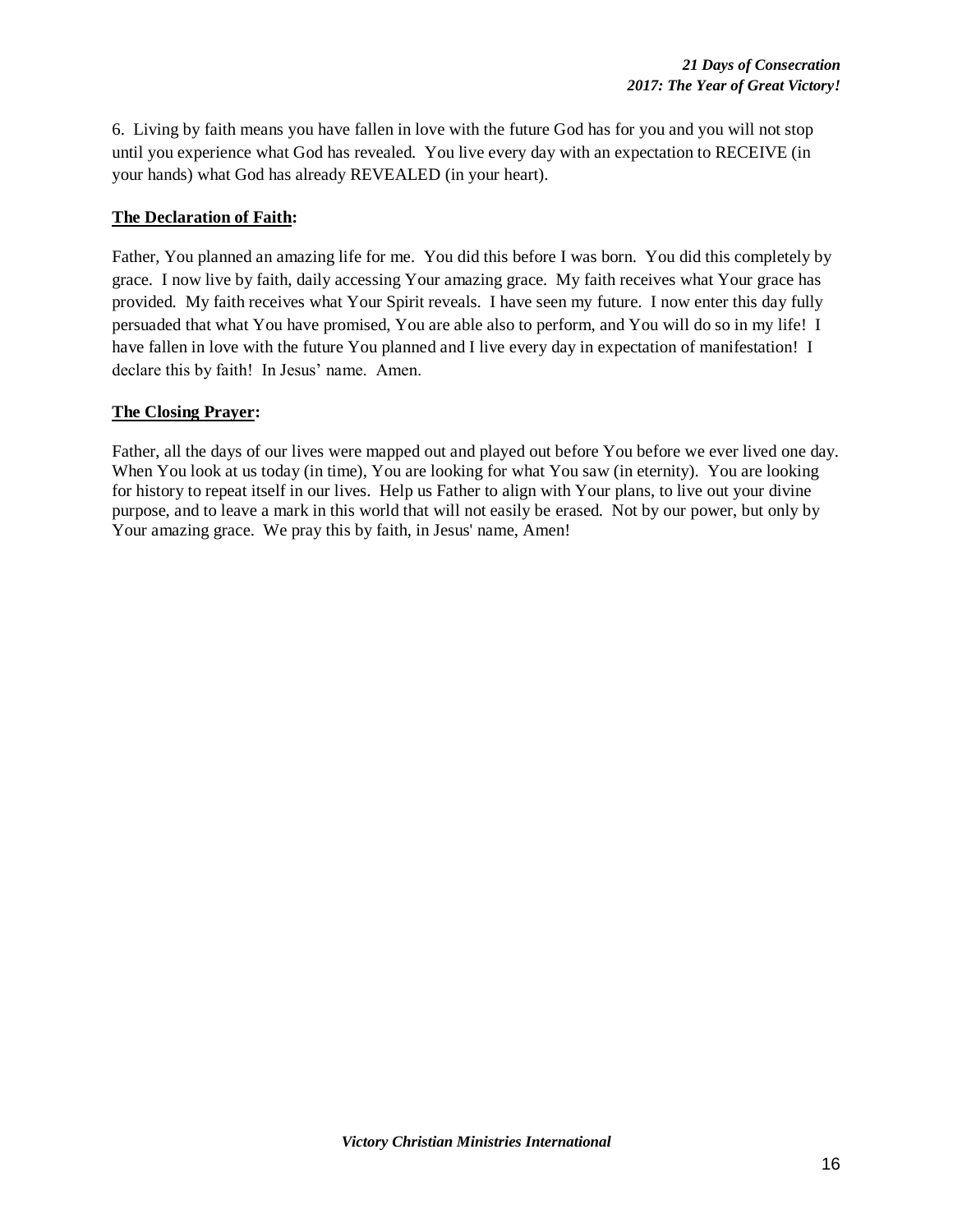# **Day 7 (January 8 th)**

# *Your Purpose Requires The Process*

#### **The Scripture(s):**

"**We have all these great people around us as examples. Their lives tell us what faith means. So we, too, should run the race that is before us and never quit. We should remove from our lives anything that would slow us down and the sin that so often makes us fall. We must never stop looking to Jesus. He is the leader of our faith, and he is the one who makes our faith complete. He suffered death on a cross. But he accepted the shame of the cross as if it were nothing because of the joy he could see waiting for him. And now he is sitting at the right side of God's throne. Think about Jesus. He patiently endured the angry insults that sinful people were shouting at him. Think about him so that you won't get discouraged and stop trying**." (Hebrews 12:1-3 ERV)

# **The Discussion:**

Yesterday we looked at Ecclesiastes 3:15 where the Lord, through Solomon, said the following: "**That which is has already been, and that which will be has already been, for God seeks what has passed by [so that history repeats itself]**."

It is true that God's plans for your life were finished before you were born. This does not mean, however, that you can bypass the process required to get you to the point where you can walk in those plans. The process is most certainly required and the process is not always pleasant. The good news is that, 1) God has already given you the grace to face and overcome every challenge you will face on the road to your purpose, and 2) If you keep your eyes fixed and focused on your purpose, you will endure the process and come out the other side as the man/woman God called you to be.

# **The Application:**

1. Jesus was able to endure what He endured because He could SEE into the future. Jesus' knowledge of a future that was ALREADY PLANNED made the pain of the present worth it. What was true for Jesus CAN BE true for you. God will reveal things to you about your future (a future that is ALREADY PLANNED), so you can "fall in love" with His plan. If you do, you will have an inner joy that will fuel your faith as you endure and overcome every challenge on the path to arriving at God's expected end.

2. Jesus endured the cross because of the JOY set before him. The writer of Hebrews said that He "**accepted the shame of the cross as if it were nothing because of the joy he could see waiting for him. And now he is sitting at the right side of God's throne**." I see two things there. First, Jesus' ability to peer into the future gave Him the strength to endure and overcome any pain associated with the present. This same ability is made available to us through the Holy Spirit. Second, Jesus' ability to power-through the pain of the present empowered Him to fulfill His purpose in the earth. Now Jesus is back in His proper position in heaven. Jesus is able to enjoy His proper position in heaven because He completed His assignment in the earth. Guess what? God's desire is to be able to say the same thing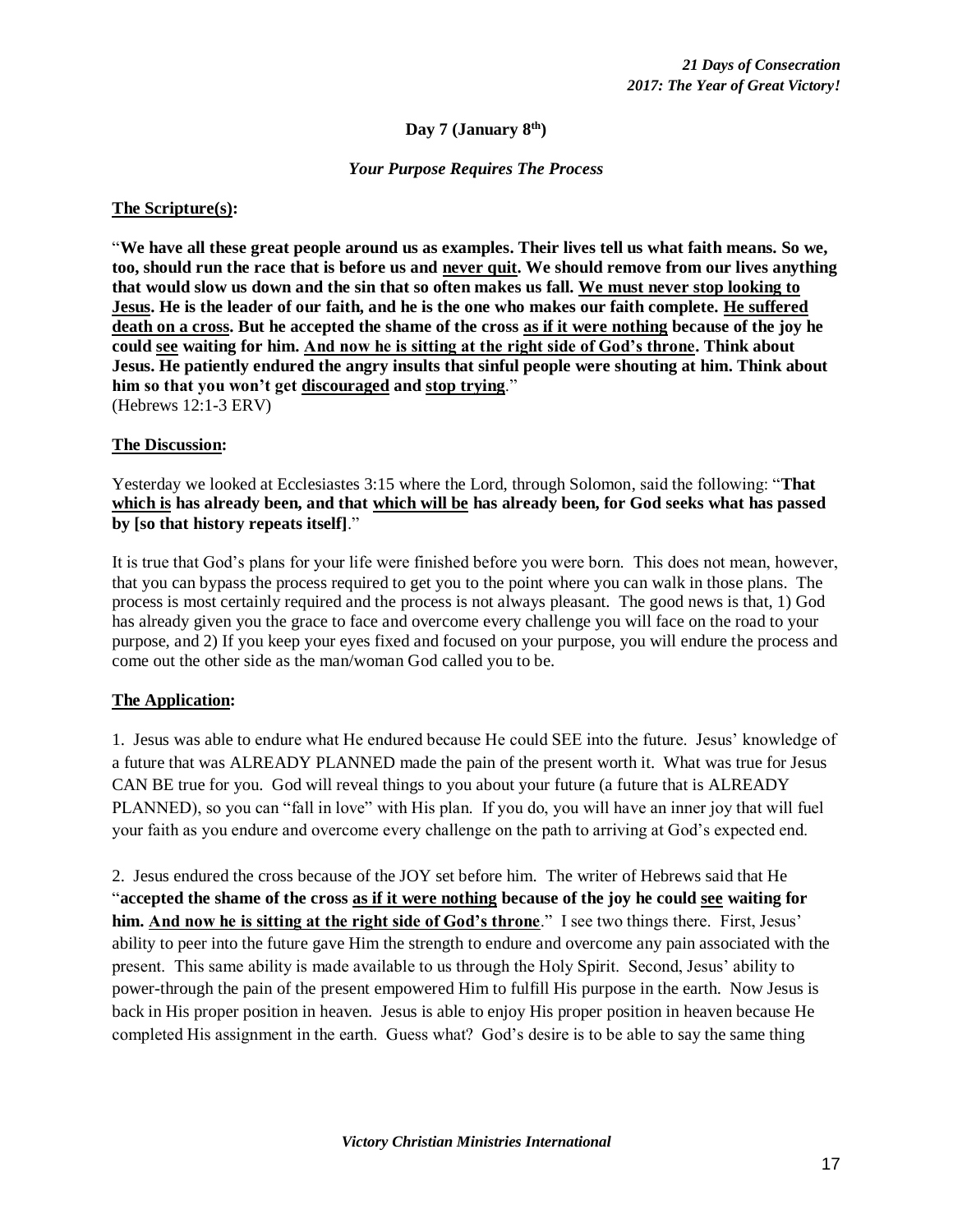about us. One day, if we are able to '**power-through pain**' like Jesus did, and we complete our divine assignment in the earth, we will enjoy our proper position in heaven.

3. The Joy associated with what God has revealed to you about your future does not exonerate you from enduring the process required to get there!

4. Purpose is not manifested outside of the process. The process is actually part of your divine purpose.

5. The process equips you to **BE** what grace has empowered you to **DO**. Without the process you will attempt to start DOING before spending time BEING/BECOMING and it will not work.

6. You must be developed to the point where your **character** can handle your **anointing**.

7. Don't despise the process. Fall in love with the JOY associated with your future, but sober about the process. Satan will attempt to do all he can to get you frustrated with the process. Why? Because satan cannot stop you! But he knows that you can stop yourself. Which is why he attempts to get you frustrated. If satan can get you frustrated to the point that you give up, cave in and quit in the process, you will never fulfill your purpose. At that point satan did not stop you, **you** stopped yourself.

# **The Declaration of Faith:**

Father, I thank You for calling me to greatness, for preparing me for this season, and for processing me for my assignment. Last year I endured a time of resetting, rebooting and renewing. This year I am excited about seeing GREAT VICTORY manifested in every area of my life. I declare that I will see RECORD BREAKING BLESSINGS everywhere I look in my life, because I have been processed to the point where my character can now handle both my anointing and Your blessing. So now Father You are free to DO through me, all You desire to DO through me in this season. As I enter every meeting, conversation and activity in 2017, I declare that it is You Father, living in me, who will give me the words and perform the work for Your glory! I declare this by faith! In Jesus' name. Amen.

# **The Closing Prayer:**

Father, You love us with an everlasting love, You prepared for us before the world began, You called us to greatness and You are now ready to use us. We thank You for having been patient with us as we endured the process required to BECOME before we could DO. You still have some processing to do in us and we ask for continued patience as we incrementally become the men and women You called us to be. Use us Father to the level that we have been processed to handle. Use us daily, so You may be glorified in the earth. We ask You to speak through our vocal chords, think through our minds and operate through our limbs, so the world can see Jesus IN us! We pray this by faith, in Jesus' name, Amen!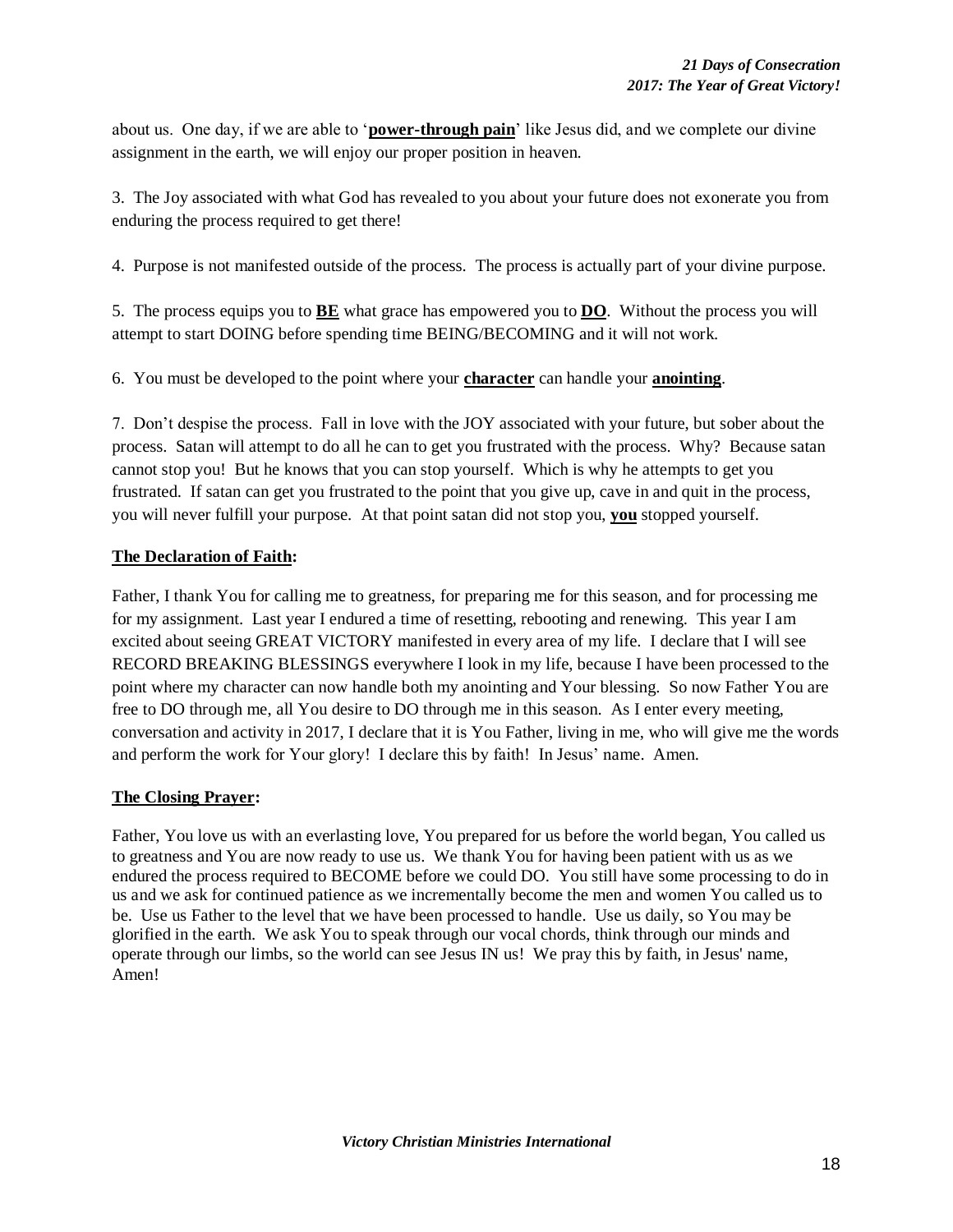# **Day 8 (January 9 th)**

# *Giving God First Place*

#### **The Scripture(s):**

"**What you should want most is God's kingdom and doing what he wants you to do. Then he will give you all these other things you need**."

(Matthew 6:33 ERV)

### **The Discussion:**

Jesus taught his disciples to see things from God's perspective. In this world people pursue things. He taught them to pursue God over things and if they pursued God, things would pursue them. Jesus was not against you having money, or having things. He was against money or things having you.

Solomon is a good example of a person whom God blessed with an abundance. Solomon was the richest man in the world in his day. He was an ultra-billionaire and the best part is that the Lord made him rich. Let's learn something from Solomon.

In Proverbs 23:4,5 Solomon said, "**Be wise enough not to wear yourself out trying to get rich. Your money can be gone in a flash, as if it had grown wings and flown away like an eagle**." The issue with God is never whether or not you have money. God has made countless people rich in earthly possessions. The issue is 'money having you,' especially to the point where it becomes your underlying motivation in life. **Many have ruined their marriages, relationships with their children, and even their health over the pursuit of the "almighty dollar"**. Once money becomes your motivation, you are no longer in position to allow the Word of God to grow in your heart. Your love for money will compete with your love for God.

#### **The Application:**

1. Solomon taught us not to wear ourselves out attempting to get rich (see Prov 23:4,5). It's not worth it. You can ruin your life chasing a buck. If you chase God instead of chasing money, God can see to it that money chases you.

2. There is nothing wrong with being rich or even working to be rich, just as long as the pursuit of money is no the object of your heart. Some have developed a lust and thirst for money in their hearts to the point where the almighty dollar has actually become their almighty god.

3. Keep a Godly perspective when it comes to money. Money makes an **excellent servant**, but a **poor master**. There is nothing wrong with having money, but it should not be your #1 pursuit. Pursue God, don't pursue things, and before you know it **things will be pursuing you**.

4. Rest in your divine assignment. When you get to the point where you are at peace with the plans God made for you before the world began, you will be in position to experience true prosperity. What God has for you is much greater than anything money could buy. But here's the good news: while God's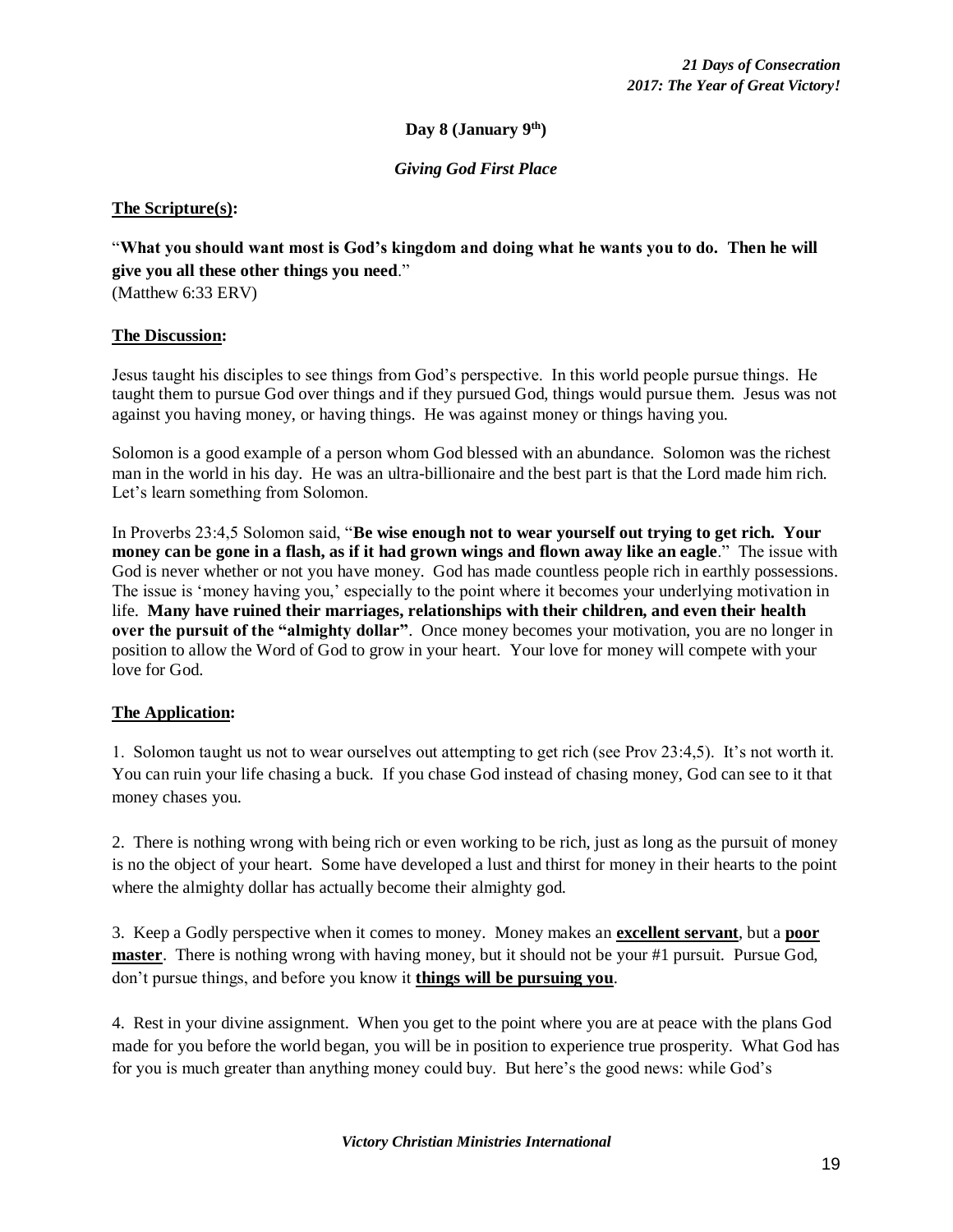assignment is bigger than money, **it does not exclude it**! If you live your life God's way you can still be prosperous financially. God can bless you with 'more than enough'. And more importantly, you will also have a healthy body, a sound mind, a close-knit family and the satisfaction of knowing you are walking in your divine purpose. This is a picture of **good** success.

# **The Declaration of Faith:**

Father, You are my #1 priority. I pursue You above all else. I thank You for a healthy perspective concerning money. I can have money, because money does not have me. I know money makes an excellent servant, but a poor master. So, I declare that money is not my master. You are! I seek You with my whole heart and I experience the success You planned for me before the world began. I rest in Your plans and Your provision. I pursue You, not things, and as a result, things pursue me every day of my life! You bless me with more than enough, and You then lead me to BE a blessing with the overflow! I declare this by faith! In Jesus'

### **The Closing Prayer:**

Father, we know You love us and because You placed Your love IN us, we can also love you. We love You Father with our whole-heart. We love You to the point where we give You first place in every area of our lives. We pursue You over pursuing things. We place Your Kingdom projects above our own. And because we do, we thank You for continually watching over us, blessing us, and causing Your goodness and mercy to pursue us all the days of our lives. We don't concern ourselves with what we shall eat, drink or wear. We concern ourselves with You and we trust that You will concern Yourself with us. We ask You to bless us richly to the point where we can BE a blessing daily out of our overflow. We pray this by faith, in Jesus' name, Amen!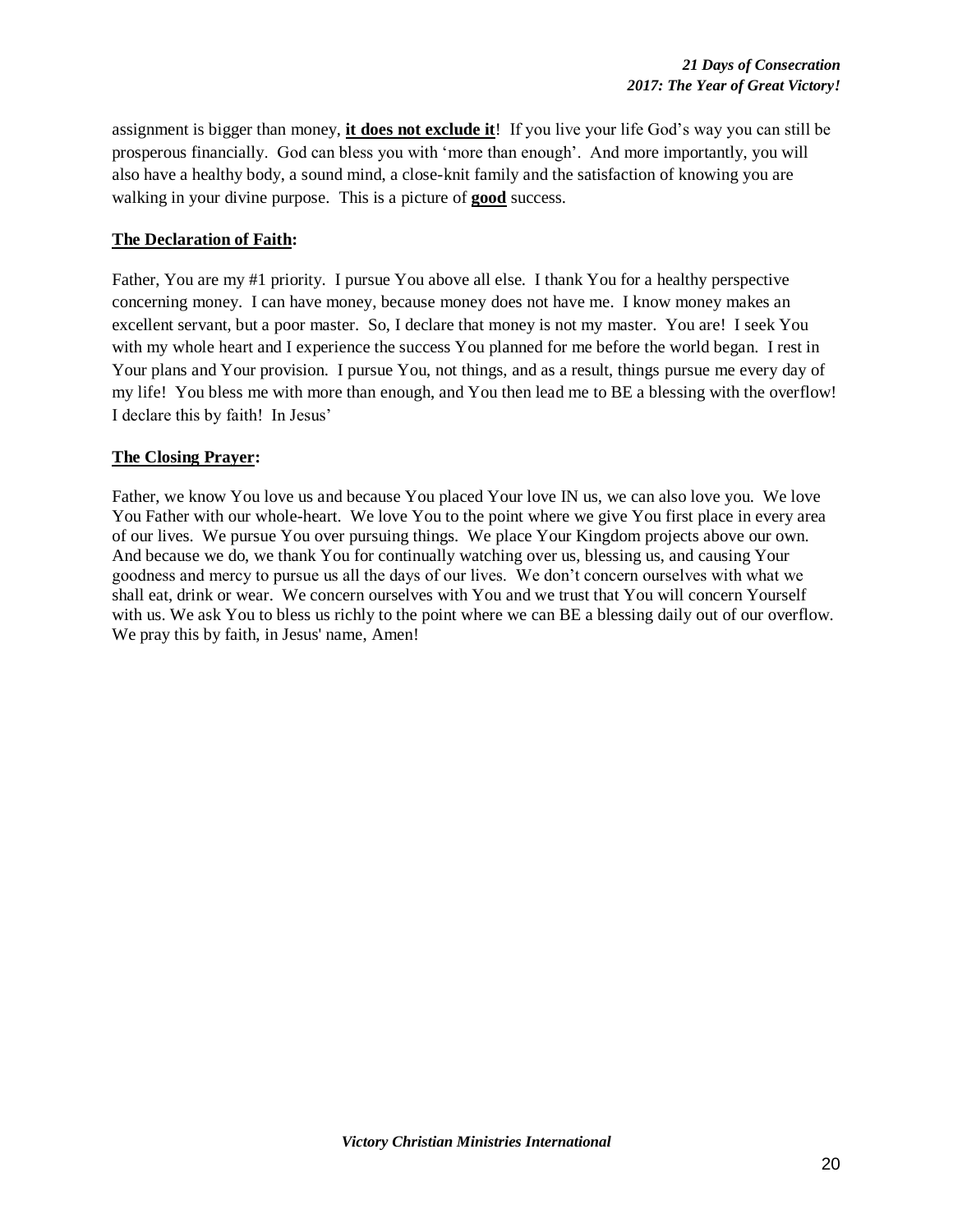# **Day 9 (January 10th)**

*God Is Your Source*

#### **The Scripture(s):**

**Jesus sent the twelve men out with these instructions: "Don't go to the non-Jewish people. And don't go into any town where the Samaritans live. But go to the people of Israel. They are like sheep that are lost. When you go, tell them this: 'God's kingdom is now very near.' Heal the sick. Bring the dead back to life. Heal the people who have leprosy. And force demons out of people. I give you these powers freely, so help others freely. Don't carry any money with you—gold or silver or copper. Don't carry a bag. Take only the clothes and sandals you are wearing. And don't take a walking stick. A worker should be given what he needs.**" (Matthew 10:5-10 ERV)

#### **The Discussion:**

Jesus sent His disciples out to do ministry. After watching Him perform the supernatural, Jesus expected them to do what He was doing by the grace of God. Jesus did this to prove to His disciples that God's grace was just as available to them as it was to Him. The disciples had to learn to rely on God.

For the purposes of this lesson what we will focus in on is the fact that Jesus forbid them from taking any money with them. Jesus said, "**Don't carry any money with you—gold or silver or copper. Don't carry a bag. Take only the clothes and sandals you are wearing. And don't take a walking stick. A worker should be given what he needs.**" Jesus wanted the disciples to see God as their source. Jesus wanted His men to put their total confidence in God.

Later on, Jesus recalled this situation and He asked His disciples a key question. He said, "**Remember when I sent you out without money, a bag, or sandals? Did you lack anything?**" The disciples responded, "**No**. **We laced nothing**." (see Luke 22:35). Do you know why they did not lack anything? It was because God was their source! 2,000 years later, many believers still need to learn this lesson.

#### **The Application:**

1. You won't lack anything when you are doing the will of God. You will face opposition and things may get difficult from time to time, but instead of giving you '**less challenge**', God opts to give you '**more grace**'. His grace will see you through whatever you face.

2. The grace of God is always available to do what He is leading you to do; and that includes money.

3. God is more than capable of funding His projects.

4. Wherever God gives vision, He obligates Himself for the provision. Said another way, if it's **God's will**, then it's also **God's bill**.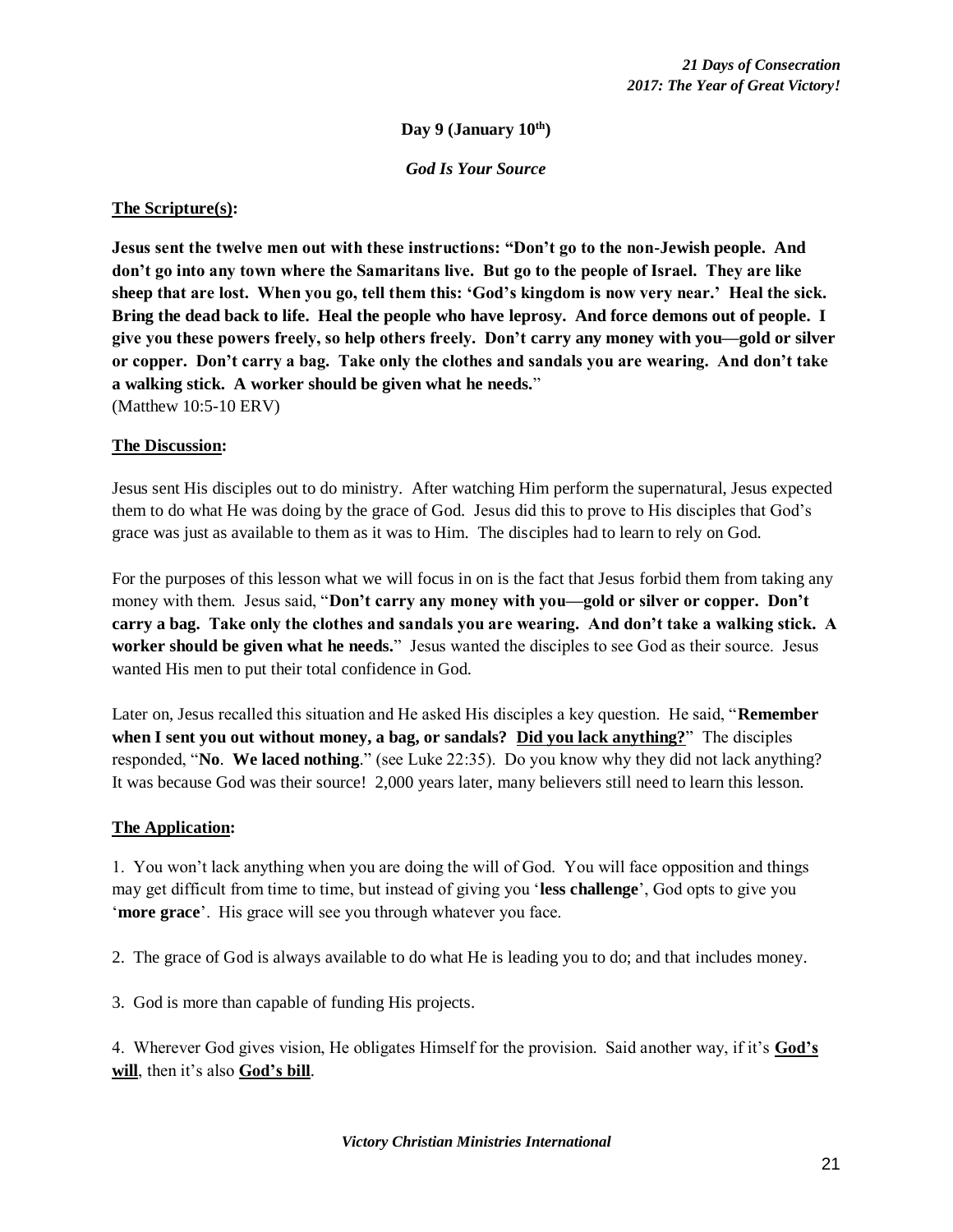5. God's dreams have **no limits** because His resources have **no end** (*selah*). God is limitless by nature.

6. Stop dreaming **man-sized dreams**. God-sized dreams require God-sized investments, but God is always up to the task. **He has never given a dream He can't fund**.

7. Divine provision is stored up for you by God's unearned grace. He now expects you to use your faith to lay hold of it.

# **The Declaration of Faith:**

Father, You have already prepared everything I need to accomplish what You are calling me to do. You now expect me to use my faith to lay hold of it. What You lead me to do often exceeds my bank accounts, my education and my affiliations. Your vision requires Your provision. Your dreams require Your involvement. You lead me to do things that force me to rely on You. You don't want me consumed worrying about money. You don't want my focus to be on where the money is going to come from. It's Your will, and therefore it's Your bill. You are more than capable of funding Your projects. You are my source. You are my strength. You are my God! I will do all You have called me to do – not by my power, money or ability, but only by Your grace! I declare this by faith. In Jesus' name. Amen.

# **The Closing Prayer:**

Father, help us to know you intimately and powerfully. As a family we want to get to the point where we trust You with our whole heart. You have never failed us and we know you never will. We ask you to be patient with us as we build our confidence level in you to the point where we see You as our source for all things. We are learning how You already prepared everything we need. As we endeavor to maximize our purpose and potential in 2017, we will do so looking to You for all things – both natural and supernatural. Thank You Father for having prepared both for our arrival and our success. We pray this by faith, in Jesus' name, Amen!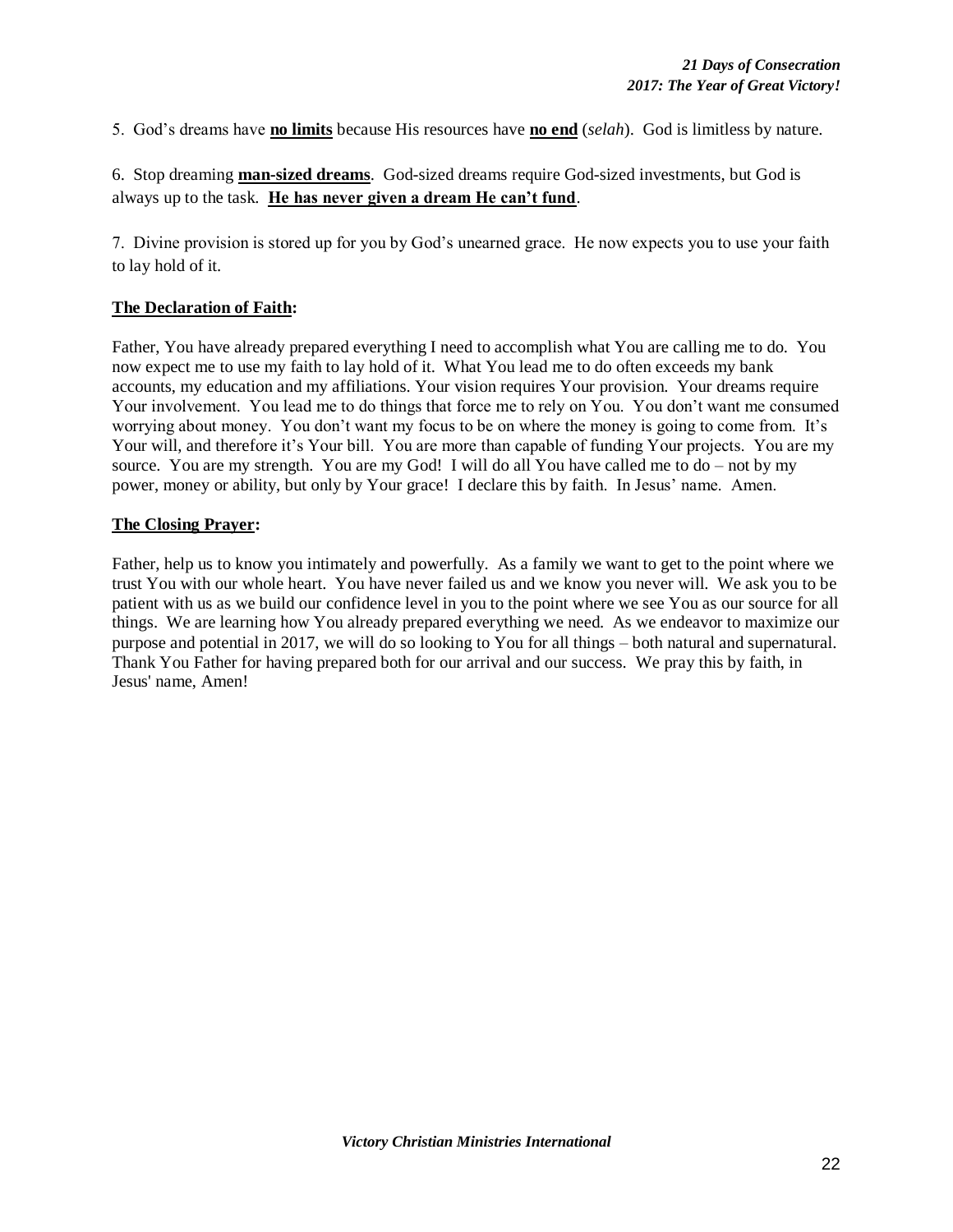# **Day 10 (January 11 th)**

# *Trusting God Over Money*

#### **The Scripture(s):**

**Jesus sent the twelve men out with these instructions: "Don't go to the non-Jewish people. And don't go into any town where the Samaritans live. But go to the people of Israel. They are like sheep that are lost. When you go, tell them this: 'God's kingdom is now very near.' Heal the sick. Bring the dead back to life. Heal the people who have leprosy. And force demons out of people. I give you these powers freely, so help others freely. Don't carry any money with you—gold or silver or copper. Don't carry a bag. Take only the clothes and sandals you are wearing. And don't take a walking stick. A worker should be given what he needs.**" (Matthew 10:5-10 ERV)

### **The Discussion:**

When Jesus sent His disciples out to do ministry He forbid them from taking any money for a reason. Jesus wanted the disciples' total trust and confidence to be in God and not in money. Many people put far too much confidence in money. Jesus was teaching His disciples to put ALL their confidence in God.

If the disciples could not see God as their source for money, then how could they rely on God for the supernatural? Jesus was sending them out to heal the sick and cast out demons. The disciples had to totally rely on God to perform acts that exceed human ability. If the disciples could not rely on God for natural things, then how could they rely on Him for supernatural things? God wants you to see Him as your source of all things – natural and supernatural.

When God sees you doing what He told you to do, while totally trusting Him for the resources, He will prove to you that He is a 'more than capable' source.

# **The Application:**

1. People stay in frustration when God is not their **only** source of expectation. It's frustrating when you are waiting on God for something, but you then shift back and forth between trusting God and trusting man (or money). When God sees He is NOT your only source, He steps back. He wants your total confidence to be IN HIM! The psalmist said, "**My soul, wait thou only upon God; for my expectation is from him**" (Psalm 62:5). God wants to know that your expectation is from Him and not man or money.

2. Money makes an excellent servant, but a poor master. Jesus said, "**You cannot serve God and money**" (Mat 6:24). If your trust is in money and not in God, your life will fall apart. Money is not capable of providing what God can.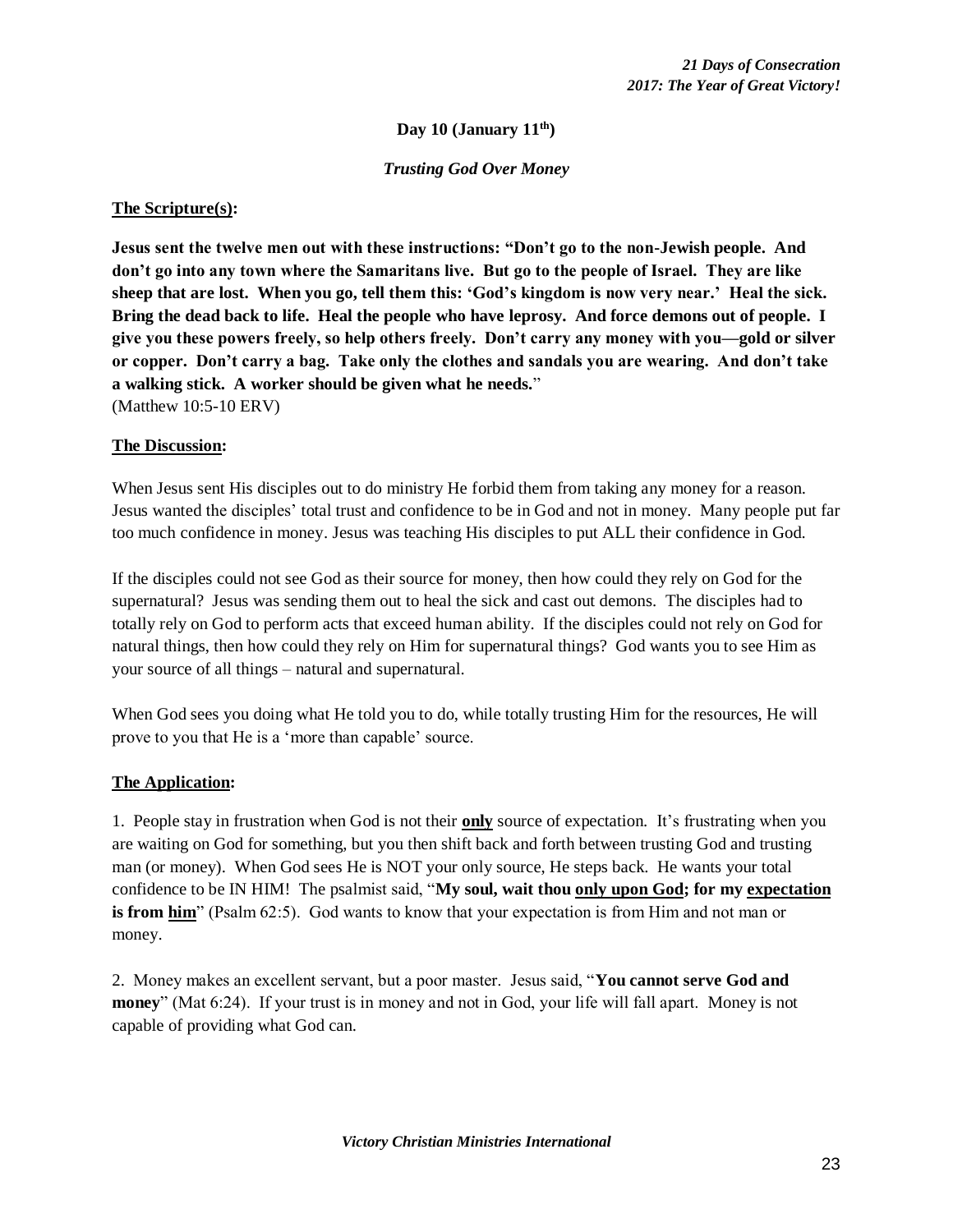3. The Bible does not teach against believers having money. The Bible teaches against believers putting their **trust** in money. Paul said, "**Command those who are rich in this present world not to be arrogant nor to put their hope in wealth, which is so uncertain, but to put their hope in God, who richly** provides us with everything for our enjoyment" (1 Tim 6:17). We learn several things here:

a) The Bible is not against the rich. The Bible just teaches the rich not to put their hope or confidence in their riches.

b) The Bible calls earthly riches "**uncertain**". If you trust in money, instead of trusting in God, you will quickly find out how uncertain money can be.

c) Our God richly provides us everything, even for our enjoyment. It's okay to enjoy the things you are blessed to possess.

d) Don't love things, just enjoy them. God is okay with you enjoying what He blesses you with, but if you start loving 'things', you will have a problem.

4. Your blessing is in eternity, in the invisible world. It was already prepared for you by grace. God is waiting for your faith to pull it out. But to do so, your trust must be IN HIM!

### **The Declaration of Faith:**

Father, You have already prepared everything I need to accomplish my divine assignment. Everything I need in life is already stored up for me. You planned and prepared for me by Your unearned grace. You now expect me to use my faith to pull what You have stored up for me out of the invisible into the visible. I declare that I do. I walk by faith and not by sight. As I do, my total trust, hope and confidence is in You Father. I am convinced that I will accomplish all I was born to accomplish. I will do all You have called me to do. I won't do it by my strength, but by Your grace! I am not relying on my bank account. I am relying on Your eternal supply. I declare this by faith. In Jesus' name. Amen.

# **The Closing Prayer:**

Father, thank You for calling us to specific assignments in the earth and for having prepared everything we will ever need to be successful. As we walk with You and You walk with us, help us to get to the point where we see You as our only source. You don't want us to fluctuate between placing our confidence in You, us, others and money. We want to get to the point where our soul waits ONLY for You Father. Help us to get there in 2017 so we can experience Great Victory in every area of our lives. We pray this by faith, in Jesus' name, Amen!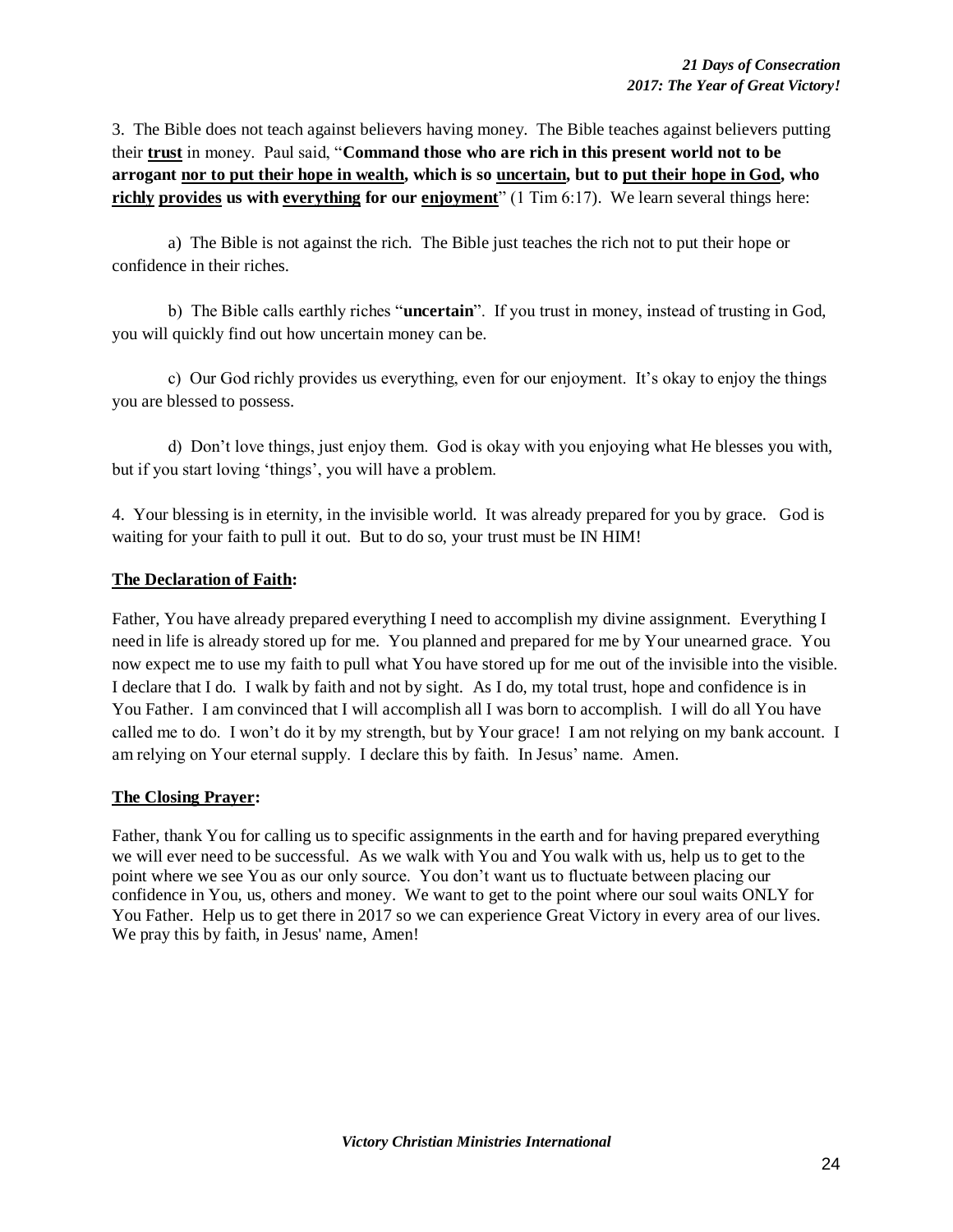# **Day 11 (January 12 th)**

### *The God of Health and Wealth*

#### **The Scripture(s):**

**Even so, I have noticed one thing, at least, that is good. It is good for people to eat, drink, and enjoy their work under the sun during the short life God has given them, and to accept their lot in life. And it is a good thing to receive wealth from God and the good health to enjoy it. To enjoy your work and accept your lot in life—this is indeed a gift from God. God keeps such people so busy enjoying life that they take no time to brood over the past.** (Ecclesiastes 5:18-20 NLT).

#### **The Discussion:**

King Solomon was a man who had access to both divine wealth and divine wisdom. We can learn a great deal about grace-based success through his teachings. Let's focus in on something he said in today's passage. Solomon said, "**It is a good thing to receive wealth from God and the good health to enjoy it**." Unfortunately, many believers have developed a misunderstanding concerning God's will for health and wealth. At VCMI we believe it is God's will that we live long and strong (with good physical health), and that we prosper financially. Our God is not against health or wealth.

Sometimes Christians have confused clear issues. If you ask the average person if it is better to have or not have money, most will say that having money is better than not having it. Likewise, the average person will tell you that it is better to be healthy than sick. But for some reason, some church leaders have confused the matter. Some have vilified money to the point where they think it is somehow "**holy**" to be poor and others have told people that God put certain sicknesses and diseases on them in an attempt to teach them something. God does not need to make you sick to teach you a lesson and there is nothing holy about being poor. Poverty is actually under the curse Jesus delivered us from.

#### **The Application:**

1. Sickness and poverty are NOT blessings. In Deuteronomy 28 Moses describes both The Blessing and The Curse in detail.

These are some of the things mentioned under **The Blessing**:

- God will bless you in the city and in the field.
- You will have many children.
- Your land will produce good crops.
- Your livestock will reproduce in abundance.
- God will bless you at all times in everything you do.
- God will defeat your enemies.
- Your barns will be full.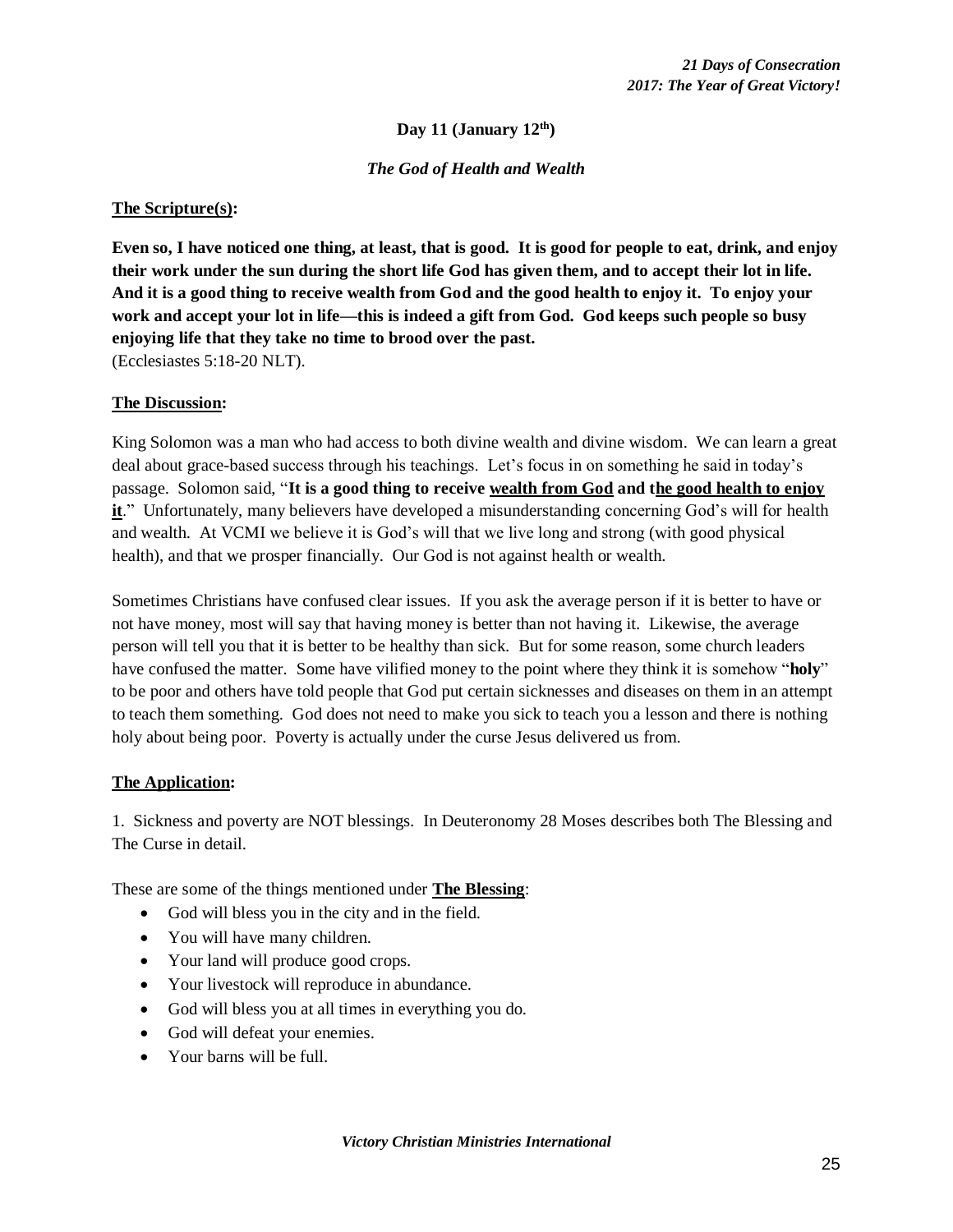You will be in a position to lend money and you won't have any need to borrow.

These are some of the things mentioned under **The Curs**e:

- You will be cursed in the city and in the field.
- You will not have many children.
- Your crops will not produce.
- Your animals will not reproduce.
- Everything you do will fail.
- Your enemies will triumph over you.
- You will have diseases, fever and swelling.
- You will be hungry, thirsty, naked and poor.

The good news is that Jesus redeemed us from the curse of the Law (see Gal 3:13,14).

2. God does not need to make you sick to teach you a lesson. God has given you His Word, His Spirit, and His leaders to teach you.

4. The Bible contains the character, attributes and nature of God. The more you read God's Word, the better positioned you will be to know God intimately. We will look at some of the things the Bible teaches us about God's will to prosper us. As part of The Blessing God has promised to:

- Satisfy us with long life (Ps 91:16).
- Forgive our sins and heal our diseases (Ps 103:3).
- Renew our youth (Ps 103:5).
- Keep us from deadly diseases (Deut 7:15).
- Heal our sick through the prayer of faith (James 5:15).
- Use us to lay hands on the sick so they can get well (Mark 16:18).

So, while I know bad things do happen to good people, let's not confuse the issue by attempting to claim that something bad is actually good. Sickness is bad, period. Poverty is bad, period. Don't let anyone confuse you.

5. The Bible tells us that Jesus came to "**Destroy the works of the devil**" (1 Jn 3:8). The Bible also teaches us that Jesus "**went around doing good and healing all who were under the power of the devil, because God was with him**" (Acts 10:38). If sickness came from God, then why would this same God heal people through His Son Jesus? And if sickness came from God and Jesus went around healing the sick, then wouldn't He be working against the Father? No, it is obvious that sickness is part of the curse, not The Blessing, and it IS NOT a good thing to be sick.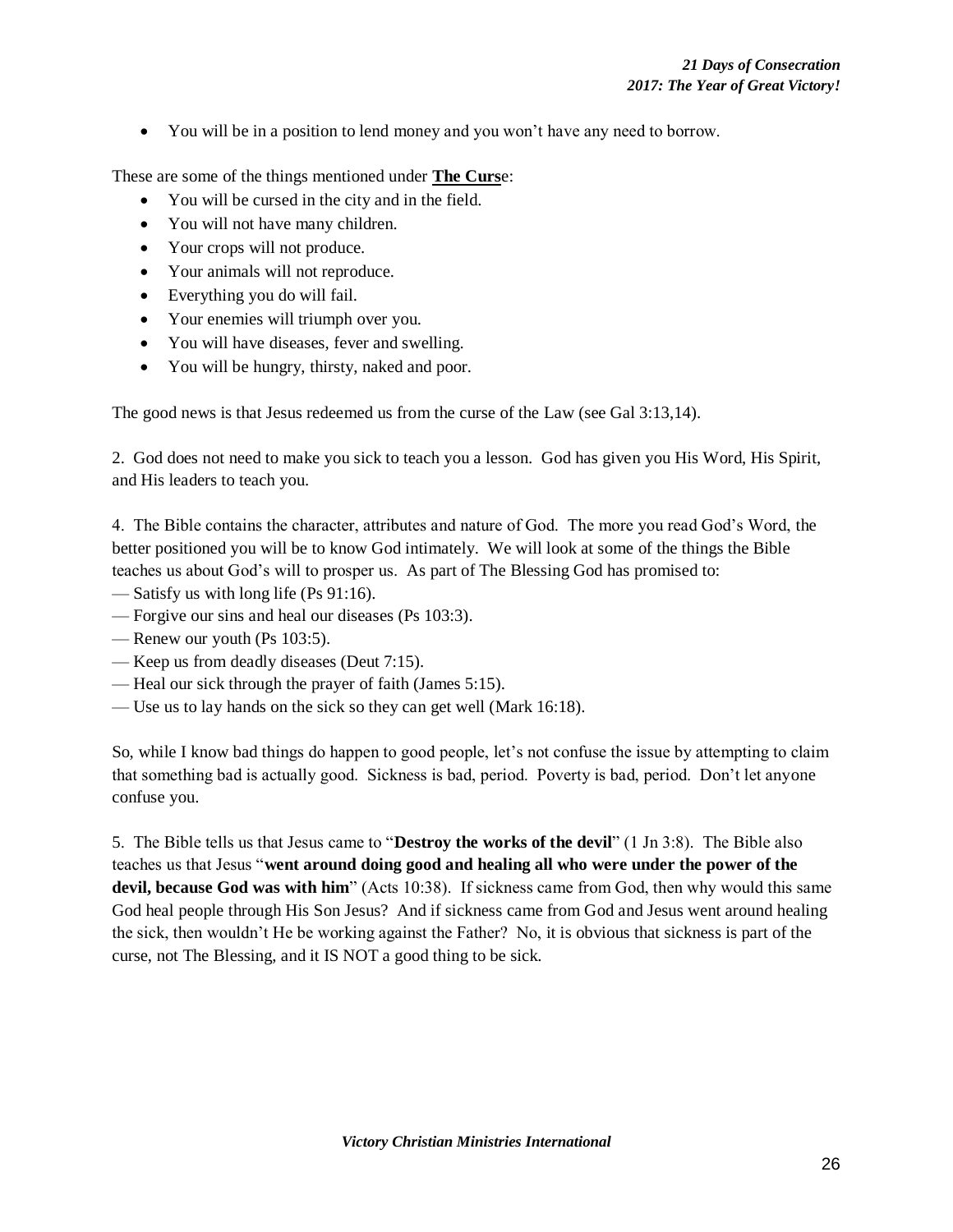# **The Declaration of Faith:**

Father, I am on this planet to do Your will and I am determined to maximize my purpose and potential while I am in the land of the living. To do so You see to it that I receive all I need to complete my divine assignment. I thank You for the open door of favor over my life. Favor can do more in a moment than labor can do in a lifetime. You favor me richly and You also give me divine wisdom and insight so I am in position to earn the resources and to generate the wealth required to fund what You have called me to do. Not only that, but Your grace is also available for divine health. You give me the physical health and strength to do what You called me to do. You grace me to live long and strong. I will not die because I am sick. I will not die because I am old. I will only die when I am done! I agree with Your Word and say, "**It is a good thing to receive wealth from God and the good health to enjoy it**." This shall be my testimony. I declare this by faith. In Jesus' name. Amen.

### **The Closing Prayer:**

Father, You love us, You have blessed us with all spiritual blessings in heavenly places in Christ Jesus, and You now watch over us as we seek to accomplish Your will in the earth. As You walk with us and we walk with You, help us Father to align our thinking and our actions with Your best. You want us to live long and strong. You want us to enjoy financial abundance. You want us to leave a mark in this world that is not easily erased. As we are led of Your Spirt in all things, we believe we will experience the best year of our lives. We release our faith to receive wealth from You and the good health to enjoy it this year, making 2017 a year of Great Victory for us! We pray this by faith, in Jesus' name, Amen!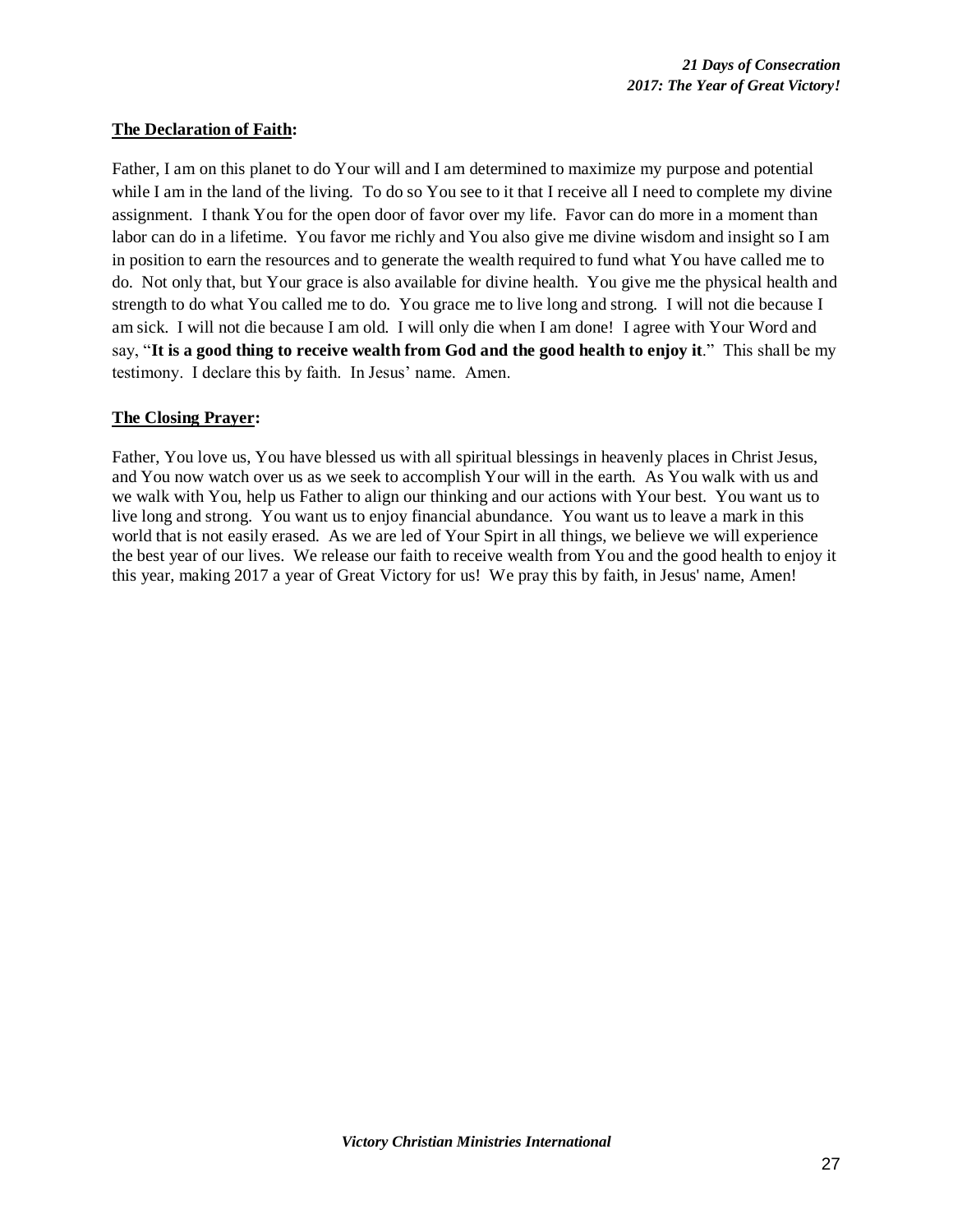# **Day 12 (January 13 th)**

*Categories of Giving (Part 1)*

#### **The Scripture(s):**

# **All these things didn't come from me and my people. All these things come from you. We are only giving back to you things that came from you.**

(1 Chronicles 29:14 ERV)

#### **The Discussion:**

In 1st Chronicles 29 King David collected the resources required to build God's temple. The Lord had already told him that he would bring the resources together and his son, Solomon, would actually oversee the building project. While David was looking at everything the people gave as an offering to the Lord for the building project, he saw gold, silver, bronze, iron, wood, precious stones in many colors, marble, and many other offerings. David was overwhelmed with the magnitude of the offering. But the king also knew that God Himself had blessed the people to be able to give. This caused David to say to the Lord, "**All these things didn't come from me and my people. All these things come from you. We are only giving back to you things that came from you**." This is the essence of our giving. God blesses us richly and we then get to participate in the blessing of giving back to God from the things He freely gave to us.

In today's devotion, we will take a high-level overview of **tithes** and **offerings**. In the next devotion, we will look at two other categories of giving.

#### **The Application:**

1. Abraham was a blessed man. The Lord's promised blessing was on Abraham. Abraham's journey with the Lord began in Genesis 12 and by chapter 13 the Lord had already made Abraham rich in cattle, silver and gold. In chapter 14 the Lord blessed Abraham to experience a great victory and as a result of the victory Abraham had access to many *spoils*. Abraham brought one tenth (a tithe) of the spoils to Melchizedek. Melchizedek was both the king of Salem and a priest of the Most High God. Hebrews 7 teaches us that Melchizedek was a man without a father or mother, and he was a perpetual priest, like Jesus Himself.

Although the Blessing of the Lord was already on Abraham, when Abraham brought the tithe Melchizedek blessed him. Melchizedek received the tithe and as a priest of the Most High God, He released The Blessing.

In the Old Testament the Levitical Priests received the tithe and released The Blessing. Under the new Covenant, the writer of Hebrews teaches us that Jesus is a perpetual priest after the order of Melchizedek and Jesus Himself receives our tithes as New Covenant believers. When we bring the tithe today we bring it into the church, we present it before God, and we release the tithe to Jesus. Jesus, as our High Priest forever, receives the tithe and releases The Blessing.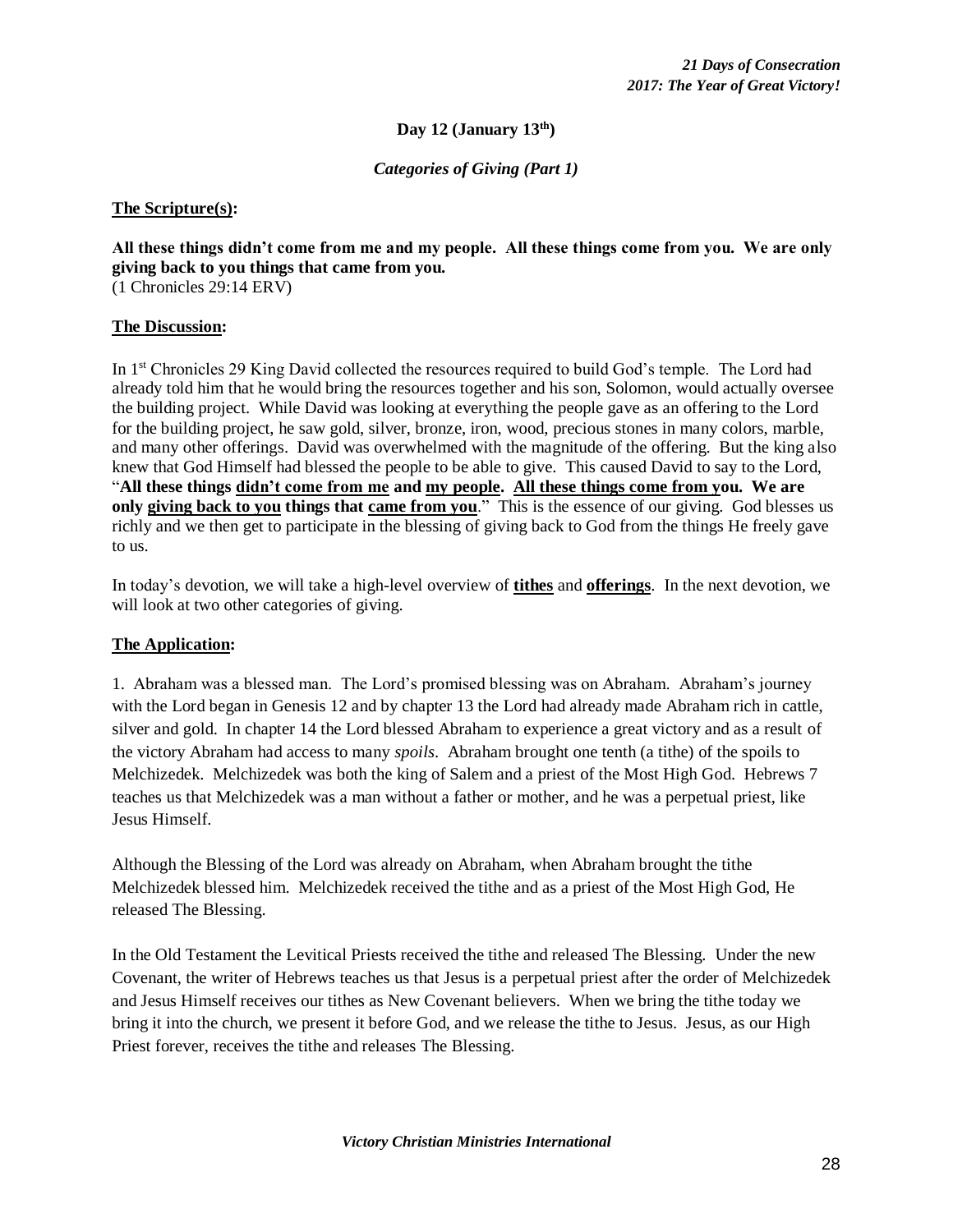2. In the Old Testament there were various types of offerings. In the New Testament, the financial offering is everything we offer that is above and beyond the tithe.

3. The practice of tithing and giving offerings is documented in scripture both before and after the Old Covenant of The law. It is therefore NOT limited to the Law. As New Covenant believers we give tithes and offerings as part of our spiritual covenant with the Father.

4. Under the Old Covenant, the people would be cursed unless they did everything just right, remembered every detail, and did not leave out any steps in the process of following the letter of The Law. But thankfully today we are under grace and Jesus' blood delivers us from any curse (Galatians 3:13). We are blessed to give as we are led of the Holy Spirit. Not tithing will not cause God to place us under the curse.

5. The concept of giving and tithing is not based on money itself, it is about trust. When we give, it is no longer just giving money—we are authenticating our trust in God and we are then in position to experience God's best in every area of our lives.

# **The Declaration of Faith:**

Father, You have blessed me richly. Everything I have came from You. Giving back is not something I've got to do, it is something I GET to do! I am honored to be able to give back to You from what You have first given to me. So, I honor You with the first tenth of ALL my increase. Beyond that, I am led of Your Spirit to give financial offerings and I do so with a cheerful heart. I don't give because I am afraid of being cursed. I don't give because I am obligated to give. I give because I love You and I am thankful to be able to sow into the vision of VCMI. My giving authenticates my trust. My giving proves to You that I can be trusted to fund Your Kingdom projects. Therefore, Father, You are free to give to me in abundance. The more I receive, the more I give, all for Your glory! 2017 is a year of Great Victory for me! I will give like never before! I declare this by faith. In Jesus' name. Amen.

# **The Closing Prayer:**

Father, thank You for teaching us to prosper financially and in every area of our lives. You love us with an everlasting love and You want us to walk in Your best. As we give our tithes and offerings, we are putting our finances in covenant with You. We want to become people who fund Your Kingdom projects in the earth. We come in agreement that from this point forward we will tithe from everything that comes into our home. Jesus is our High Priest. He receives the tithe and the offering and He releases The blessing over this household. We pray this by faith, in Jesus' name, Amen!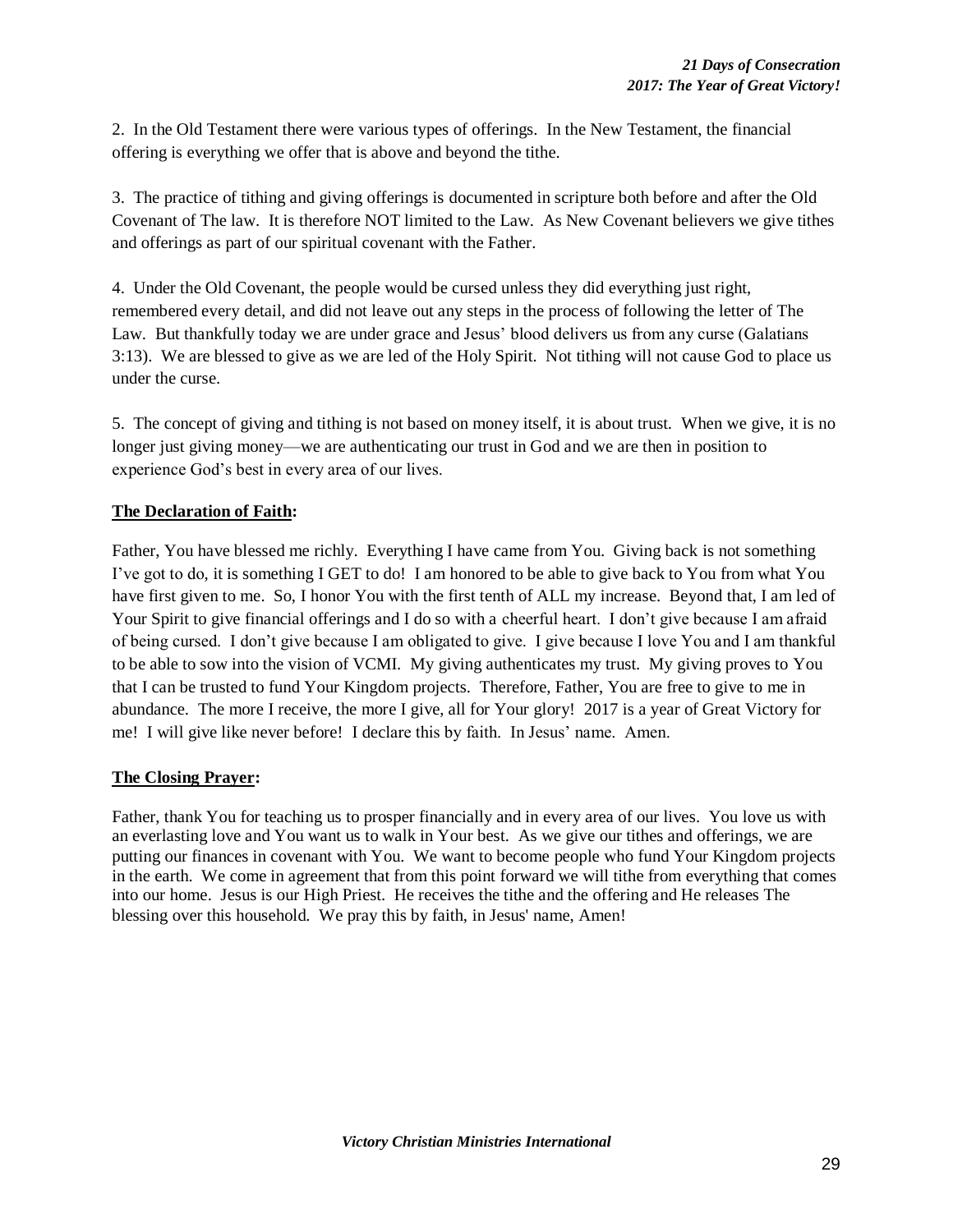# **Day 13 (January 16 th)**

*Categories of Giving (Part 2)*

#### **The Scripture(s):**

**All these things didn't come from me and my people. All these things come from you. We are only giving back to you things that came from you.** 

(1 Chronicles 29:14 ERV)

### **The Discussion:**

In our last devotion we covered tithes and offerings. Today we will cover **giving to the poor** and **sowing into ministry**. Before we do, let's go back to the reminder king David provided us in  $1<sup>st</sup>$  Chronicles 29. Everything we have came from God. Anything we are blessed to give is only a portion of what God first gave us.

As New Testament believers we are filled with the Holy Spirit and we are expected of God to do as His Spirit leads us to do. This includes our giving. In addition to sowing our tithes and offerings into the local church, the Holy Spirit will lead us to partner with ministry opportunities and to meet the needs of the less fortunate.

While the local church has benevolent programs to assist those in need, as members of VCMI we know that we are called to be just like Jesus in this world (1 John 4:17). So, when we are made aware of a financial need, as Jesus' representatives in the earth, the Holy Spirit will often lead us to meet the need, out of the abundance God has provided us, without having to bring the need before the church. We are blessed to BE a blessing in every area of our lives, including our finances.

# **The Application:**

1. **Giving to the poor**. God made Solomon the richest man on the planet and this is what he said about giving to the poor. In Proverbs 19 Solomon said, "**Giving help to the poor is like loaning money to the Lord. He will pay you back for your kindness**" (19:17 ERV). In chapter 22 he said, "**Generous people will be blessed, because they share their food with the poor**" (22:9 ERV). And in chapter 28 he said, "**Whoever gives to the poor will have plenty**" (28:27 ERV). In addition to giving tithes and offerings, the Father expects us to use the resources He has blessed us with to BE a blessing to the less fortunate.

a) The purpose of discipleship is evangelism. We attend church every Sunday morning and weeknight service because we are being disciples to be just like Jesus in this world (1 John 4:17). We don't attend VCMI services repeatedly without an expectation of divine growth. But the purpose of our growth is so that we can reach the world for Jesus. When we give to the poor we are doing so as an example of God's love and as a tool of evangelism.

b) The answer to poverty is NOT in any gift. The gift is simply to show the love of God and to draw people with God's love. The answer to poverty is found in the Word. Jesus never gave money to the poor. He gave the poor His Word.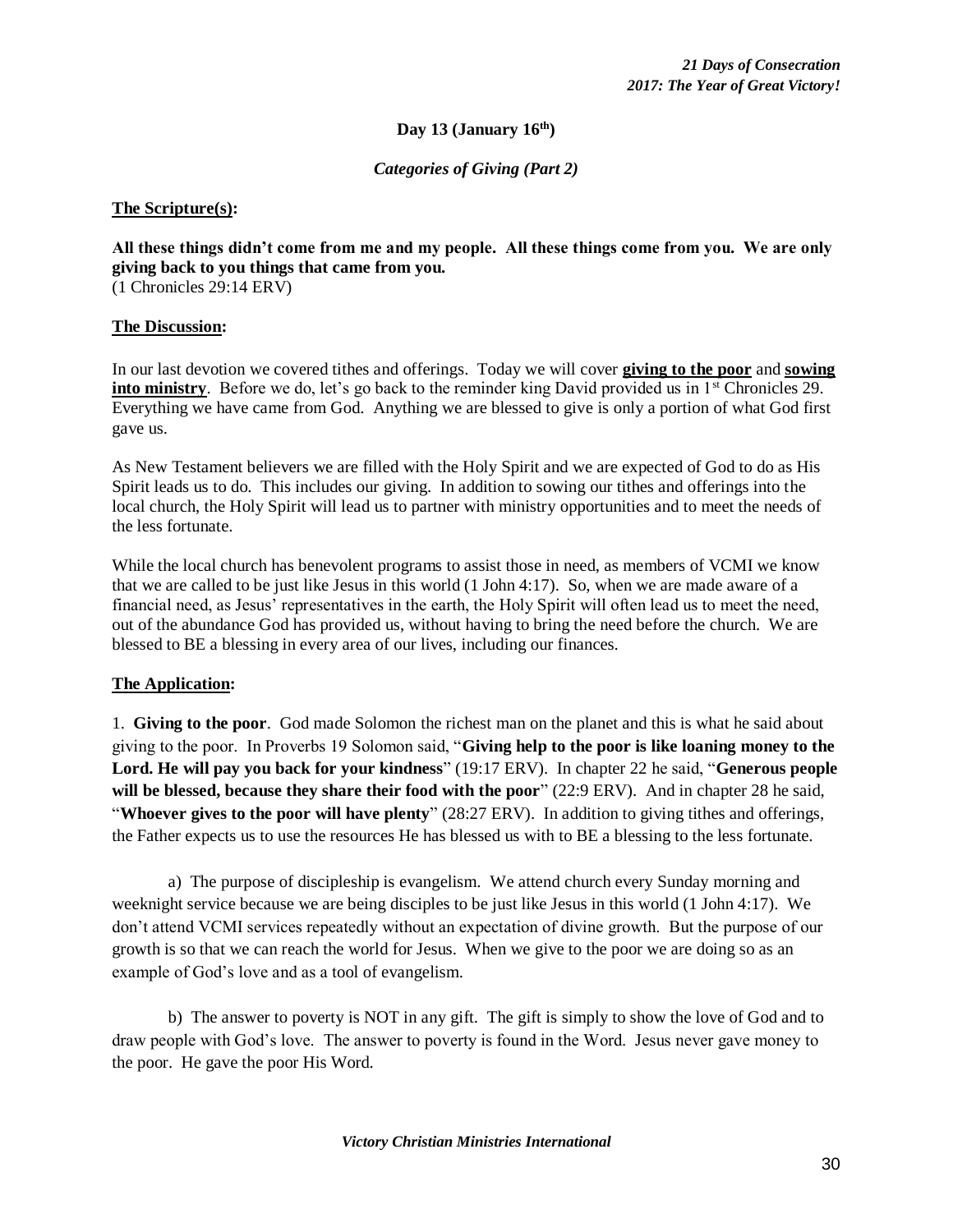c) At VCMI we give to the poor to show the love of God and we then pour God's Word inside the poor to change them from the inside out. Once we get the Word down inside of a person, the grace of God will empower them to walk out of poverty forever.

2. **Supporting ministry**. In Mark 10 the man commonly referred to as the "**Rich young ruler**" approached Jesus. This man had money, but unfortunately, money had him. When Jesus told him to sell all his possessions, give the proceeds to the poor, and follow Him, the young man left sad. His money kept him from following Jesus. As the man walked away Jesus said, "**It is very hard for a rich person to enter God's kingdom**." Why? Because many who are rich in earthly possessions have developed a level of trust and confidence in their riches that competes against God. God wants our confidence to be in Him and not in earthly possessions. The Apostle Peter was concerned about Jesus' statement. Peter knew the sacrifice he and the other disciples made to follow Jesus. Peter said to Jesus, "**We left everything to follow you!**" To which Jesus replied, "**I can promise that everyone who has left their home, brothers, sisters, mother, father, children, or farm for me and for the Good News about me will get a hundred times more than they left. Here in this world they will get more homes, brothers, sisters, mothers, children, and farms. And with these things they will have persecutions. But in the world that is coming they will also get the reward of eternal life**."

a) The disciples had sown a great deal into Jesus' ministry. Jesus assured them that they would receive a hundredfold return on everything that was sown into His ministry. And Jesus made this statement right after He said that it would be hard for a rich person to enter God's Kingdom. Jesus was obviously not against believers having money. He was simply against money having a grip on people to the point where they are NOT free to do with the money whatever the Father tells them to do.

b) God will ensure that you are blessed for whatever you sow (give up) for His sake and for the sake of furthering the Gospel message. When you sow into ministry you are sowing into divine projects in the earth and the Lord Himself will ensure you reap an earthly harvest on every seed sown; in addition to eternal life

# **The Declaration of Faith:**

Father, I am a believer and not a doubter and my belief is seen in my giving. I tithe and give offering to the local church. I sow into the vision of VCMI and I have a blood-bought covenant right to walk under an open heaven. I also give to poor. Therefore, I shall never lack. I am quick to give to those You lead me to BE a blessing to. And lastly Father, I sow into ministry as I am led. You lead me to sow into ministry projects beyond the local and give cheerfully. I give abundantly in every area of giving, as I am led of You, and You see to it that I walk in abundance and continual increase in every area of my life. I declare this by faith. In Jesus' name. Amen.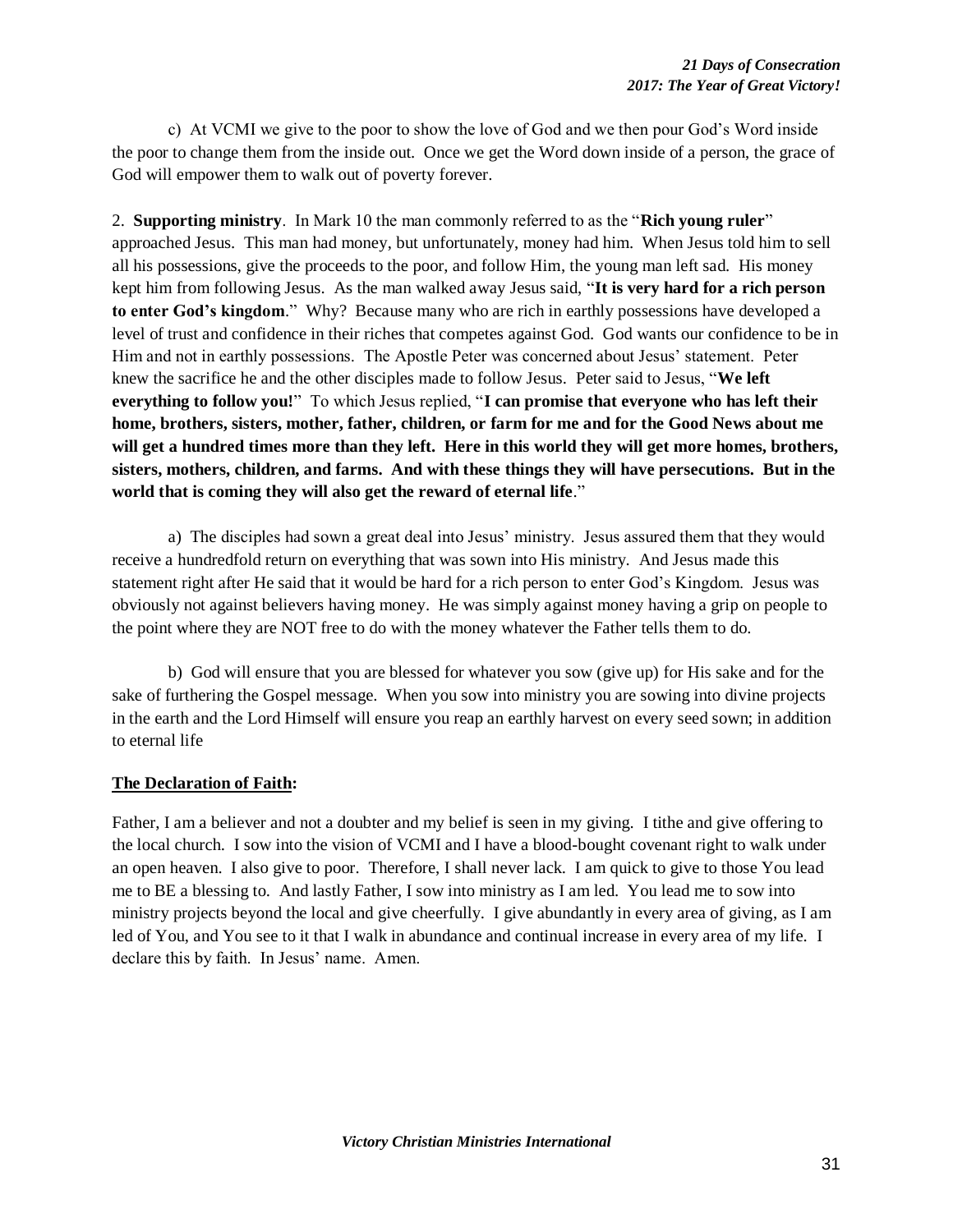#### **The Closing Prayer:**

Father, I thank You for birthing in us a desire to want to give back. You give us both the desire and the ability to BE a blessing. The more we walk with You and You walk with us, the more we grow in the area of giving. We ask you Father to lead us in 2017 to give on the level that we expect to receive. 2017 is a year of Great Victory for us. Help us to also make it a year of great giving. We believe 2017 will be our best year of living. Therefore, help us Father to make this year be our best year of giving! We pray this by faith, in Jesus' name, Amen!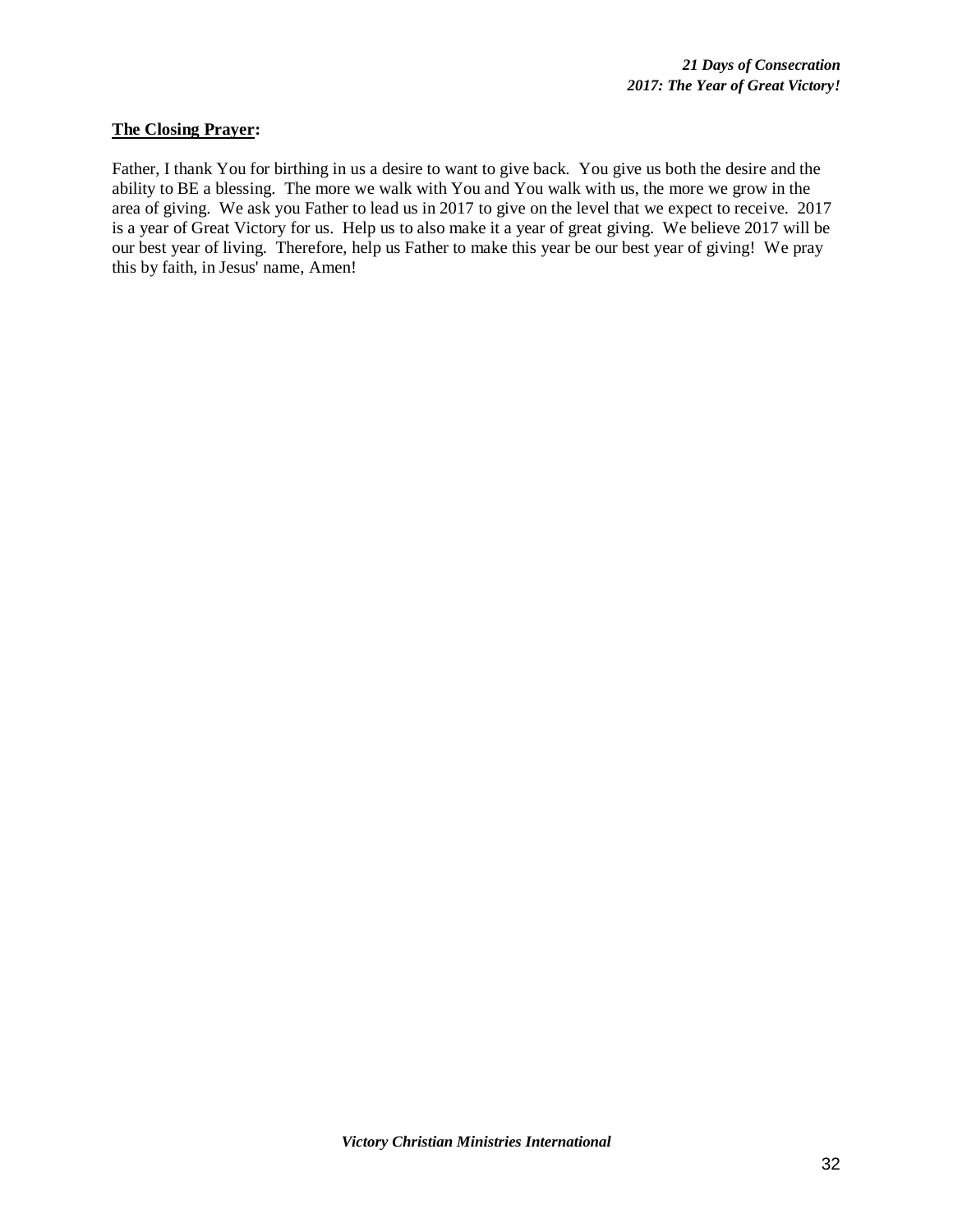# **Day 14 (January 15 th)**

*Don't Wear Yourself Out*

#### **The Scripture(s):**

**Be wise enough not to wear yourself out trying to get rich. Your money can be gone in a flash, as if it had grown wings and flown away like an eagle.** 

(Proverbs 23:4,5 GNB)

# **The Discussion:**

The dangers of greed are well documented in Proverbs. Read chapters 11, 19, 25 and 26 to learn about generosity and divine wealth. The issue is never whether or not you can have money. Solomon was the richest man in the world. The issue is always your attitude towards God and your finances. Never make the pursuit of money **your underlying motivation in life**. Many have ruined their marriages, relationships with their children, and even their health over the pursuit of the "almighty dollar".

In our text Solomon teaches us that we should be wise enough not to wear ourselves out attempting to get rich. In other words, it is foolish to burn yourself out in pursuit of money. Why is it foolish to labor to the point of fatigue just for money? Solomon goes on to explain that the money people sacrifice so much to attain can "**be gone in a flash**". Now you see it, now you don't. You can always get more money, but things like your character, reputation, health, and relationships are more valuable than money, so we must value them accordingly and give them the respect and consideration they deserve.

# **The Application:**

1. There is nothing wrong in being rich. There is nothing wrong in working for earthly riches. The issue comes down to the object of our hearts. If you develop a lust for money it will become your god.

2. Money makes an excellent servant, but a poor master. There is nothing wrong with having money, but it should not be your #1 pursuit. Make God your #1 pursuit in life and He will see to it that you have more than enough to meet the needs of every situation.

3. It's not worth it! The endless pursuit of money often causes people to wind up with money, but only to realize that they have lost everything else along the way. Many lose their families, their integrity, and even their health in a tireless pursuit of money. Jesus once asked the question, "**For what will it profit a man if he gains the whole world and forfeits his soul?**" (Mat 16:26). What good will the money be if you lose everything that matters to get it?

4. Don't worry, you will still be blessed! What God has to offer is bigger than money and the good news is that it **does not exclude it**. If you live your life God's way you can still be strong and stable financially, but more importantly, you will also have a healthy body, a sound mind, a close-knit family and a better understanding of true success in life.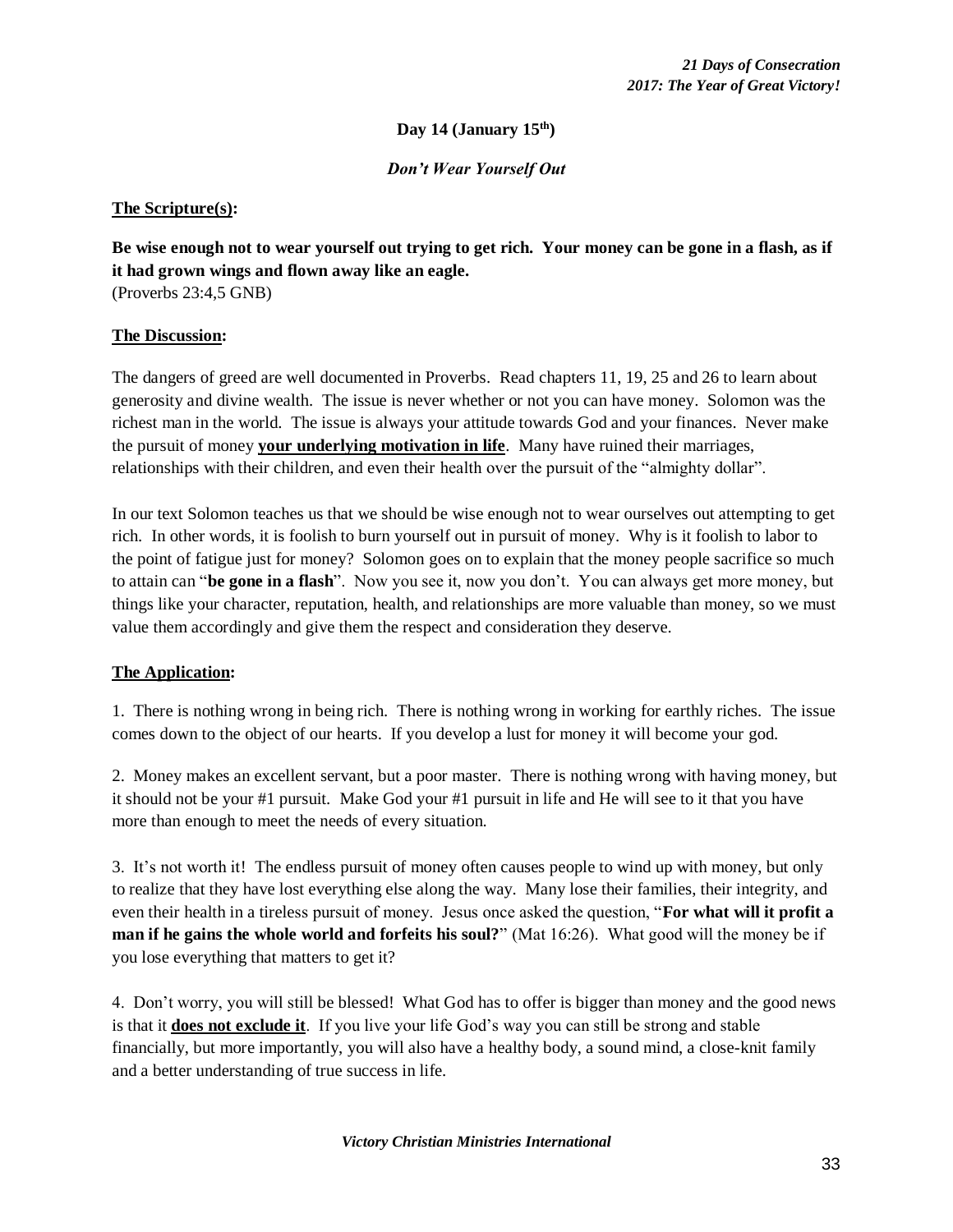5. When you make God your motivation – when you do what He tells you to do, say what He tells you to say, and sow what He tells you to sow – you will experience grace based success. God's overwhelming favor will go before you, creating an environment of **sweatless victory**.

6. You don't have to wear yourself out attempting to get rich. The Blessing of the Lord can make you rich, **without the painful toil** normally associated with the things of this world (Proverbs 10:22).

### **The Declaration of Faith:**

Father, I thank You for teaching me how to live. I don't have to live like the world. I am in this world, but not OF it. Therefore, I don't wear myself out attempting to get rich. I simply do as I am led of You to do concerning my finances. I give as I am led of You to give. I sow bountifully and You see to it that I reap bountifully. My success comes by Your grace and not my human effort. My faith gives me access to sweatless victory. You make me rich Your way, without the painful toil associated with the things of this world. I am healed, healthy, blessed and prosperous in every area of my life. I declare this by faith! In Jesus' name. Amen!

# **The Closing Prayer:**

Father, You teach us to experience success Your way. You have provided the grace for supernatural success and earthly abundance. We come in agreement to release our faith to experience Your best. Help us to enter into Your rest concerning our finances. As we do, we believe we will walk in Your blessing without any sorrow associated with it. Our bodies will be healthy. Our relationships will be strong. Our hearts will be at peace. Our expectation will always be high, because we are committed to becoming the family You called us to be. We pray this by faith, in Jesus' name, Amen!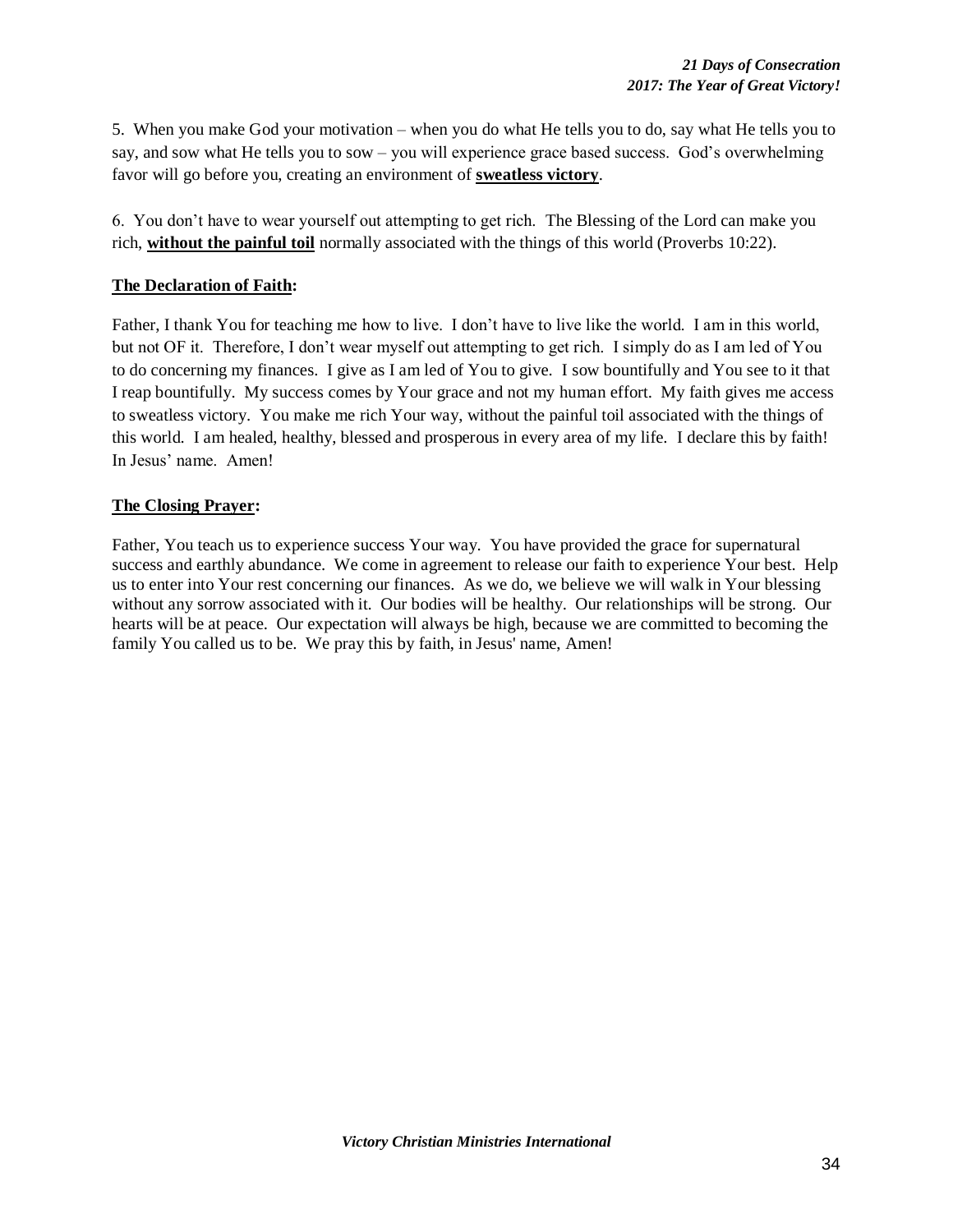**Day 15 (January 16 th)**

*Settling The Money Issue*

#### **The Scripture(s):**

"**The farmer is like someone who plants God's teaching in people. Sometimes the teaching falls on the path. That is like some people who hear the teaching of God. As soon as they hear it, Satan comes and takes away the teaching that was planted in them.**

**Other people are like the seed planted on rocky ground. They hear the teaching, and they quickly and gladly accept it. But they don't allow it to go deep into their lives. They keep it only a short time. As soon as trouble or persecution comes because of the teaching they accepted, they give up.**

**Others are like the seed planted among the thorny weeds. They hear the teaching, but their lives become full of other things: the worries of this life, the love of money, and everything else they want. This keeps the teaching from growing, and it does not produce a crop in their lives.**

**And others are like the seed planted on the good ground. They hear the teaching and accept it. Then they grow and produce a good crop—sometimes 30 times more, sometimes 60 times more, and sometimes 100 times more**." (Mark 4:13-20 ERV)

### **The Discussion:**

In this parable Jesus teaches us to receive His Word and to allow it be settled in our hearts. God's Word is settled in heaven, but if it is going to produce in our lives, it must be settled in our hearts. One of the issues that competes with the Word, especially as it relates to being settled or at peace in our hearts, is the issue of money. When discussing the ground with thorny weeds Jesus mentioned the love of money. The weeds in this type of ground represent competing priorities. These people, as Jesus explained, hear God's teaching. So, the seed of God's Word does get down in their hearts. The issue is that these people also have weeds growing in the hearts that compete against the Word to the point where they actually chokeout the Word, making it unproductive. One of the weeds listed is the love of money.

**The love of money** competes with the Word. If your heart is focused on money, it is because you are not at rest in your heart concerning God and His commitment to provide for you. If you truly see God as your source, then you won't develop a love for money that competes with your love for God.

# **The Application:**

1. For the Word to work in your life your heart needs to be at rest. When you enter into God's rest concerning any area of your life, you are showing God you are in-faith. When you get to this point you are not concerned, you trust God, you know He will make His Word good and you don't take on any care concerning any situation. You know the issue is settled in heaven and it is only a matter of time before it is settled in the earth.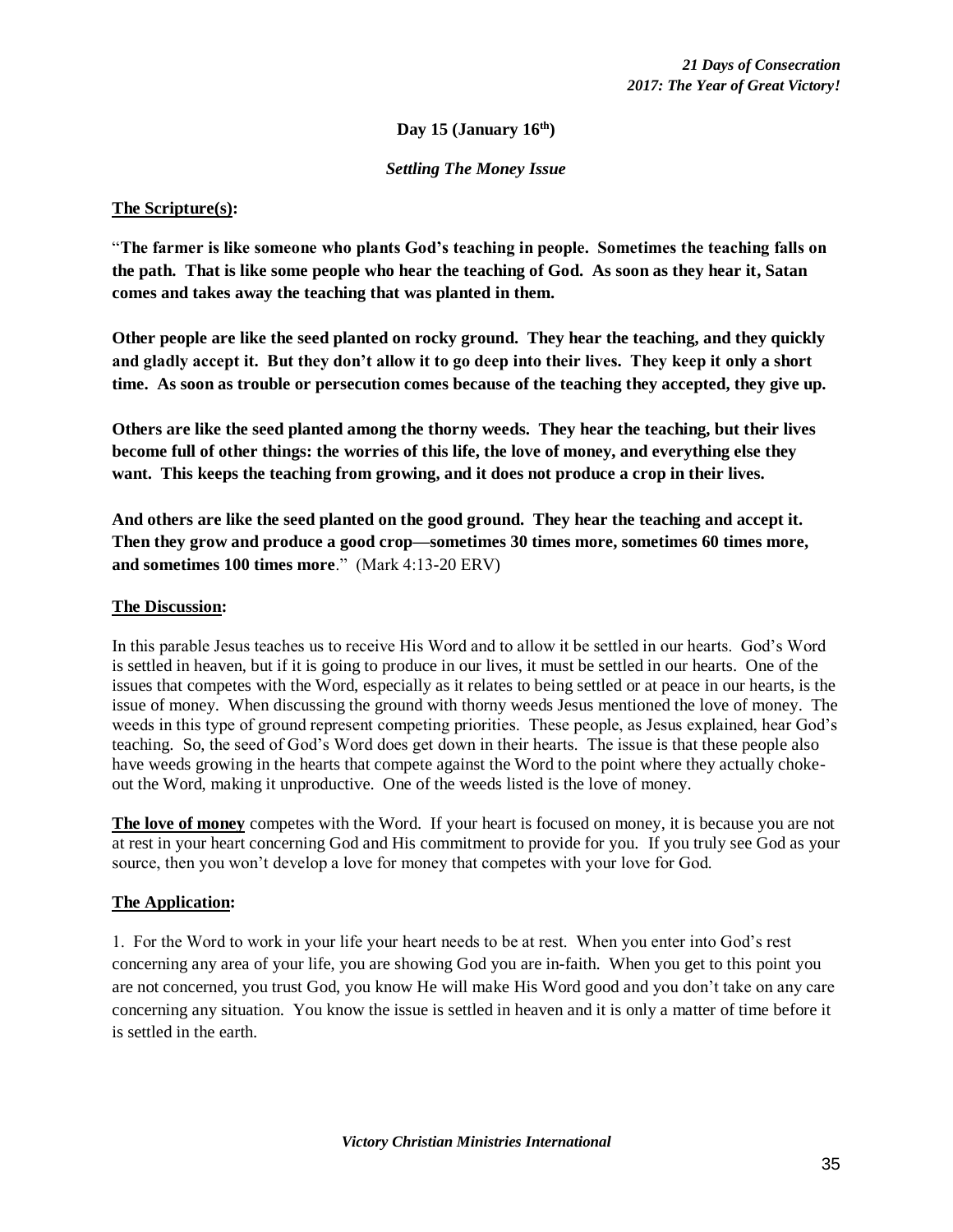2. If you want to maximize your purpose and potential, you must get to the point where you enter God's rest where money is concerned.

3. If your heart is open to take on care, fear, doubt or unbelief concerning money, then the anxiety will keep you out-of-faith. When you are in-faith concerning your finances, you know God is your source, you have peace, you have entered God's rest, and the issue of money is settled in your heart.

4. You must get to the point where you are convinced God is your source.

a) Everything you need for your divine assignment has already been provided.

b) God called you to His divine purpose and, along with the purpose, God already stored up everything you will ever need to get it done.

c) When you are pursuing money instead of pursuing God, it is because you don't trust God where your finances are concerned.

d) You will never enter into rest where your money is concerned **until you believe what God believes about your provision**. When you get to the point where **you believe what God believes about your provision**, you will never operate with a **fear of running out**. Instead you will have **faith in running over**!

e) When you know God is your source and you believe He already prepared everything you will need for your success, you are not concerned about money. **God has millions of ways to get you millions of dollars**. Keep your focus, trust and confidence in Him.

# **The Declaration of Faith:**

Father, Your provision for my life is settled in heaven. Everything I need has already been prepared. All the resources required to complete my life's vision are already stored. The issue is not with you. If there is ever an issue, it is always with me. But I declare that issues, where money is concerned, are over! Your provision is settled in heaven and it is now settled in my heart. You are my source. You are my supply. I never have fear of running out. I have faith in running over! You bless me abundantly. You give me all things richly to enjoy. I declare: money is not an issue for me. I enter into Your rest where my money is concerned. You bless me to give, save and spend. You give me bread for eating and seed for sowing, and I never run out! I declare this by faith! In Jesus' name. Amen.

# **The Closing Prayer:**

Father, we love you and we know you love us. You love us so much that You made plans for us before the world began. We ask You to reveal those plans to us and to help us get to the point where we at peace with Your divine provision. We want to settle the money issue in our hearts. Help us to do it now. Help us to do it today. Help us to do it once and for all. We come in agreement that You are our source and we never fluctuate between You and anything/anyone else. We pray this by faith, in Jesus' name, Amen.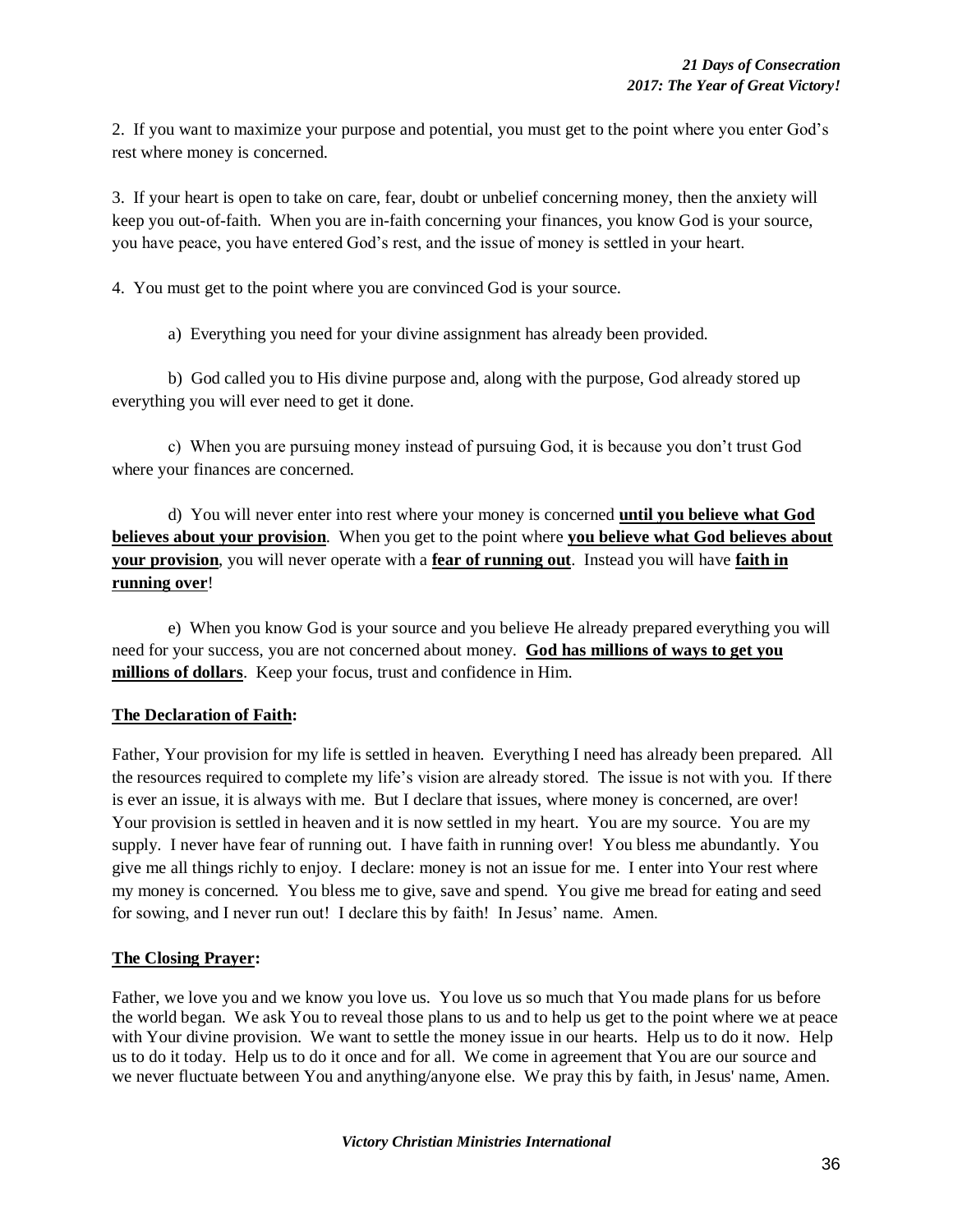# **Day 16 (January 17 th)**

# *The Deceitfulness of Riches*

### **The Scripture(s):**

"**The farmer is like someone who plants God's teaching in people. Sometimes the teaching falls on the path. That is like some people who hear the teaching of God. As soon as they hear it, Satan comes and takes away the teaching that was planted in them…** 

**Other people are like the seed planted on rocky ground. They hear the teaching, and they quickly and gladly accept it. But they don't allow it to go deep into their lives. They keep it only a short time. As soon as trouble or persecution comes because of the teaching they accepted, they give up.**

**Others are like the seed planted among the thorny weeds. They hear the teaching, but their lives become full of other things: the worries of this life, the love of money, and everything else they want. This keeps the teaching from growing, and it does not produce a crop in their lives.**

**And others are like the seed planted on the good ground. They hear the teaching and accept it. Then they grow and produce a good crop—sometimes 30 times more, sometimes 60 times more, and sometimes 100 times more**." (Mark 4:13-20 ERV)

### **The Discussion:**

We looked at this parable in our last devotion with an emphasis on the words, "**the love of money**". The King James Version calls it "**the deceitfulness of riches**". This is what we will focus in on today. Pursuing money over pursuing God proves to be a deceitful pursuit.

# **The Application:**

1. **The love of money is deceitful**. Pursuing money over pursuing God is not worth it. The endless pursuit of money often causes people to wind up with money, but only to realize that they have lost everything else along the way, and the things they lost – like their families, their health, their good name, and their integrity – were worth more than money could ever buy. Countless people have pursued money at all costs, only to get to the point where they have the money, but they still feel empty. We are all born with a void that only God can fill. Unless a person finds God, they will attempt to fill their inner void with other things, but they will never be satisfied.

2. Jesus once asked the question, "**For what will it profit a man if he gains the whole world and forfeits his soul**?" (Mat 16:26). Never place a pursuit of money over your relationship with God.

3. **Don't put your trust in money, put your trust in God**. Solomon said, "**Those who trust in their riches will fall like dead leaves, but the righteous will prosper like the leaves of summer**" (Prov 11:28). In the King James Version of Mark 4:19, Jesus said, "The people who are like thorny ground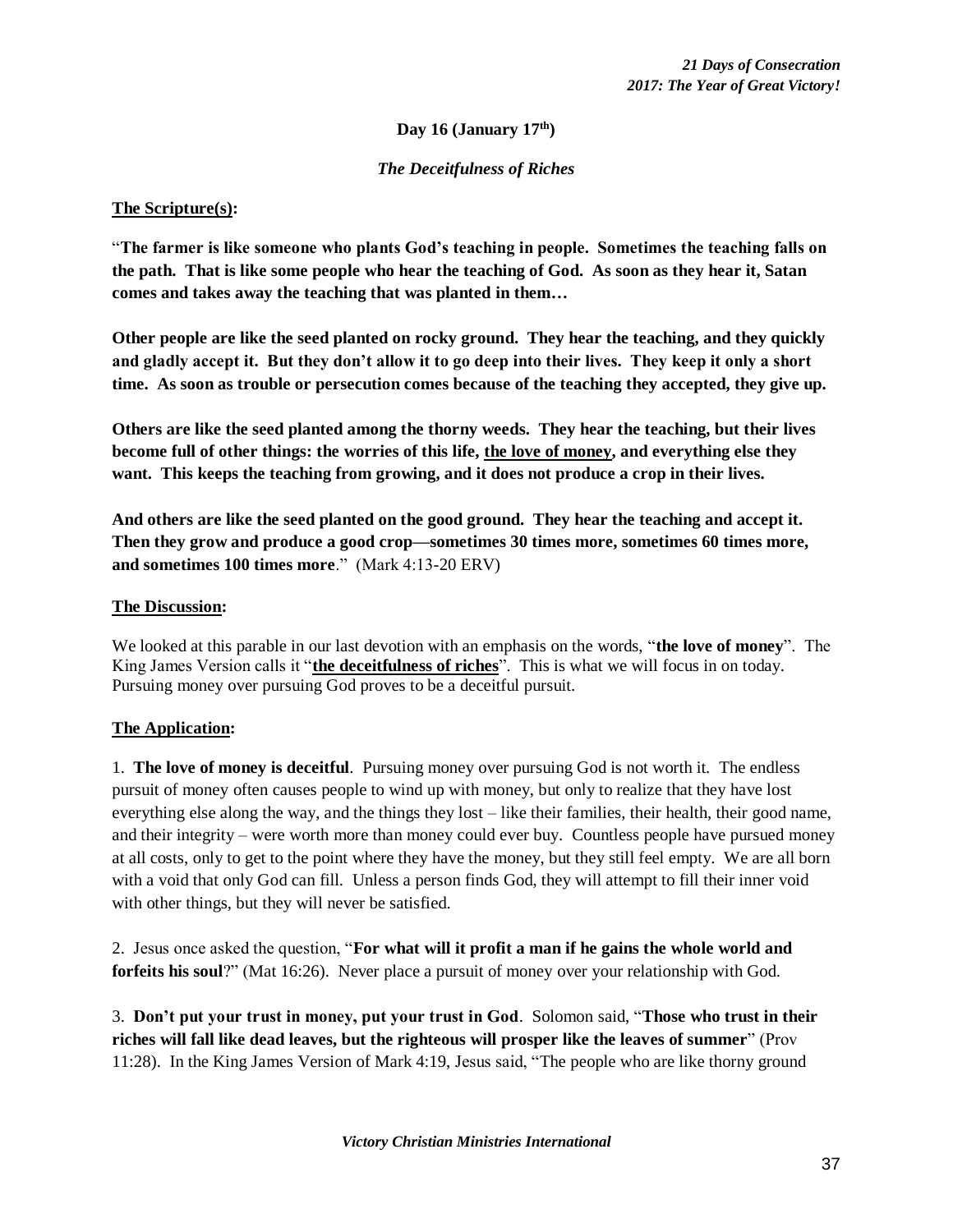receive the Word, but "**The cares of this world, and the deceitfulness of riches, and the lusts of other things, choke the word, making it unfruitful**." One of the definitions for the word "deceitful" includes the word "untrustworthy." This is the message of Solomon's teaching in Proverbs 11:2. His point is a point about trust. Solomon was a billionaire and he taught us **NOT** to trust in riches. He does not cut any corners either. Solomon plainly states that those who trust in their riches will fall like dead leaves. These leaves were once green, full and flourishing. But after a change of season, the leaves dried up, changed colors, died and eventually fell. Solomon then contrasts this image with the image of the righteous. He tells us that the righteous will prosper like the leaves of summer. Because our trust is in God and not in money, we are always connected to the source, our leaves remain green and full of life, and we prosper in all that we do.

4. **Make your choice between serving God and serving money**. God is not opposed to you having money. He just wants you to honor Him above anything He can bless you with. **If you have a proper relationship with money, God can give you loads of it**. But if your trust is in your wealth and not in God, then your wealth has become your god. Jesus said, "**You cannot serve both God and Money**" (Mat 6:24). You can either put your trust in God, honor Him with your finances, and do whatever He tells you to do with the money He places in your hands; or you can pursue money and make money the focal point of your life. If you choose the latter, you will quickly find out that you won't like the results. Money is deceitful. Let money serve you, don't serve it! If you serve it, you will wind up deceived and disappointed.

### **The Declaration of Faith:**

Father, You are my God, You are my King, You are my Lord and I worship You every day of my life. I acknowledge no other god and I call upon no other name. I am led of Your Spirit every day of my life. I live by every Word You speak to me. Living this way, I am not easily deceived. I will not be drawn away by selfish lusts of worldly desires. My heart is pure. My hands are clean. My intentions are holy. My pursuits are divine. My life is all about You! I don't love money, I love You! And because I do, You are able to trust me with earthly riches. I use all You place in my hands for Your glory and I will never be distracted, dissuaded or derailed from the pursuit of my destiny. I declare this by faith! In Jesus' name. Amen.

#### **The Closing Prayer:**

Father, You are our creator and we are Your creation. We know You birthed us into this world to bring glory to Your name. We come in agreement to do so. We stand in faith, believing that we will live the remainder of our days as representatives of heaven in the earth. We are Your ambassadors. We live as examples of Jesus in this world daily. We know You have already blessed us with all spiritual blessings in heavenly places in Christ Jesus. We know Your work is already done. So we have no need to love money, we love You. Help us Father to release every selfish desire and to become the men/women You called us to be. As Jesus is, so are we in this world DAILY! We pray this by faith, in Jesus' name, Amen.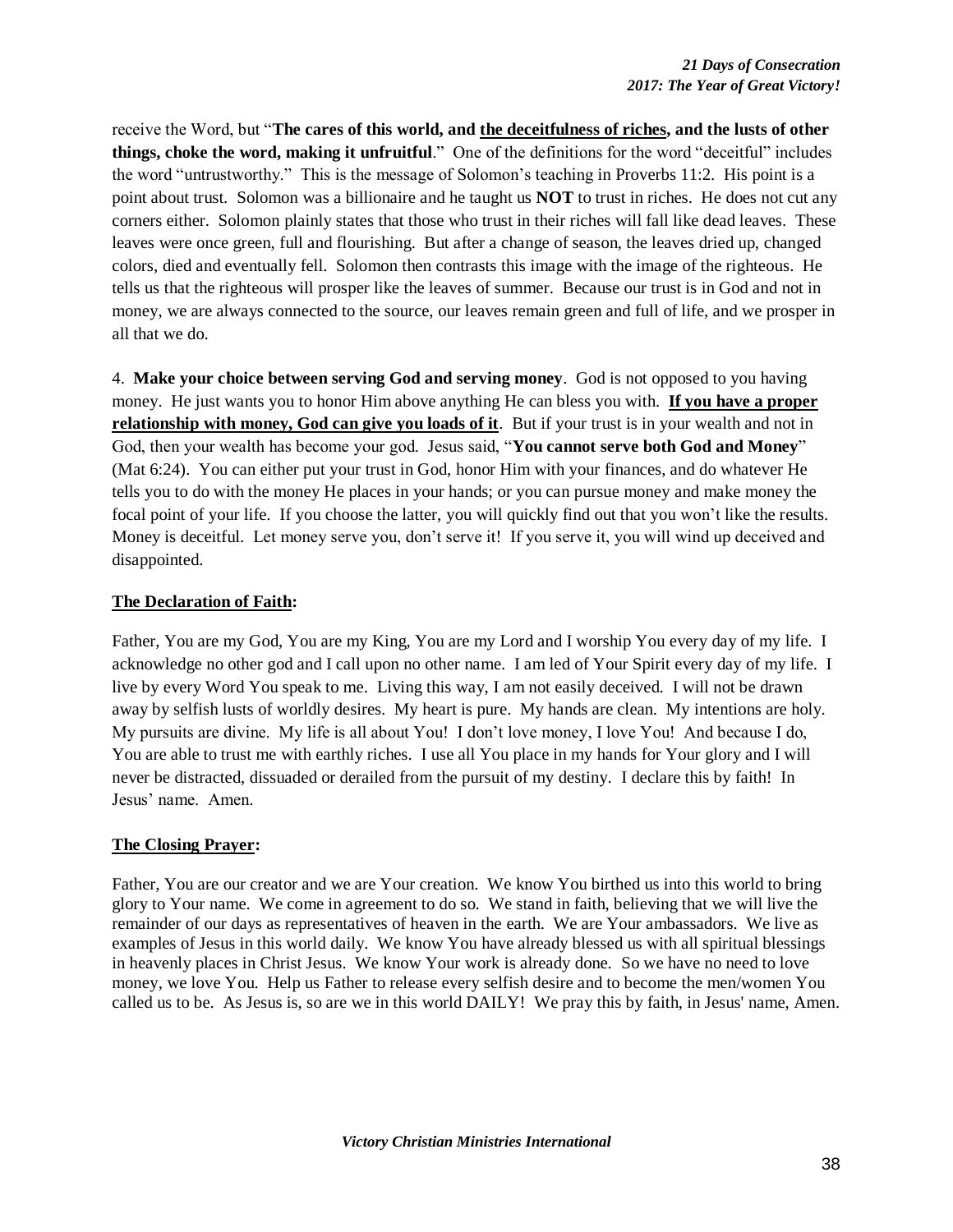# **Day 17 (January 18 th )**

# *The Purpose of Prosperity*

#### **The Scripture(s):**

"**Command those who are rich in this present world not to be arrogant nor to put their hope in wealth, which is so uncertain, but to put their hope in God, who richly provides us with everything for our enjoyment. Command them to do good, to be rich in good deeds, and to be generous and willing to share. In this way they will lay up treasure for themselves as a firm foundation for the coming age, so that they may take hold of the life that is truly life.** (1 Timothy 6:17-19 NIV).

### **The Discussion:**

The Apostle Paul invested a great deal of his time and energy into his spiritual son, Pastor Timothy. This relationship was one of father and son, but it was also one of Apostle and Pastor. Paul would teach Timothy and he expected Timothy to teach his congregation. For example, in Paul's second official letter to Timothy, the Apostle said, "**Timothy, you are a son to me. Be strong in the grace that we have because we belong to Christ Jesus. What you have heard me teach publicly you should teach to others. Share these teachings with people you can trust. Then they will be able to teach others these same things**." (2 Timothy 2:1,2 ERV).

In our focus text for today's devotion, Paul provided Timothy godly counsel for the members of Timothy's congregation who were rich in earthly possessions. Paul did not say the rich members had to leave the church. Paul did not say that having money was evil. Paul did not say the rich had to sell everything they had. No, Paul gave clear council for the believers God has blessed with financial abundance. The Apostle made it clear that God had blessed these members and now they were in a position to BE a blessing to others.

# **The Application:**

1. Paul commanded the rich in this world to "**do good, to be rich in good deeds, and to be generous and willing to share**." He did not tell them to get rid of their money. He did not tell them it was bad. He did not tell them money was wicked. Paul simply taught them to use their money to be a blessing to others. This counsel still stands today.

2. The Bible does not say you cannot have money. In the Bible, God actually goes to great lengths to explain what we should do with the resources He places in our hands. God blesses us, so we can BE a blessing to others. The purpose of prosperity is evangelism. When we use our overflow the proper way, God is glorified in the earth and the lost are drawn to Him.

3. In Deuteronomy 8:10-20 the Lord led Moses to give clear instructions to the nation of Israel. God wanted His people to never forget that **it was Him who made them rich**. God was dealing with a generation of people who were born slaves and He was preparing them to receive His abundance. It was the Lord who got them out of slavery. It was the Lord who saw to it that the Egyptians gave the Israelites gold, silver and clothing before they left. And the Lord was preparing them to receive houses they did not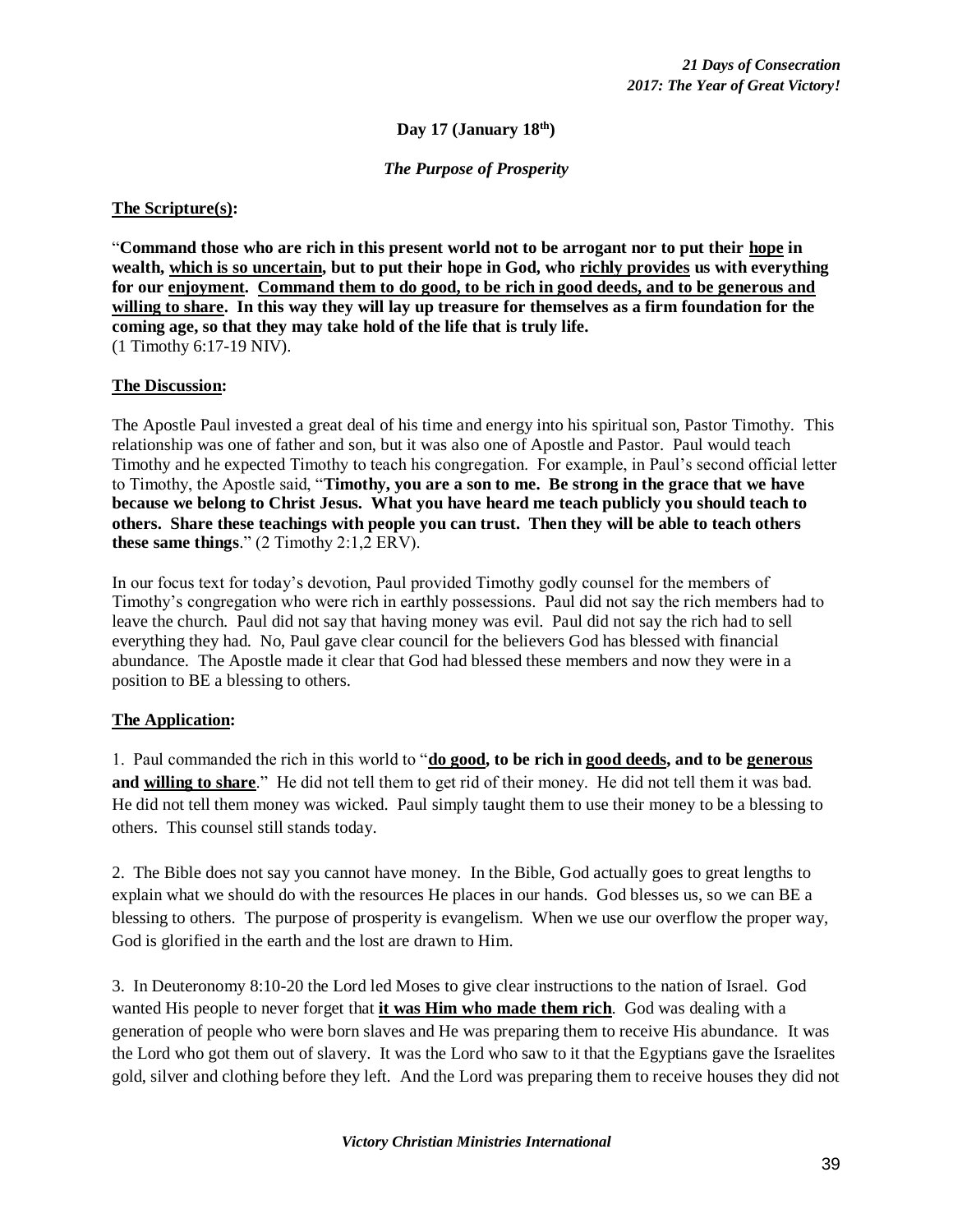build and land they did not purchase in Canaan. So, the Lord had Moses to say, "**Remember the LORD your God, for it is he who gives you the ability to produce wealth, and so confirms his covenant, which he swore to your ancestors, as it is today**."

a) The Lord is clearly not against wealth. The Bible is full of documented cases where the Lord Himself made people rich.

b) If the Lord were against wealth, why would He give you the power to produce it? It is clear that God is not against wealth. He gives us the power to produce wealth in the earth and in so doing, He actually confirms the covenant of blessing He established with Abraham.

c) As New Covenant believers we get to enjoy both the blessing of Abraham (which is a natural blessing) and the blessing of Jesus (which is a spiritual blessing). We are free to enjoy the gifts of the Holy Spirit and financial prosperity.

4. Accept the **grace** and the **responsibility** to walk in **earthly prosperity**. Some say, "**Oh, I only want enough for me and my family**," or "**All I need is enough to get by**." While statements like these seem 'holy' or 'spiritual' on the surface, **they are actually selfish**. If all you want is enough for you and your family, then you are not focused on others. You are shunning your responsivity to BE a blessing. You should want everything God wants to give you in order to do what He birthed you to do. You cannot feed the poor if you don't have enough food for yourself. You can't help pay someone else's bills if you can't pay your own. You can't help put a roof over someone's head if you don't have a place to stay. Our God is a God of **overflow**, because He wants us to bless others out of our overflow. God is not opposed to you having '**more than enough**,' because He wants you to be able to help others. But it comes with a **responsibility**. The more you have, the more you have to manage and the more demands there will be from others. However, the same God who gave you the grace to increase will give you the grace to manage the overflow.

5. The purpose of prosperity is evangelism. God can give you **money with a mission** and **power with a purpose**. God wants you to use what He places in your hands to bring glory to His name. God wants to use you to reach the world for Jesus.

# **The Declaration of Faith:**

Father, You give me the power to get wealth. You favor the work of my hands. You grace me to succeed in every area of my life. You cause me to increase supernaturally and naturally. And as You give me excess, as I have "more than enough", as I am walking in overflow, I am able to bless others out of my overflow. I declare that I have an overflow of love, peace, mercy, patience and money. I am blessed to BE a blessing. I tithe, I give offerings, I finance ministry projects, and I give to the poor, as I am led of Your Spirit. Therefore, Your Word teaches me that I am laying up treasure in heaven and that I will experience heaven on earth. 2017 is a year of Great Victory. I will give on a greater level, I will receive on a greater level, and I will BE a blessing on a greater level. I declare this by faith! In Jesus' name. Amen.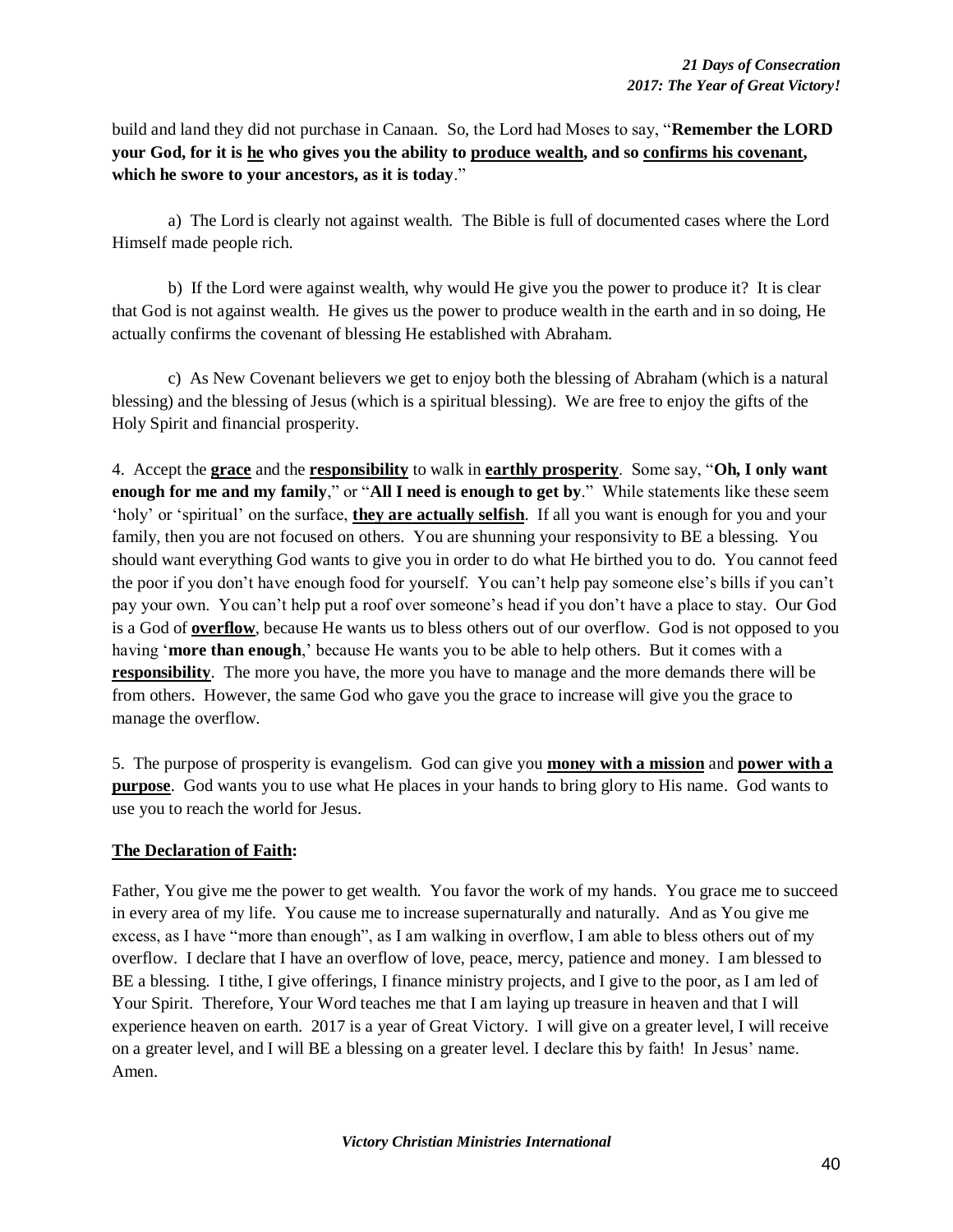#### **The Closing Prayer:**

Father, we ask You to bless us richly, to cause us to experience increase and abundance in every area of our lives, and to give us the wisdom to manage the overflow. We want to BE a blessing to others. We release our faith for 2017 to be a year of overflow for us. We receive the overflow and we release it as you lead us to. You prosper us and You lead us concerning what to do with the prosperity. As you bless us with money, we believe it is money with a mission. As you give us Your power, we believe it is power with a purpose. So, we ask You to bless us indeed and we will BE a blessing in this world. We pray this by faith, in Jesus' name, Amen.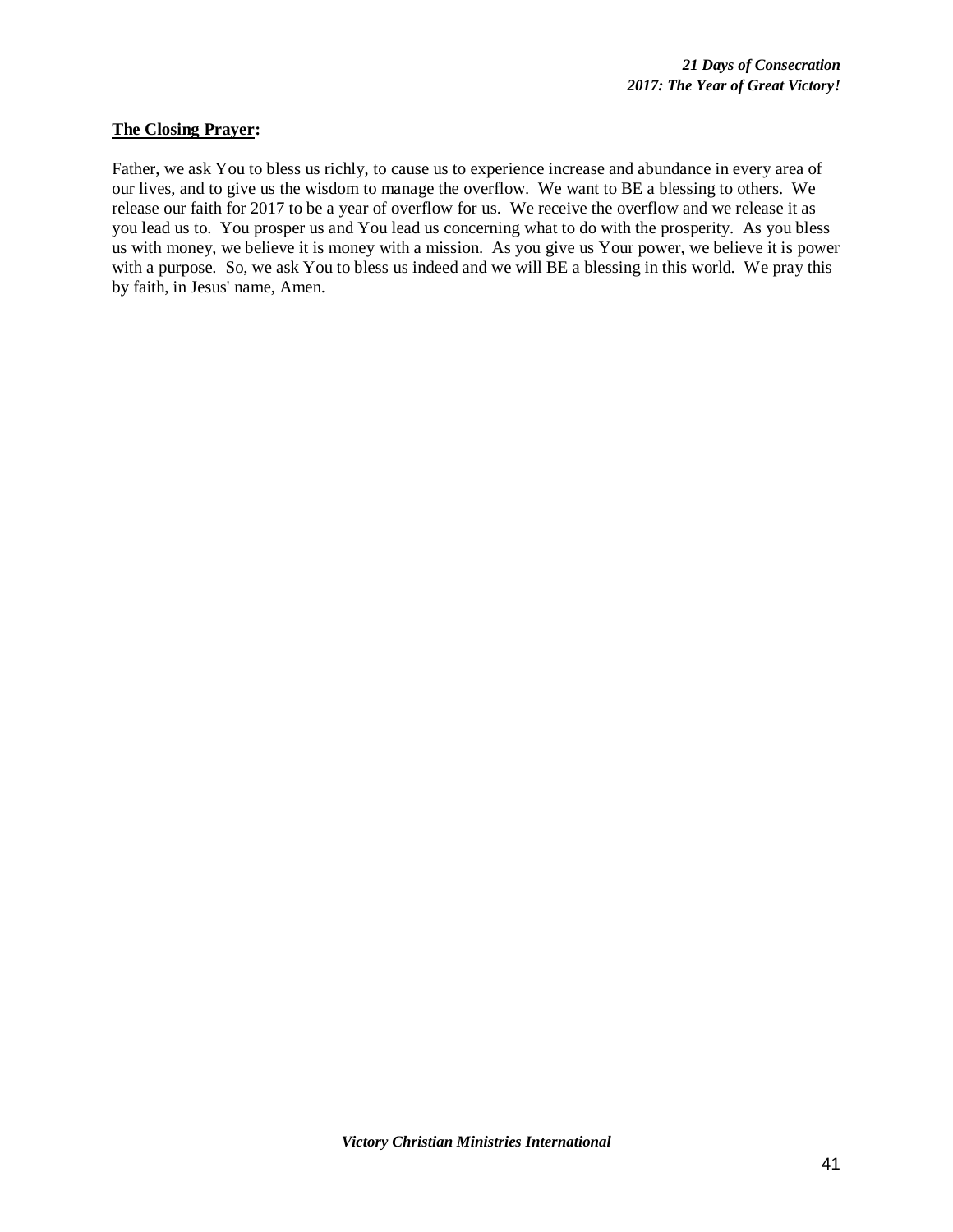# **Day 18 (January 19 th )**

# *Your Prosperity Is Connected To Your Divine Purpose*

#### **The Scripture(s):**

**Then Jesus said to his followers, "And who do you say I am?" Simon Peter answered, "You are the Messiah, the Son of the living God." Jesus answered, "You are blessed, Simon son of Jonah. No one taught you that. My Father in heaven showed you who I am. 18 So I tell you, you are Peter.** (Matthew 16:15-18 ERV)

#### **The Discussion:**

In Matthew 16 Jesus asked His disciples, "**Who do people say I am?**" They answered, "**Some people say you are John the Baptizer. Others say you are Elijah. And some say you are Jeremiah or one of the prophets**." Jesus then asked the men who knew Him the best to tell Him who they thought He was. Simon the fisherman properly identified Jesus as the Messiah. This identification came by revelation from the Father. As a result, Jesus changed the fisherman's name from Simon, which means "unstable", to Peter, which means "rock".

When Simon the fisherman discovered Jesus (by revelation), Jesus then allowed Simon to find himself (by revelation). He was living his life as Simon the fisherman, but he was called to be Peter the Apostle. **When Simon found Jesus he found himself; he found his purpose**. When he found his purpose, he found the **key** that **unlocked the door to prosperity in his life**. When you think of prosperity in this case, don't be quick to think about *money*. To say that prosperity includes money is not **incorrect**, but a picture of prosperity that is solely based on money is woefully **incomplete**. Divine prosperity involves becoming the person God called you to be and completing your divine assignment before you die. This is a much greater purpose than anything money can buy.

In today's devotion we will look at four believers who found true prosperity when they found their purpose.

#### **The Application:**

1. **Peter**. Peter was a fisherman before he found Jesus and his purpose. Once he found his purpose and he started walking in it, he did things he never imagined he would do during his 'fisherman' years. Peter walked on water. God used Peter to heal the sick. On the Day of Pentecost, Peter preached the first sermon after Jesus' resurrection and 3,000 people were added to the church that day, effectively birthing the New Testament church. Peter led the establishment and the growth of the New Testament. Peter became a prosperous man. He lived a life that far exceeded anything he could have ever done as Simon the fisherman. But Peter's prosperity could not be measured in money. Peter's prosperity had to be measured in divine purpose! Once he found his purpose, Peter could tap into everything he needed to fulfill it. The same can be said for you!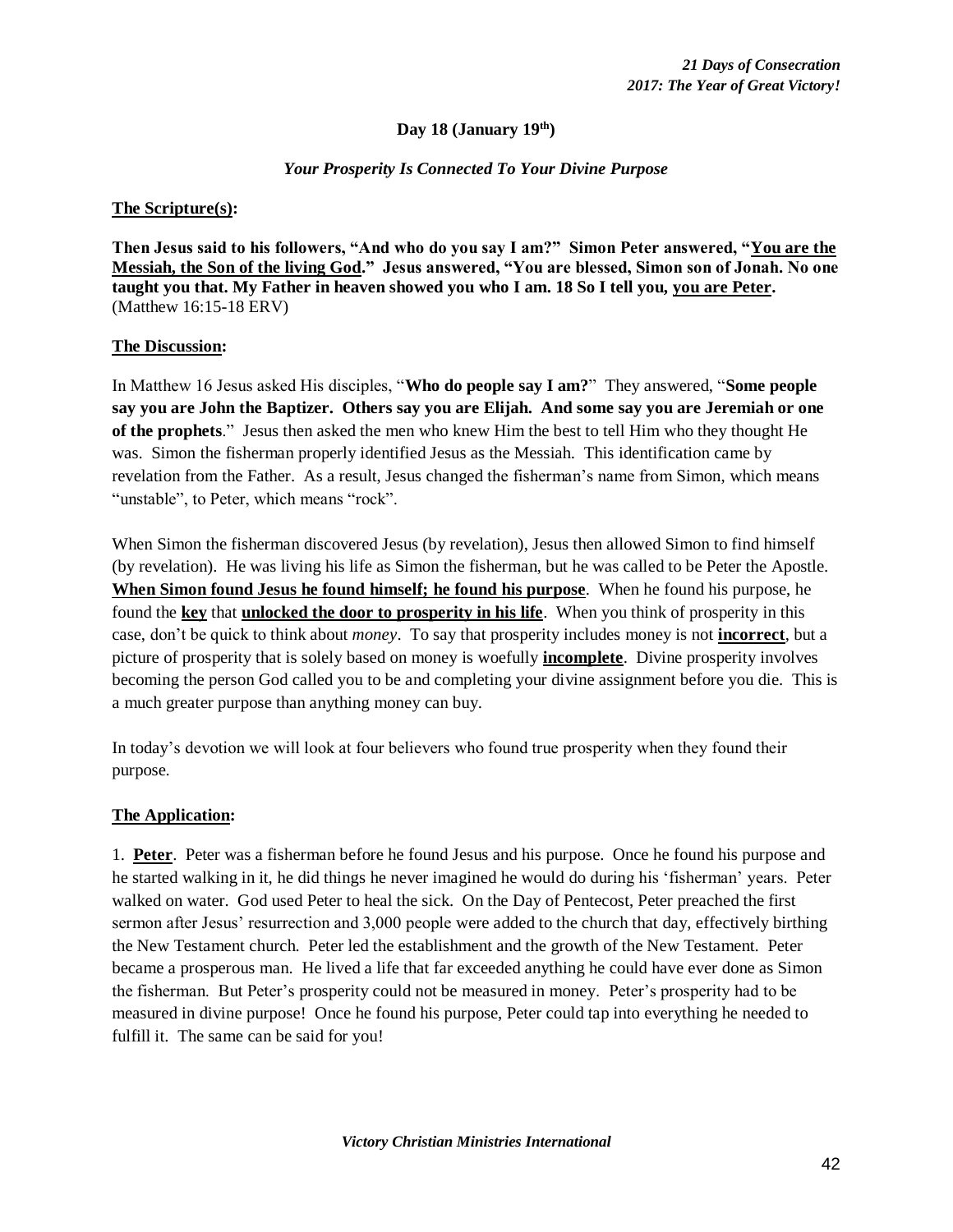2. **David**. David was a shepherd boy who spent more time with his father's sheep than with the rest of his family. But while David was tending sheep, he was spending time with God. God had a purpose for David and it was much bigger than anything he could imagine. One day David fought and killed a lion with his bare hands. Another day he did the same with a bear. David did this to protect his sheep, but what he did not know is that God was preparing him for his life's assignment. One day David would kill a giant and this very public victory would propel him into his destiny. Before his very public encounter with a giant, the Lord provided David a more intimate promotion. The lord sent His prophet to visit Jesse's house. David was called out of the field and the prophet anointed David to be the next king of Israel. It took years and it would cost him lots of pain in the process, but David eventually became Israel's king. David was living his life as a shepherd when he discovered his purpose was to be a king. David endured many challenges on the road to his purpose, but he eventually fulfilled his divine assignment. David was a prosperous man. And although David was rich (naturally speaking), his prosperity could not be measured in money. David's prosperity was clearly measured in divine purpose.

3. **Joseph**. Joseph was 17 years old when the Lord gave him a dream. The dream became the defining factor of Joseph's life. The dream came with its share of challenges, but it led to Joseph's success/prosperity nonetheless. Joseph embraced God's dream for his life. He believed it and received it, even thought he had no idea how it was going to come to pass. Joseph was called to the palace, but along the way he had to endure stops in the pit, in Potiphar's house and in prison. But no matter where Joseph was, God was with him. He was a slave, and he became a prosperous slave. He was a prisoner, and he wound up running the entire operation. In the end, the dream came to pass. Joseph was promoted from prisoner to Prime Minister overnight. Joseph became a prosperous man, because he found, followed and finished his divine purpose.

4. **Paul**. The Apostle Paul was the church's #1 enemy and he wound up becoming its leader. How? By God's amazing grace and because of God's preplanned purpose. Paul may have thought he was prospering when he had the backing of the Jewish leaders to persecute Christians. He may have thought he was a prosperous man when he was quickly moving up the ranks of the Jewish religious elite. But Paul did not find true prosperity until he found Jesus, and subsequently his purpose. Paul's success and prosperity in life were connected to his divine assignment. This had nothing to do with how much money he had or where he lived. Paul endured countless challenges. He spent years in prison. But Paul was a prosperous man because he found, followed and ultimately finished his divine purpose. God used Paul to go on four missionary journeys, to write over half the New Testament, and to leave a mark in this world that is still being felt today. All because Paul found his divine purpose.

5. **You also have a divine purpose**. David said the following and it applies to all of us: "**Like an open book, you watched me grow from conception to birth; all the stages of my life were spread out before you, The days of my life all prepared before I'd even lived one day**" (Psalm 139:16). Paul said the following and it also applies to us today: "**For we are God's handiwork, created in Christ Jesus to do good works, which God prepared in advance for us to do**" (Ephesians 2:10). You are not a mistake. You were born for God's divine purpose and your success/prosperity in life is connected to that purpose. You will never experience divine prosperity until you find your divine purpose.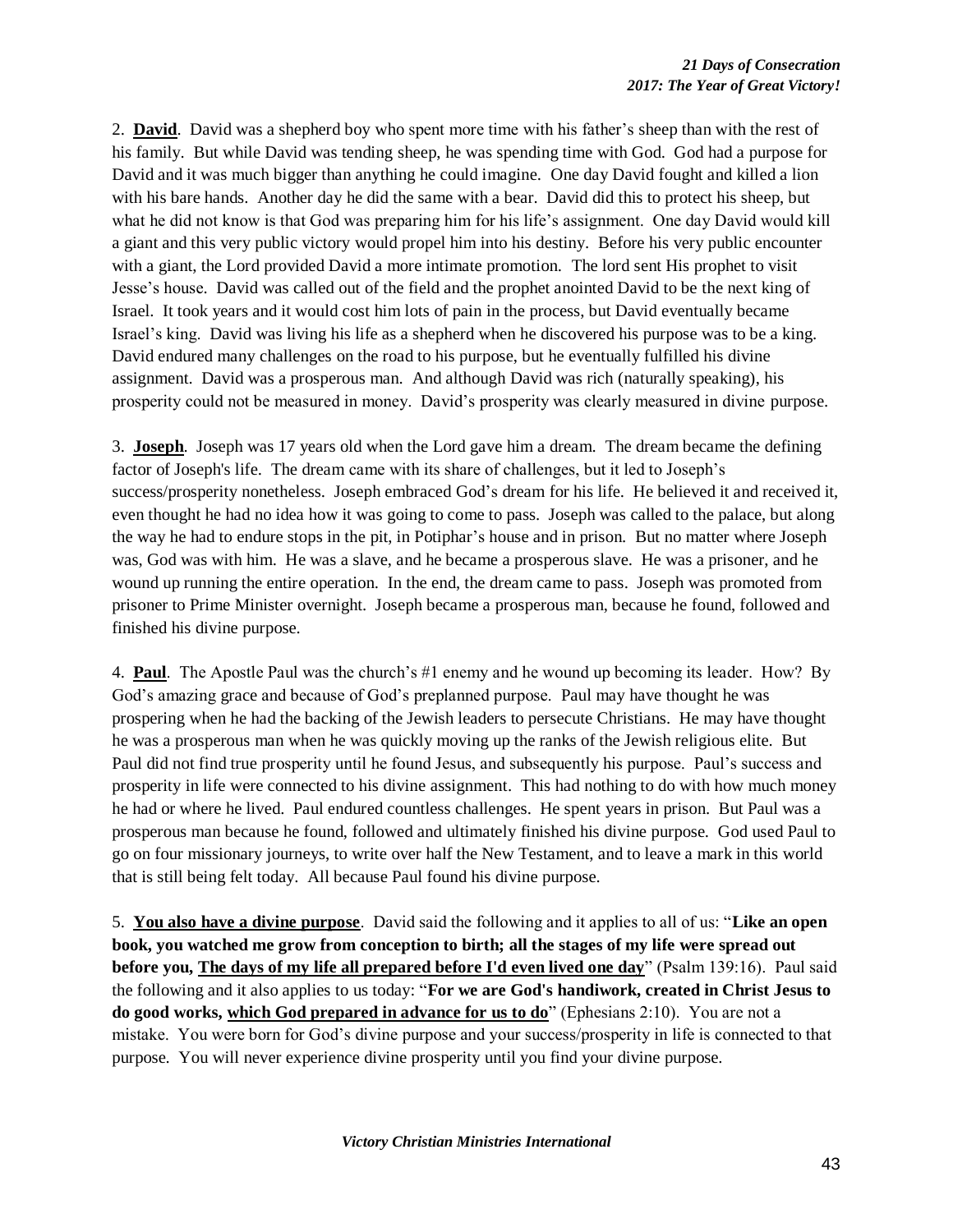# **The Declaration of Faith:**

Father, I am not a mistake. I was born for a reason and that reason is Your assignment for my life. I have made more mistakes than I want to remember. The devil often reminds me of my mistakes and I sometimes feel unworthy and inadequate. However, Your grace is helping me accept my assignment by keeping my eyes on Jesus. In my own right, I could never be righteous or good enough. But Jesus was righteous and good enough for me. You made me righteous by Your grace and I accept Your righteousness, and my assignment, by faith. My prosperity is connected to my purpose and I accept my assignment with my whole heart. I don't fight against what I was born to do, and I don't waste time pursuing something else. I accept my assignment, I embrace the grace to fulfill it, and I live by faith in pursuit of it. Living this way will lead to divine success and prosperity. I am excited about my future, because I know it will be lived on purpose! I declare this by faith. In Jesus' name. Amen.

### **The Closing Prayer:**

Father, we ask You to reveal your divine purpose to us. Once we discover Jesus, we are in position to discover our true selves. Help us to find, follow and finish our divine purpose. Help us to become the men and women You birthed us to be. Help us to leave the mark in the world we were destined by You to leave. Help us Father to walk in our purpose and to enjoy true prosperity every step of the way. We pray this by faith, in Jesus' name, Amen.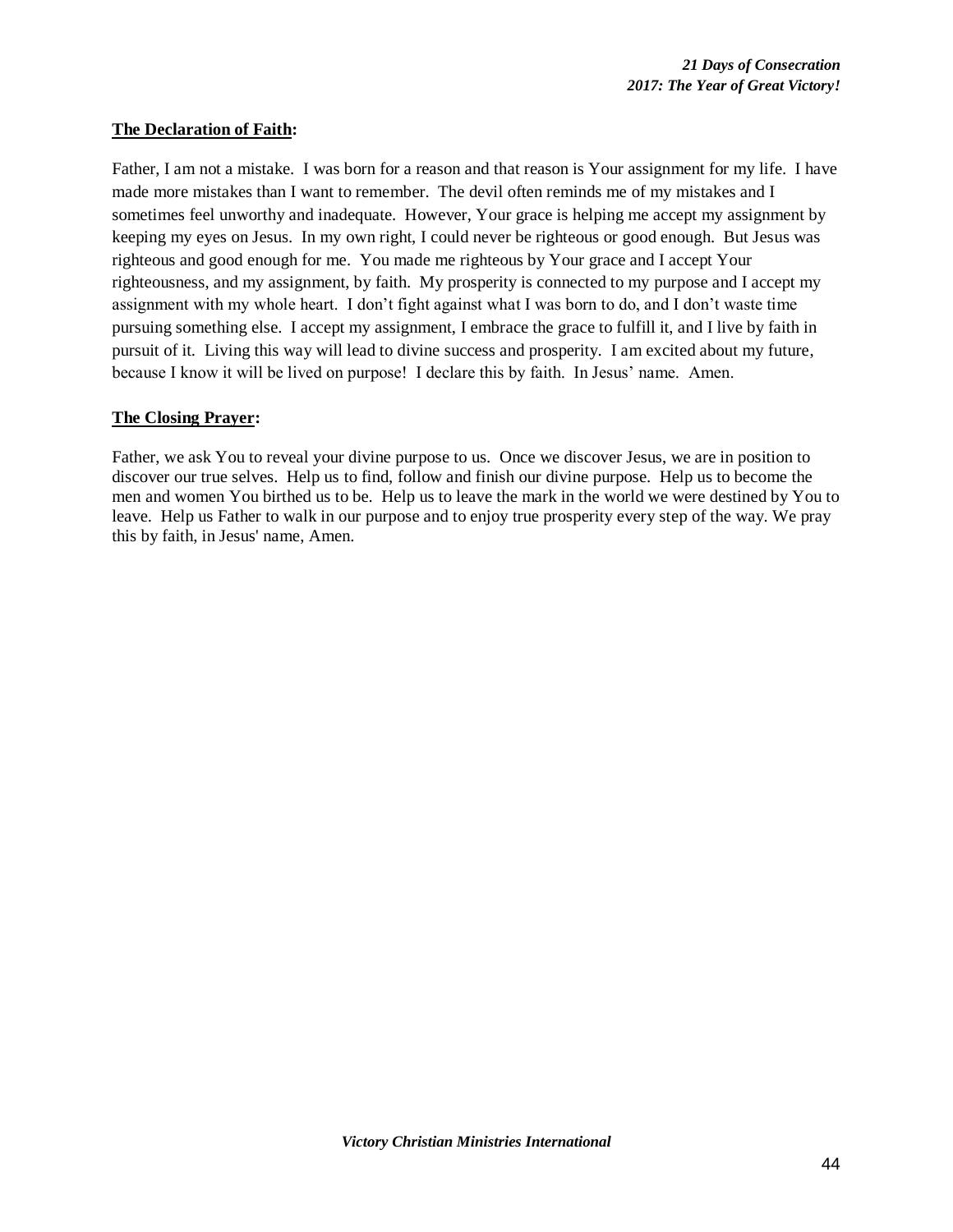# **Day 19 (January 20th )**

### *My God Shall Supply All Your Need*

#### **The Scripture(s):**

**But my God shall supply all your need according to his riches in glory by Christ Jesus.** (Philippians 4:19 KJV)

### **The Discussion:**

Today's text is often misunderstood. Many believers read this scripture and immediately conclude that God is supposed to supply whatever they need, whenever they need it. It is true that God has already supplied everything we need to complete our divine assignment. It is true that God's provision was made by grace and all we must do is access His provision with our faith. But in order to do so we must be dead to self and selfish desires.

To understand God's provision within the context of what Paul was saying, we will read verses 13-19. The Bible says: "**Christ is the one who gives me the strength I need to do whatever I must do. But it was good that you helped me when I needed help. You people in Philippi remember when I first told the Good News there. When I left Macedonia, you were the only church that gave me help. Several times you sent me things I needed when I was in Thessalonica. Really, it is not that I want to get gifts from you. But I want you to have the benefit that comes from giving. I have everything I need. I have even more than I need. I have all I need because Epaphroditus brought your gift to me. Your gift is like a sweet-smelling sacrifice offered to God. God accepts that sacrifice and it pleases him. My God will use his glorious riches to give you everything you need. He will do this through Christ Jesus**." (Philippians 4:13-19 ERV).

Paul was on the mission field for the Lord. He was on divine assignments that required divine provision. The Lord provided for Paul and He did so through people. In this case Paul acknowledges how the believers in Philippi were part of that provision. They were used of God to meet the needs of his ministry. Since Paul's ministry was actually God's ministry, Paul could confidently assert that God Himself would supply all of their needs, because they had supplied his. Paul was basically saying that they were entitled to **reap** what they had **sown**.

#### **The Application:**

1. God established a system of cause-and-effect, sowing-and-reaping, and the free will of humans in the earth. God honors our seed and sees to it that we reap a harvest on every seed sown.

2. When you sow into a ministry project – whether it be a local church, global missions, an itinerant ministry, etc. – you become a partaker of the grace that is on the person/ministry you supported. In essence, your seed gives you access to their anointing. In the case of Paul, the believers in Philippi partnered with in ministry and Paul stood in faith for God to meet the needs of his partners.

3. While today we simply seek to give as we are led of God to give, Paul made it clear that there is a benefit associated with our giving. Since the believers in Philippi were a blessing to him, He said, "**I**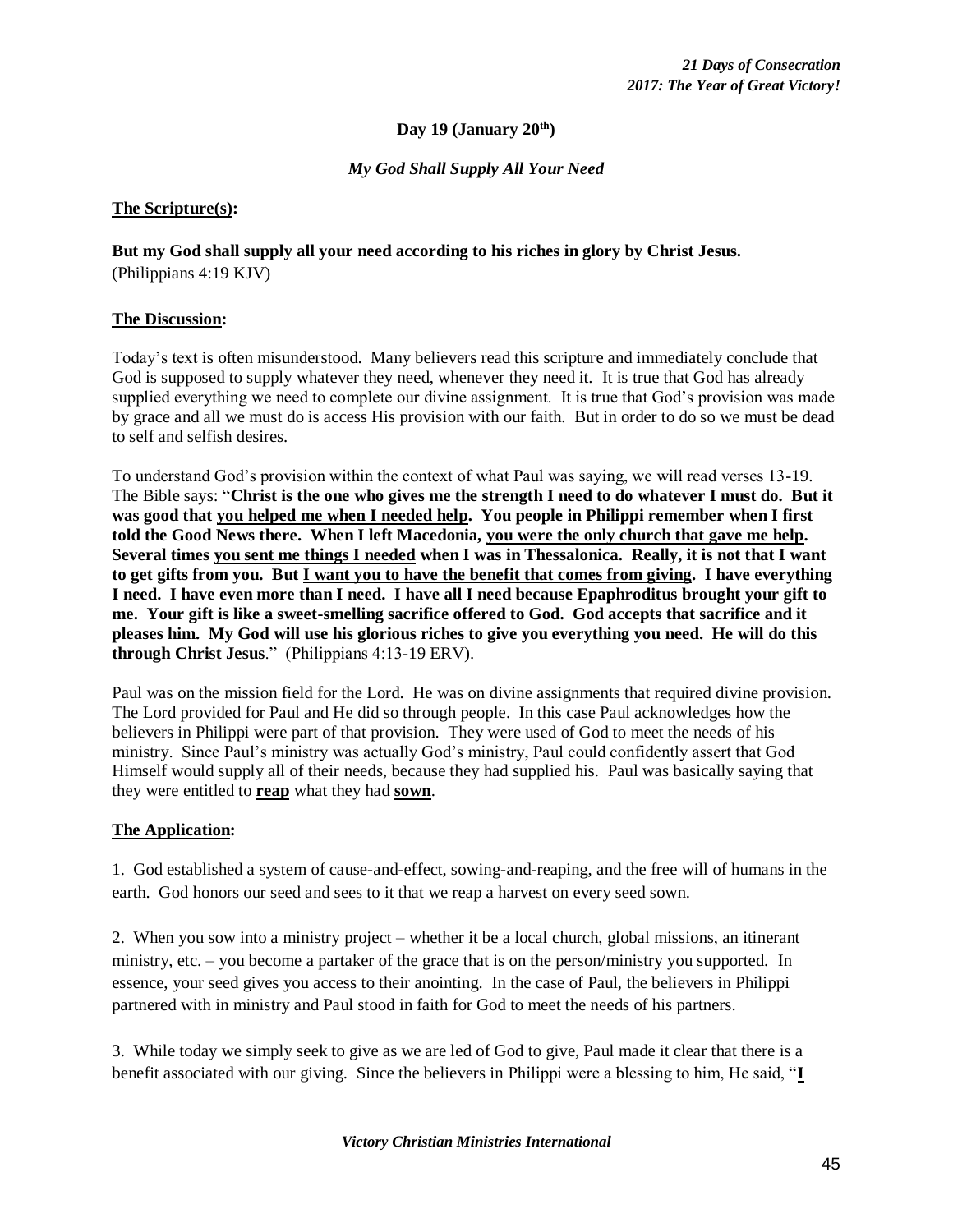**want you to have the benefit that comes from giving**." In his letter to the believers in Ephesus Paul explained that what we make happen for others, God will make happen for us (Ephesians 6:8).

4. A God-ordained ministry project is already blessed. The fact that God ordained it, means everything required to complete it has already been prepared. The project was God's forethought, and along with the planning for the project, God prepared the provision.

a) A Biblical example of this is the four missionary journeys the Lord sent Paul on. Since the journeys were God's will, everything required to complete the journeys were God's bill. God Himself ensured that Paul had everything He needed to accomplish his divine assignment. Paul's point in this chapter (Philippians 4) is that God blessed the believers in Philippi to be part of the provision. God has millions of ways to get millions of dollars to us, in order to fund His projects. However, God often uses people as conduits of His provision. Since the believers in Philippi participating in what God was doing in Paul's life, Paul was then able to pray, with the divine confidence, for their needs to be met.

# b) The key Paul teaches us in this passage is this: **When you choose to financially participate in a God-ordained project, putting God's needs above your own, God Himself will see to it that all your needs are met**.

c) We will use the VCMI Virginia building project as a modern-day example of this principle. Several years ago, the Lord spoke to Apostle Tony Brazelton concerning the harvest of souls He had already prepared in the Northern Virginia area. The Lord then told Apostle Tony that VCMI would house the harvest of souls in and empty building on Minnieville Road. Since the Lord directed Apostle Tony to have our ministry purchase the building, we know the Lord had already prepared all the provision required to make the purchase and to prepare the building for the occupation of the harvest. The Minnieville Road building project is clearly a God-ordained project and God Himself will see to it that every need is met.

Apostles Tony and Cynthia Brazelton have now given the members of VCMI (all locations) the opportunity to "get in" on this blessed project. The building project will be completed, because the Lord Himself is overseeing it. However, those believers who choose to participate in what God is doing will benefit from the project.

As Apostles Tony and Cynthia receive the funds that are coming in for the project, they can pray like the Apostle Paul prayed and say with confidence to those who have donated: "**My God shall supply all your need according to his riches in glory by Christ Jesus!**"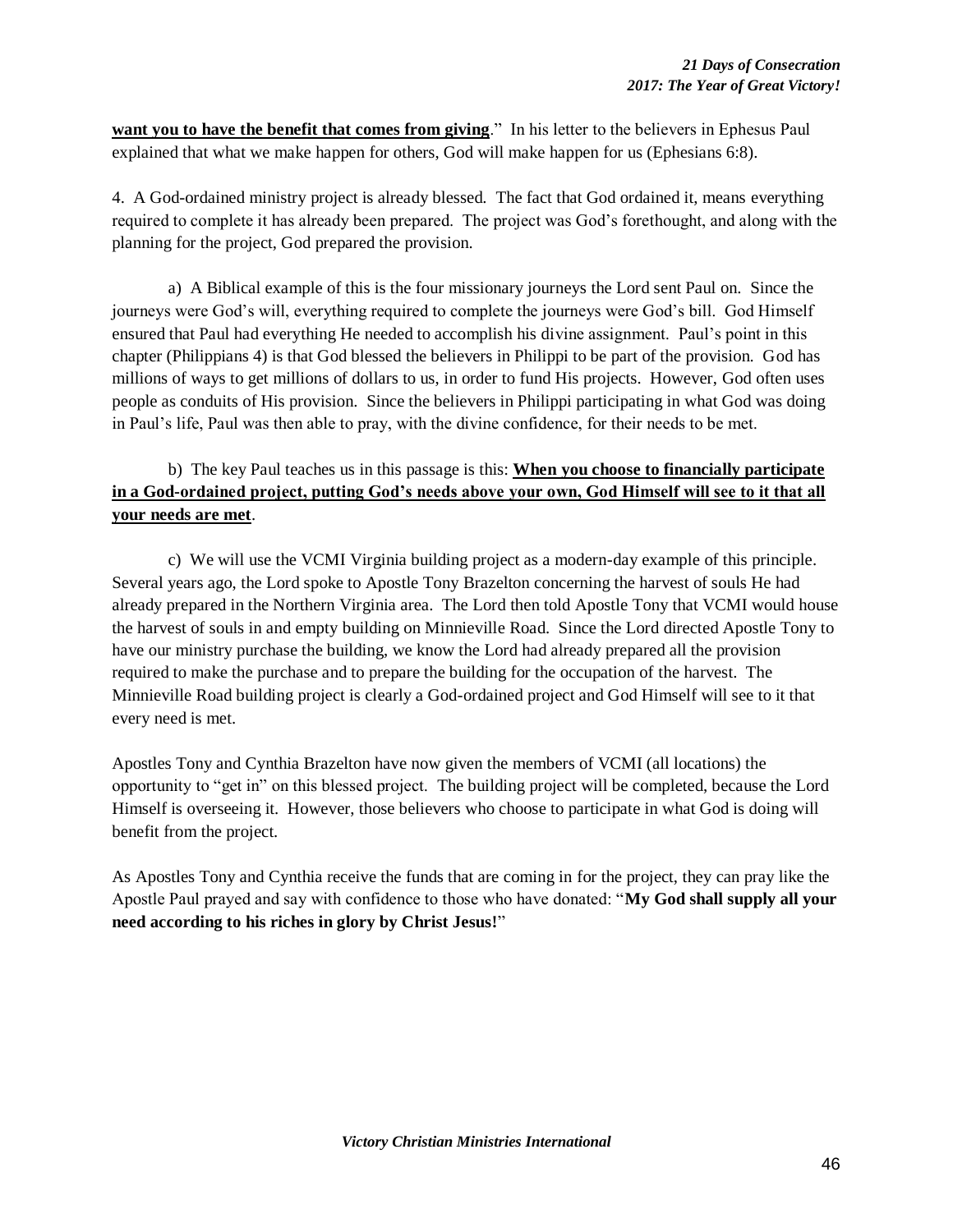#### **The Declaration of Faith:**

Father, I thank You for teaching me how to sow and also how to reap. I thank You for highlighting to me the ministry projects You are performing in the earth. These were projects You planned before the world began. You now lead me to participate in what You are doing. You give me and my household an opportunity to GET IN on Your blessing. I declare that I do! I sow into the building project on Minnieville Road and every other project VCMI is involved in. I sow as you lead me to sow, and I shall reap all You want me to reap. And just like the believers in Philippi were able to benefit from the anointing on the Apostle Paul, I benefit from the Anointing and the call on Apostles Tony and Cynthia Brazelton. You are their God, You are my God, and I declare that You shall supply all my need according to Your riches in glory through Christ Jesus! I declare this by faith. In Jesus' name. Amen.

### **The Closing Prayer:**

Father, we thank You for connecting us with Apostles Tony and Cynthia Brazelton and the VCMI family. As members of VCMI, we believe what You have spoken through our man and woman of God. 2017 is a year of Great Victory for us. As we prepare to enjoy Record Breaking Blessings, we ask You to lead us concerning every blessed project You want us to sow into. We ask You to bless us to be able to reap, in this season, a harvest from every seed we have sown in the past. And Father, we thank You in advance for allowing us to participate in what You have chosen to do in the earth. You get the glory… we get the benefits, and for that we are thankful! We pray this by faith, in Jesus' name, Amen.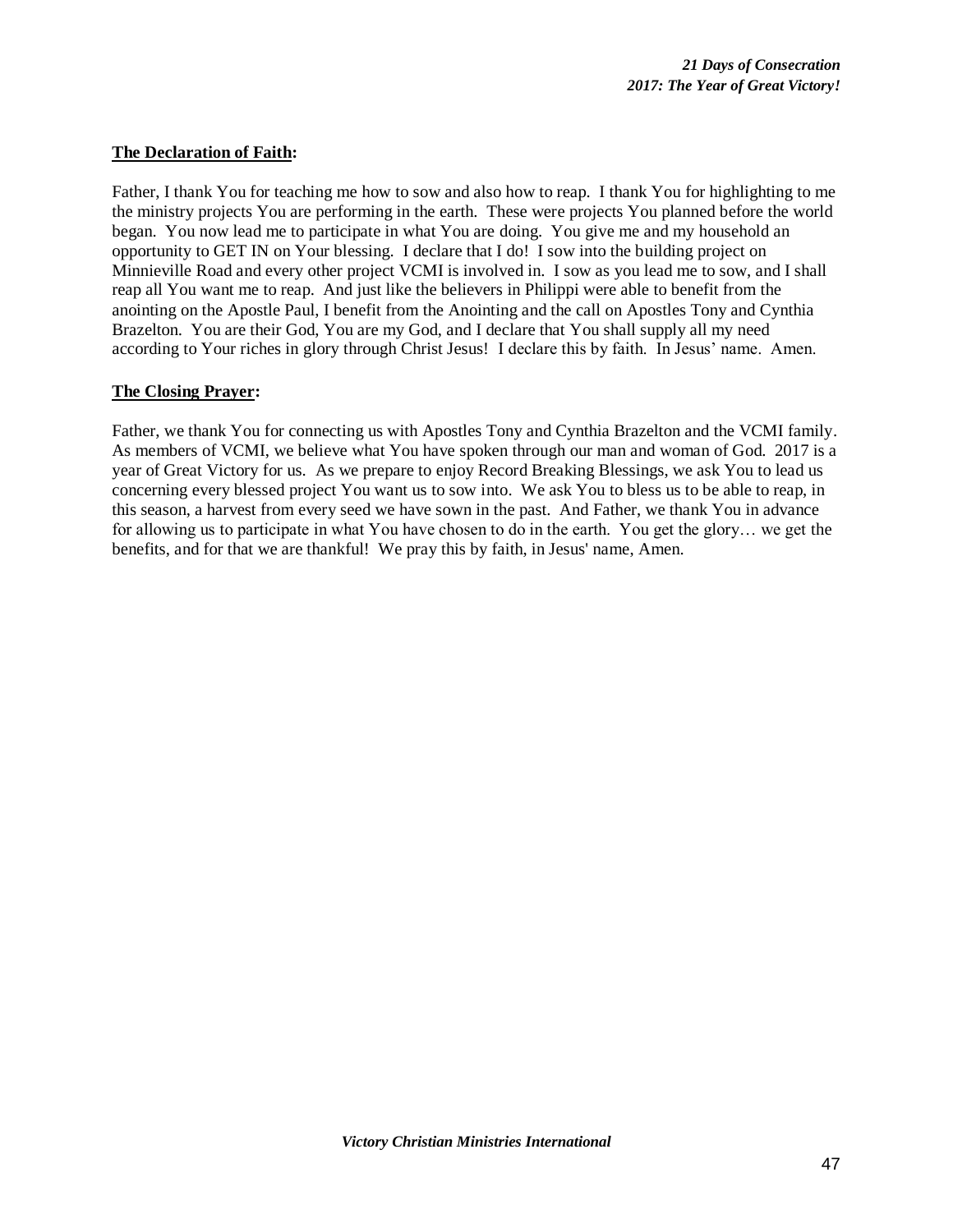# **Day 20 (January 21st)**

# *Follow Through With Your Pledges*

#### **The Scripture(s):**

**"I am not ordering you to give, but I want to see how real your love is by comparing you with others who have been so ready and willing to help. You know the grace of our Lord Jesus Christ. You know that he gave up his heavenly riches for you. He gave up everything so that you could be richly blessed. This is what I think you should do: Last year you were the first to want to give, and you were the first who gave. So now finish the work you started. Then your "doing" will be equal to your "wanting to do." Give from what you have. If you want to give, your gift will be accepted. Your gift will be judged by what you have, not by what you don't have."** (2 Corinthians 8:8-12 ERV)

### **The Discussion:**

Paul opens this chapter by telling the believers in Corinth about the giving of the Macedonians. The Macedonians had endured great troubles, and they are very poor. But they were also very generous in their giving. Paul tells us that they gave as much as they could; and even more than they could afford. The Bible tells us that "**No one told them to do this. It was their idea**." Not only that, but Paul says that the Macedonians actually begged him to allow them to share in God's projects over and over again. The key was that the Macedonians **first gave themselves to God**, and **then they gave their money**.

Paul used the Macedonians as an example of how we, as believers, should give. He was writing to believers in Corinth who excelled in many gifts, but he wanted them to excel in giving as well. Whenever they saw Paul they expressed a desire to give, but Paul failed to see them **follow through** on their desire. So, he urged them to do so. He was not asking for them to give what they did not have, but only out of what they had.

# **The Application:**

1. God is always working in the earth. He has ministry projects going on all over the world. God leads His believers to fund His projects and He is faithful to provide abundance to those who are committed to doing so; **people who use the resources God puts in their hands for His glory**.

2. Paul was not ordering the believers in Corinth to give, because the New Testament Covenant of grace is not one of mandate. God is not looking for you to give out of obligation, coercion or manipulation. God is simply seeking for you to give because you love Him and you love what He is doing in the earth. Paul told the believers in Corinth that we actually prove our love for God when we give. **You can give without loving, but you cannot love without giving**. If you love God, you will **want to** participate in what He is doing in the earth.

3. There is a difference between *wanting to do* and actually *doing*. Paul knew the believers in Corinth claimed to want to give, but he urged them to follow through with their giving. He said, "**So now finish**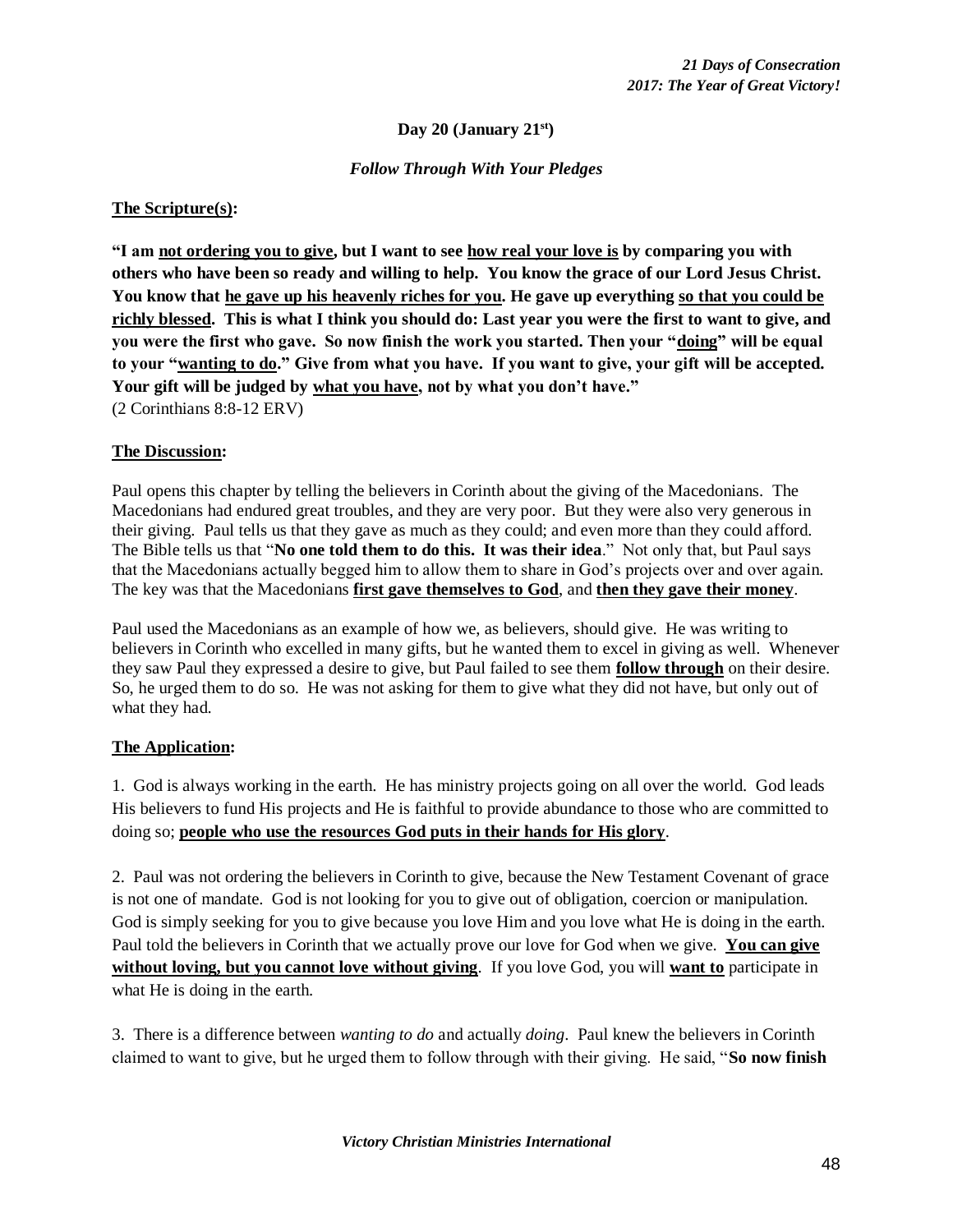**the work you started. Then your "doing" will be equal to your "wanting to do.""** God does not want us to simply have the desire to fund His projects. He wants us to follow through on our desires. He will provide the funds and He expects us to simply **distribute** what He **provides**.

4. Just like Paul urged the believers in Corinth to follow through on their pledges, we, as members of VCMI, should follow through on our pledges as well. It is one thing to have a desire to give a certain amount, but it takes commitment and dedication to actually follow through on a financial pledge. God wants our "**doing**" to match our "**wanting to do**".

5. Don't take on any pressure to perform or to generate the funds. Seek God, ask Him to show you what He wants you and your family to give towards VCMI, TCBM and whatever other projects our Apostles (Tony and Cynthia Brazelton) are led to take on. Whatever number you hear from the Holy Spirit, commit to being the conduit to give the amount, and then believe God to put it in your hands. If God gave you the number, then **He has already made provisions for you**. He will get the funds **TO** you with the intent of getting the funds **THROUGH** you.

6. God ministers both bread (for eating) and seed (for sowing). As money comes into your household, seek God for direction concerning what to do with it. God will tell you what is bread (for eating), and what is seed (for sowing). God wants you to eat the bread, so you can **enjoy life**. But **He does not want you to eat your seed**. If you eat your seed today, you will fail to have a harvest tomorrow.

### **The Declaration of Faith:**

Father, from the foundations of the world You saw fit to connect me to the vision of VCMI. I am a partaker of the grace that is on this ministry. I follow my Pastors and they follow You. You lead them to take on certain projects and as a member, I take ownership over every project. You speak to me concerning my part and I am faithful to do it. I give my time, talent and treasure to You and to my local church. I sow bountifully and I reap bountifully. You lead me to make certain pledges. I make them by faith and by Your grace I am able to follow through on every pledge made. No matter how long it takes, You always make Your Word good in my life. I am Your child. I am like You. Therefore, no matter how long it takes, I will always fulfill every pledge, making my word good and bringing glory to Your name. I declare this by faith. In Jesus' name. Amen.

#### **The Closing Prayer:**

Father, You are a faithful God, You have been faithful to us, and You create in us a desire to be faithful as well. Help us to fulfill every pledge, to make good on every promise, and to do all we do with a spirit of excellence, because we are doing it for You. We love you, we love our church, and we love what You have called our church to do. Help us Father to fulfill our part so that we can be the church You called us to be. We believe it is Your will to build a better community, to experience Great Victory and to see lives changed forever in 2017. We come in agreement with You Father and we believe these are already done! We pray this by faith, in Jesus' name, Amen.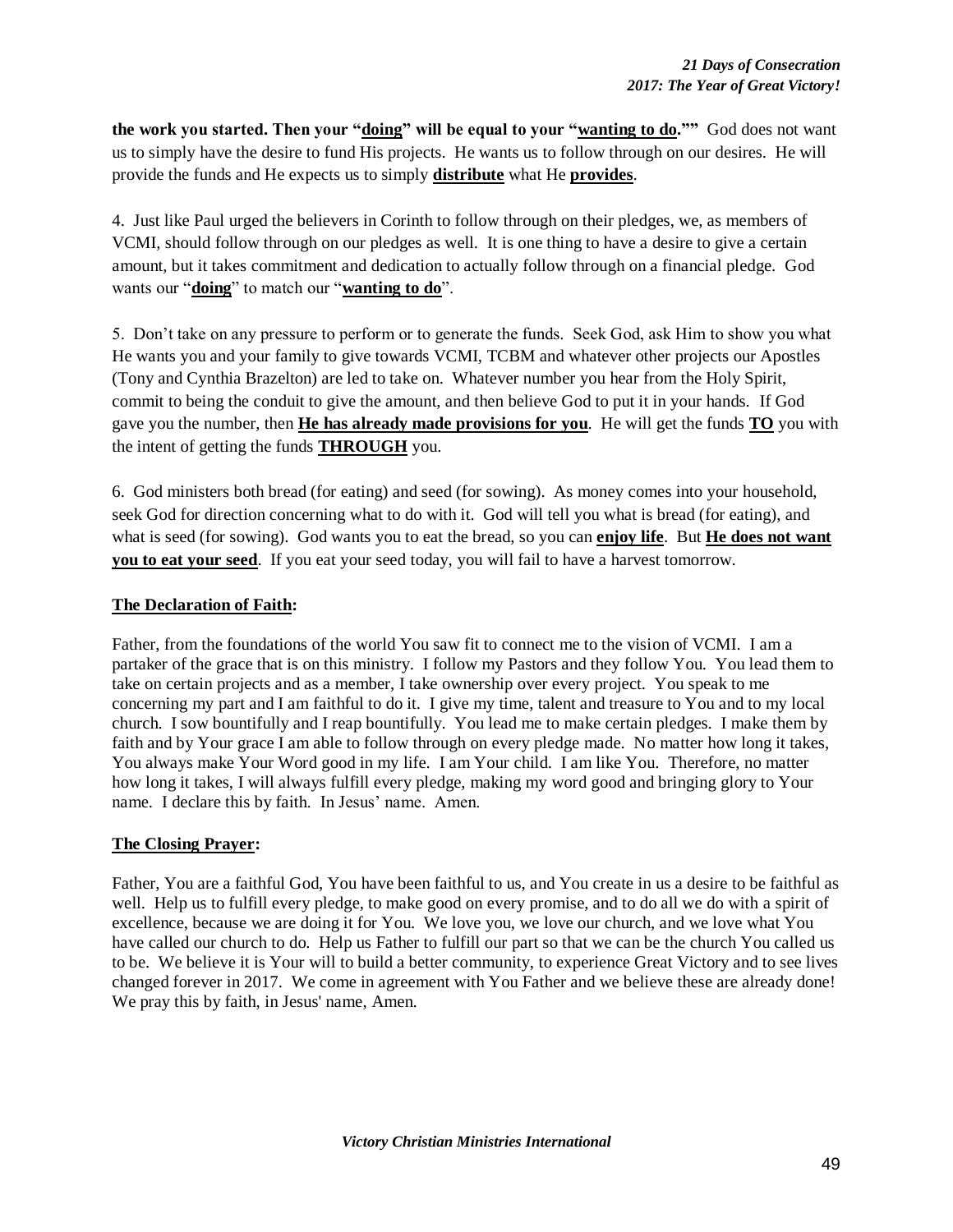**Day 21 (January 22nd)**

*An Abundance Of Grace*

### **The Scripture(s):**

**[Remember] this: he who sows sparingly and grudgingly will also reap sparingly and grudgingly, and he who sows generously [[a]that blessings may come to someone] will also reap generously and with blessings.**

**Let each one [give] as he has made up his own mind and purposed in his heart, not reluctantly or sorrowfully or under compulsion, for God loves (He takes pleasure in, prizes above other things, and is unwilling to abandon or to do without) a cheerful (joyous, "prompt to do it") giver [whose heart is in his giving].**

**And God is able to make all grace (every favor and earthly blessing) come to you in abundance, so that you may always and under all circumstances and whatever the need be self-sufficient [possessing enough to require no aid or support and furnished in abundance for every good work and charitable donation].**

(2 Corinthians 9:6-8 AMPC)

# **The Discussion:**

The Apostle Paul begins this chapter by encouraging the believers in Corinth. He said, "**I really don't need to write to you about this help for God's people. I know that you want to help. I have been bragging about you to the people in Macedonia**." Paul knew the Corinthians wanted to help. The Apostle was simply encouraging them, like he did in the previous chapter, to follow through on their desire with actual donations.

As the people prepared to give, the Apostle Paul gave them clear counsel. We will walk our way through his counsel in today's devotion.

# **The Application:**

1. While God is unquestionably sovereign, He allows us the freedom to make our own decisions. One of those decisions is how much we give. The choice and the amount is ours. But the principle God teaches is clear: **the size of our harvest is directly proportional to the size of our seed**. The believer who sows few and/or small seeds will reap few and/or small harvests. But the believer who sows consistent and significant seeds will reap consistent and significant harvests.

2. God has allowed you to participate in His provision in your life. He gives you seed for sowing, but you choose to sow it. If you do, as the Lord of the Harvest, God will see to it that you reap a harvest on every seed sown.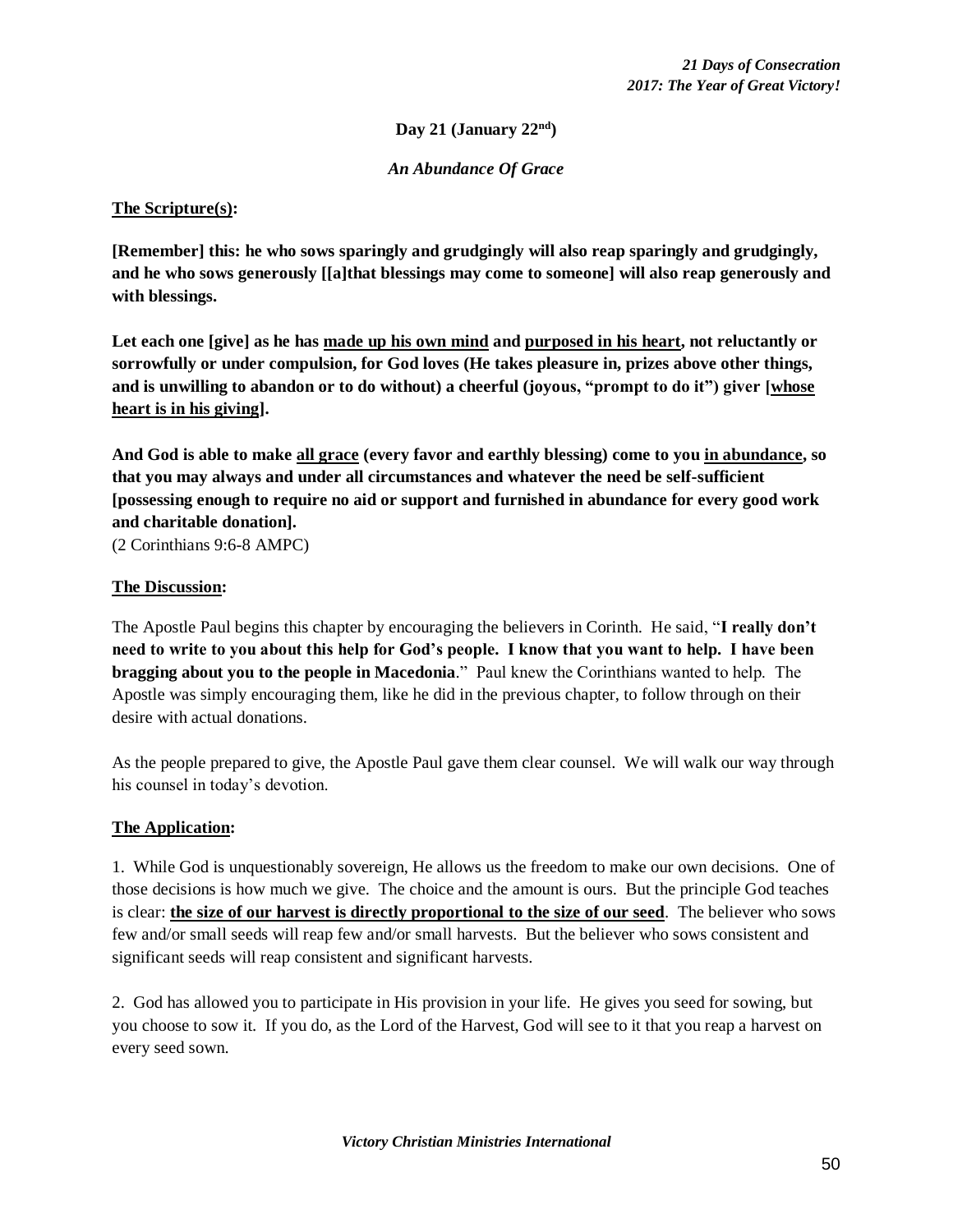3. Each believer should give as they are led of God's Spirit to give. Paul teaches us NOT to give out obligation, coercion or manipulation. God wants us to give because our heart is in our giving. God loves those who are happy to give.

4. Activate your faith to tap into God's grace for giving.

a) God does all He does by grace. He expects you to do all you do by faith. When you operate in faith, your faith accesses God's grace and you get to experience God's best in the earth.

b) God's grace is available for healing, miracles, supernatural wisdom, divine insight and all spiritual gifts. Many believers pursue God's grace in these areas all their lives. However, God's grace is also available for financial abundance. If you are going to excel in other graces, seek to excel in this grace as well.

c) Paul teaches us that when we purpose it in our heart to give and we sow our seed with a joyful spirit, God is able to make His grace for giving abound towards us. God's abundant grace in the area of giving can position us to be able to meet the needs of every financial situation. God can bless us to be self-sufficient (possessing enough to require no external aid or support), so we can cheerfully fund every ministry project that arises.

d) As an Ambassador of heaven assigned to this world, your personal finances are not contingent upon any local government or economy. God is able to make all grace abound towards you, to the point where you will always have all sufficiency, in all things, at all times, for every situation.

e) God is not mandating that we come up with the money. God is looking for our faith. He gives us the seed to sow. He gives us the faith of Jesus. He then teaches us to sow the seed, in faith, fully believing Him. When we do, our faith taps into His grace for abundance.

#### **The Declaration of Faith:**

Father, this is a prosperous year for us. You have declared 2017 to be a year of Great Victory. In 2016 You reset me, rebooted me and renewed me. Now that I have been recalibrated, I am in position to experience Your best. 2017 shall be a year like no other. I abound in Your grace for miracles, signs and wonders. I abound in Your grace for supernatural wisdom, insight and revelation. And I also abound in Your grace for giving. I declare that in 2017 I shall sow consistently and abundantly. When I bring my seed, my heart shall be in my giving. I give with a spirit of expectation. I release my seed in faith and I believe my faith will access Your grace. Your grace abounds towards me and I declare that I always have. I have all sufficiency, in all things, at all times. I have no fear of running out. I have faith in running over. By Your abounding grace I am able to meet the needs of every situation and give to every good work. This year is the BEST year of my life! I declare this by faith. In Jesus' name. Amen.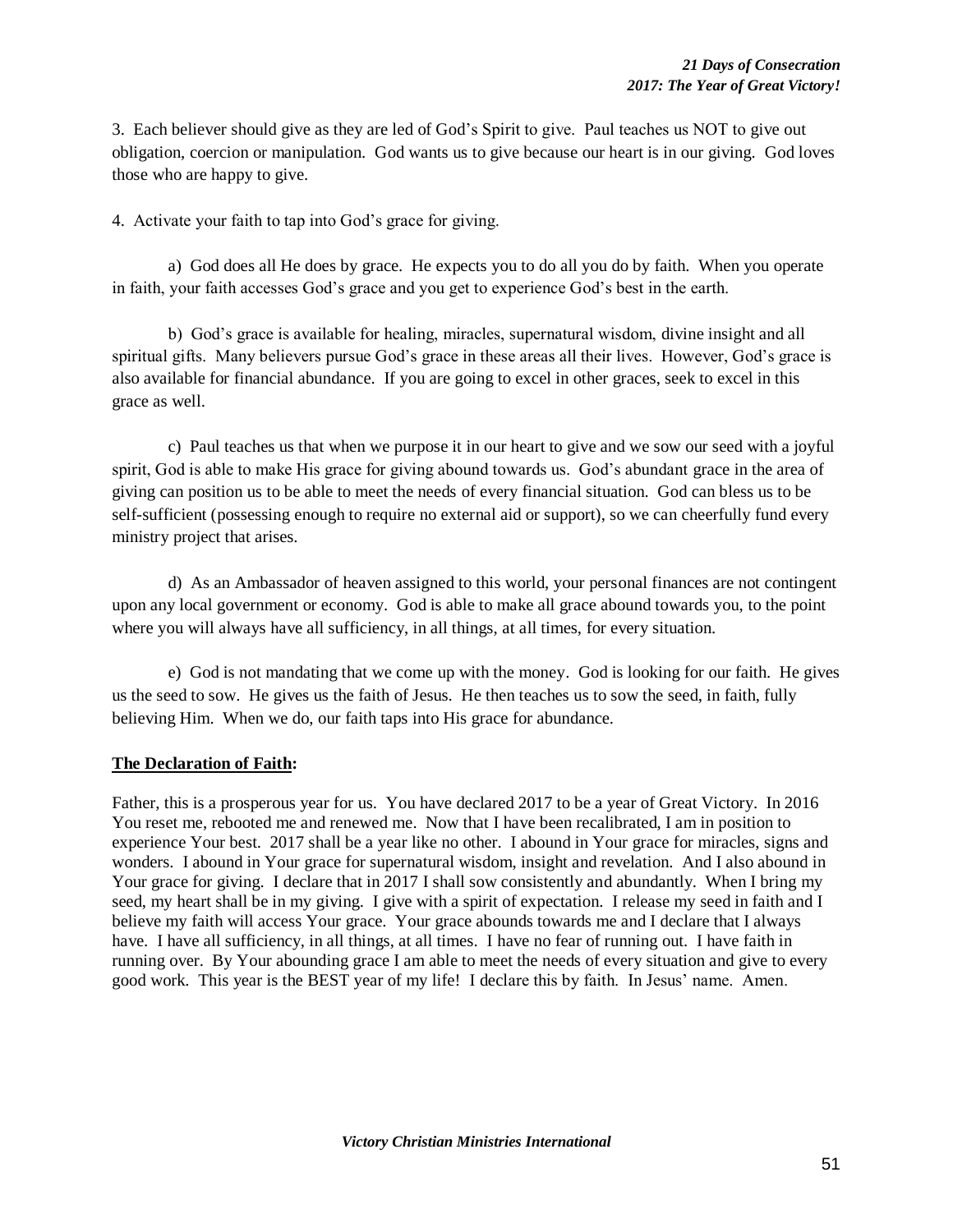#### **The Closing Prayer:**

Father, your grace abounds towards us in many areas. Our desire is to experience an abundance of grace in the area of giving as well. We humble ourselves before You, we seek your face continually, we die to self and we only seek to do what You lead us to do. This year, as You lead us in the area of giving, we release our faith to sow as we are led. Your grace to abound is already there. We now come together and agree that our faith will also be there. Our faith will tap into Your grace and we will abound for every good work. Thank You for making 2017 a year of Great Victory for us! We are excited to see Your goodness manifested in our lives like never before. We pray this by faith, in Jesus' name, Amen.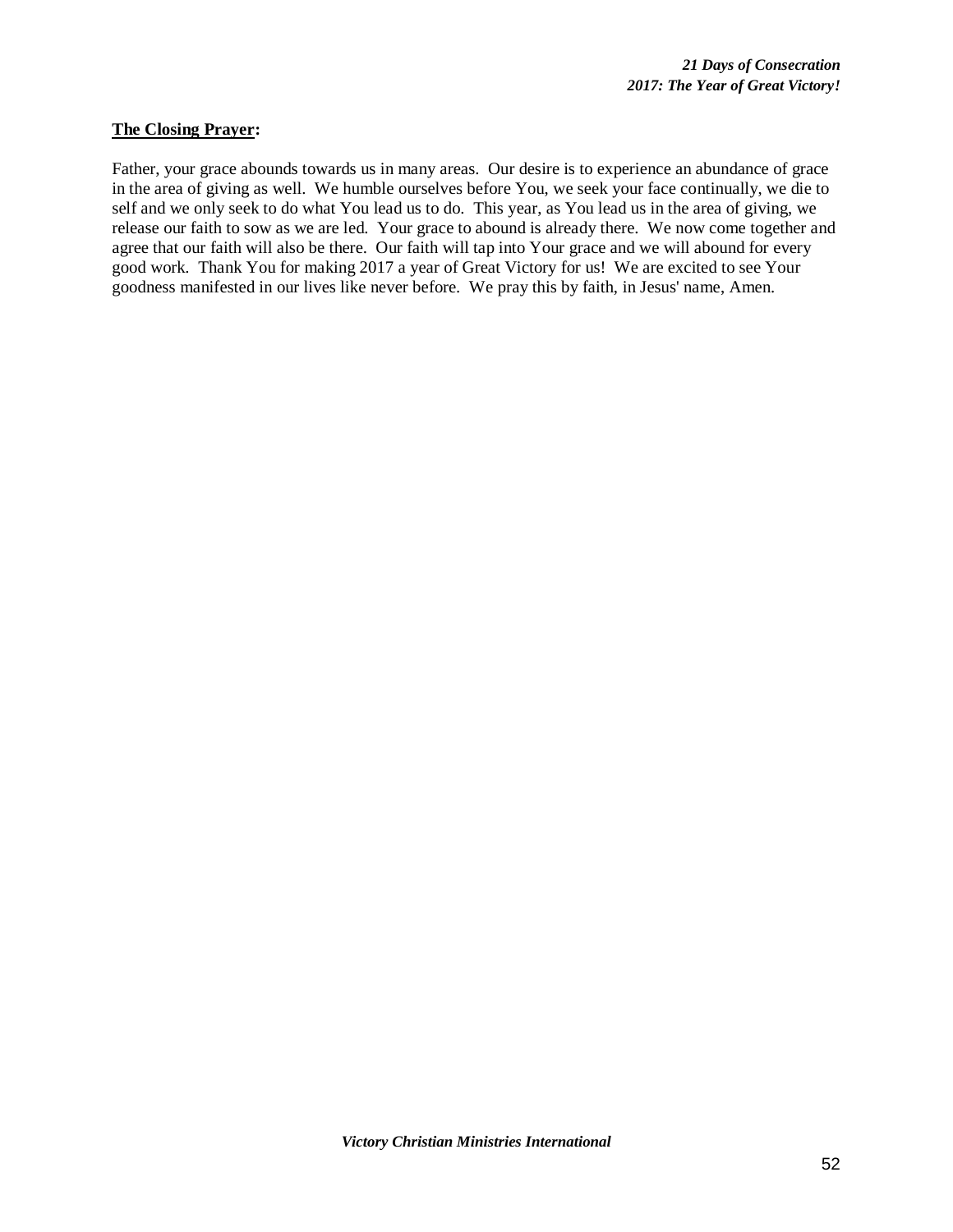# *Declaration of Faith Walking In Divine Prosperity*

Father, You set before me life and death, blessing and cursing. You told me to choose life, promising that both I and my seed would live, that we would love You, and that we would be blessed if we obey Your voice. I made my choice and I chose life and blessing, not death and cursing. I cleave unto You and You alone. You are the Lord of my life and the Lord over my household. You are my life and the length of my days. My household is blessed because we submit to You daily. We call upon no other name, nor do we recognize any other deity. You alone are our God! (Duet 30:19,20; Ex 20:3)

I will never cease to give You thanks Father for making me and my household partakers of the inheritance of the saints in light. You have delivered us from the power of darkness, and have translated us into the kingdom of Your dear Son – Jesus the Christ (Col 1:12,13)

You Father, are able to make all grace (every favor and earthly blessing) abound toward us in abundance, so that we will always, under all circumstances, have more than enough to meet our needs and to give in abundance towards every charitable work (2 Cor 9:8 AMP)

While the earth remains, seedtime and harvest will not cease. I have seed in the ground. I have sown seeds of love, peace, harmony, forgiveness, compassion, and money; and declare that I reap what I sow. As the Lord of Harvest I trust that You will see to it that I receive a correspondent return on every seed sown. I give to the poor and You repay me. I sow into the kingdom, for the gospel's sake, and You bless me with a manifold harvest. I tithe, and I walk under an open heaven (Gen 8:22, Gal 6:7, Mat 9:38, Prov 19:17, Mark 10:30, Mal 3:10)

I seek You first, Your Kingdom, and Your righteousness and because my priorities and my heart are in order, food, clothes, shelter, and everything I need are added to me. I don't pursue things, I pursue You. But since I pursue You, things pursue me. Thank You Father for supplying all my need and for ensuring that there will never be a shortage of food in the cupboard, clothes in the closet, health in our bodies, peace in our home, or money in the bank (Mat 6:33, Phil 4:19)

As the rain comes down from the sky and does not return until it has watered the ground and caused the earth to bring forth and bud, so is Your Word. Your Word never goes forth without accomplishing everything it says it will and prospering everywhere it is sown. The grass withers, the flower fades, but Your Word shall stand forever. Father, this morning I am standing on Your Word. I believe Your Word teaches me that I should be blessed to be a blessing. I receive both Your blessing and responsibility to BE a blessing by faith. I submit to being a channel, a conduit, and an instrument of Your blessing, for Your glory, daily (Is 55:10,11; Is 40:8. Gen 12:1-3)

I thank You Father for blessing me indeed, for enlarging my territory, for keeping Your hand upon me that no evil would befall me, and for using me to expand Your Kingdom plans and purposes in the earth (1 Chron 4:10). I embrace Your blessing this day. In Jesus' name. Amen!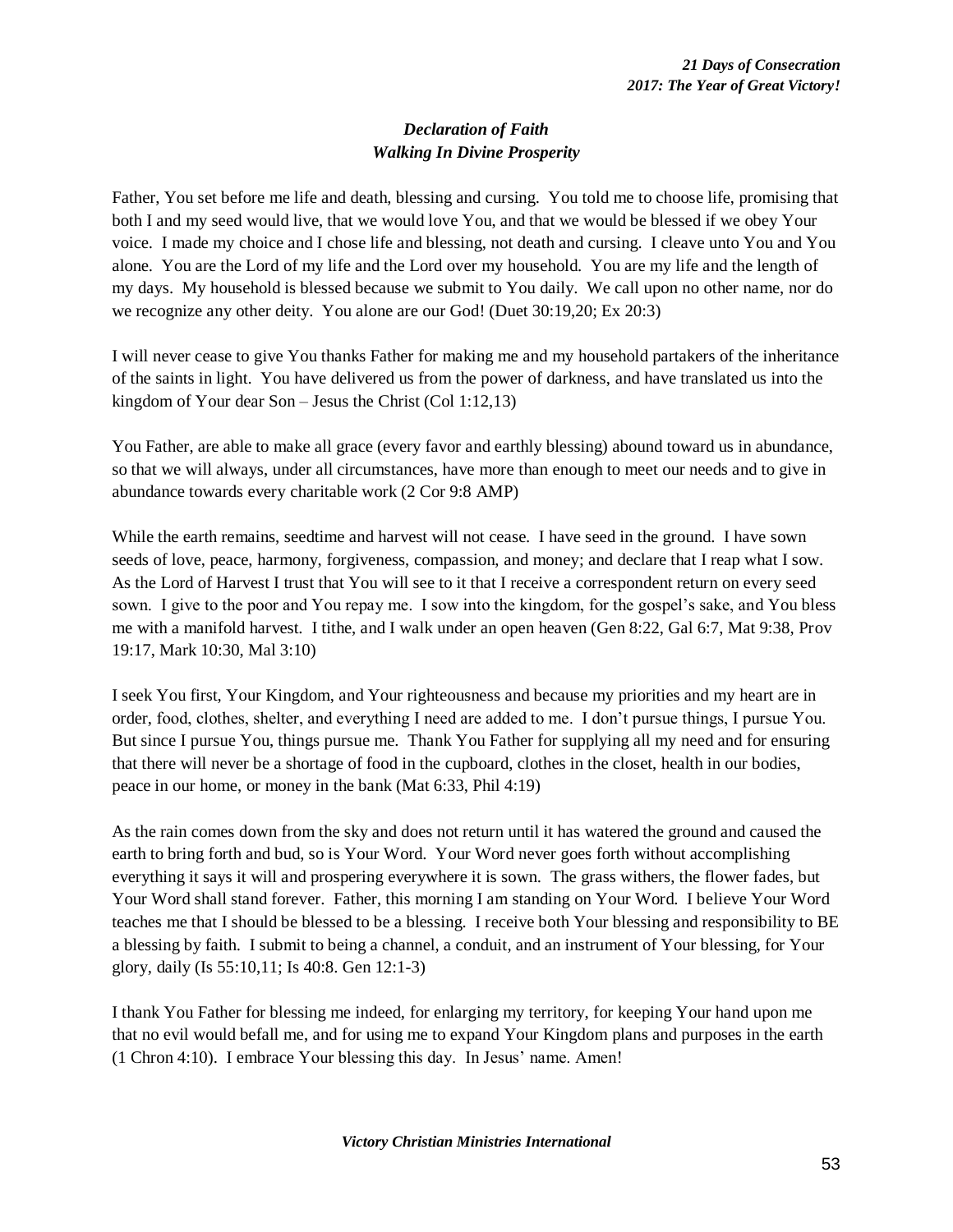# *Declaration of Faith Walking in God's Overall Blessing*

I am alive in Christ and the life that I now live I live for Him. I have been delivered from death. Death has no power over me and the fear of death has no control over me. I operate in the same spirit of faith that Jesus operated in. I make this declaration of faith, according as it is written, I believe, therefore have I spoken. I now speak the Word of God over my life. (Gal 2:20, Heb 2:15, 2 Cor 4:13)

I am the body of Jesus the Christ, the Anointed One and His anointing. Satan has no power over me for I overcome evil with good. I am of God and have overcome satan. Greater is He that is in me than he that is in the world. I fear no evil, for You are with me Lord. (John 16:33, 1 Jn 4:4, Ps 23:4)

Your Word and Your Spirit, they comfort me. No weapon formed against me shall prosper for my righteousness is of the Lord. Everything I do prospers. For I am like a tree planted by the rivers of water. I bring forth my fruit in my season. My leaves do not wither. I am blessed and favored in every area of my life. I am delivered from the evils of this present world, for it is the will of God concerning me. No evil shall befall me; neither shall any plague come nigh thy dwelling. For the Lord gives, and I give, His angels charge over me and they keep me in all my ways. In my pathway is life and there is no death. I am a doer of the Word of God and I am blessed in my deeds. (Isa 54:17, Ps 1:3, Gal 1:4, Ps 91)

I take the shield of faith and quench every fiery dart the wicked one brings against me. Faith enables me to overcome every hindrance, obstacle, and attack. Christ has redeemed me for the curse of the law; therefore, I forbid any sickness or disease to come upon my body. Every diseased germ and every virus that touches my body dies instantly in the Name of Jesus. Every organ and every system of my body functions to the perfection to which God created it to function. I forbid any malfunction in my body in the Name of Jesus. (Eph 6:16, 1 Jn 5:4, Gal 3:13)

I am an overcomer and I overcome by the blood of the Lamb and the word of my testimony. I am submitted to God and the devil flees from me, because I resist him in the Name of Jesus. The Word of God is forever settled in heaven therefore I establish His Word upon this earth. Great is the peace of my children, for they are taught of the Lord. Christ has redeemed me from poverty, Christ has redeemed me from sickness, and Christ has redeemed me from spiritual death. For poverty He has given me wealth, for sickness He has given me health, for death He has given me eternal life. (Rev 12:11, Jas 4:7, Ps 119:89, Isa 54:13, Gal 3:13)

I delight myself in the Lord and He gives me the desires of my heart. I have given and it is given unto to me, good measure, pressed down and shaken together and running over, men give into my bosom. With the same measure I meet it is measured unto to me. I sow bountifully, therefore I reap bountifully. I give cheerfully and my God has made all grace abound toward me that I, having all sufficiency for all things do abound to all good work; having no need of external support. There is no lack in my home. I am a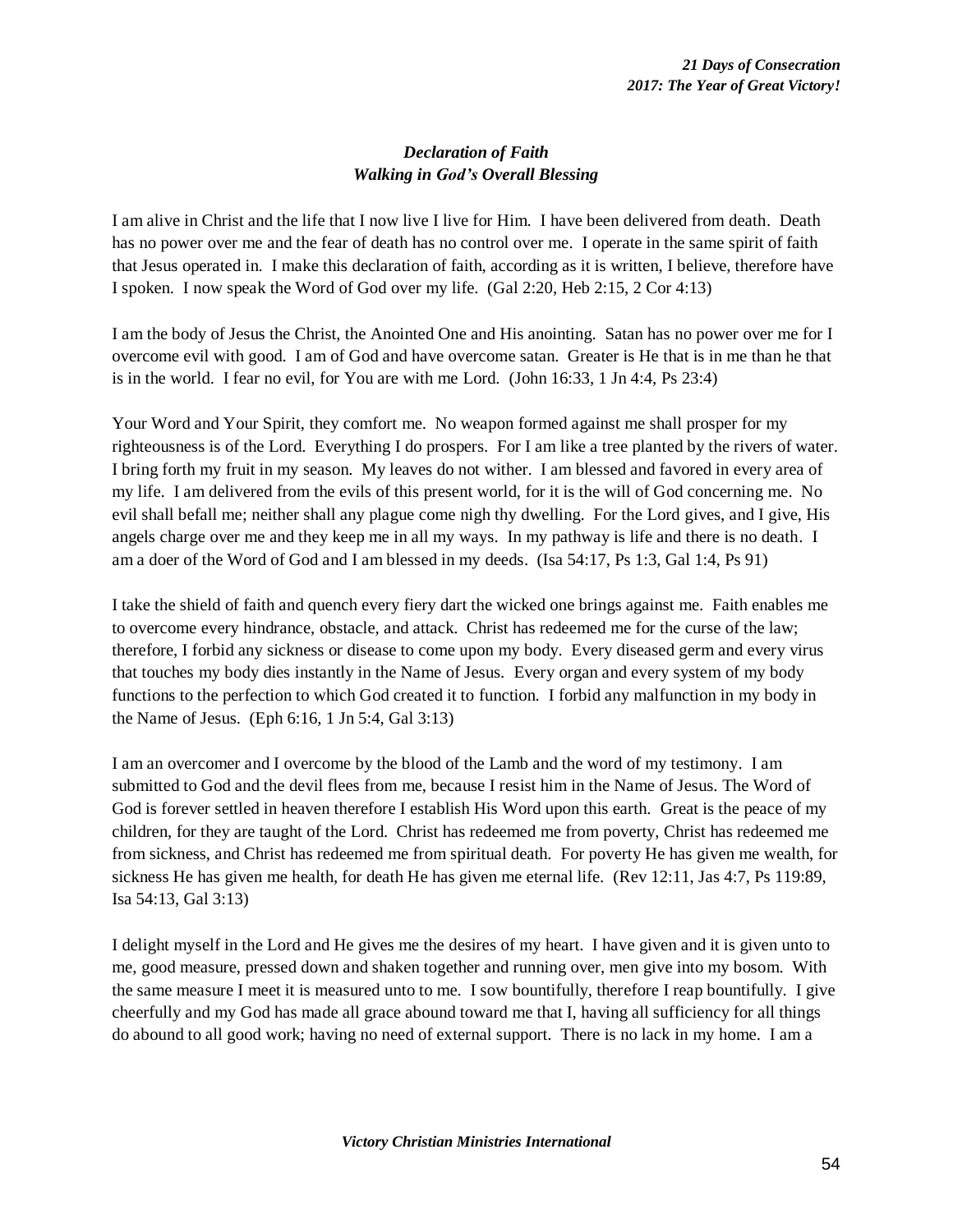sower, I partner with divine projects and God richly supplies all my need according to His riches in glory by the anointed Jesus. (Ps 37:4, Luke 6:38, 2 Cor 9:6-8, Phil 4:19)

The Lord is my Shepherd and I do not want. Jesus was made poor that I through His poverty might be made rich. He came that I might have life and have it more abundantly and I having received the abundance of grace and the gift of righteousness do reign as a king and priest in life by Jesus, the Anointed One and His anointing. The Lord takes pleasure in the prosperity of His servant. It pleases the Lord to bless me richly. Abraham's blessings are mine. (Ps 23:1, 2 Cor 8:9, John 10:10, Rom 5:17, Ps 35:27)

The Spirit of truth abides in me and teaches me all things. The Holy Spirit guides me into all truth. Therefore I confess, I have perfect knowledge of every situation and every circumstance I come up against. For I have the wisdom of God. I trust in the Lord with all my heart and I lean not to my own understanding. In all my ways I acknowledge Him and He directs my path. I let the Word of the Anointed One dwell in me richly in all wisdom. (John 14:17, Prov 3:5-6, Col 3:6)

I follow the good Shepherd. I know His voice. The voice of a stranger I will not follow. I am the righteousness of God faith in Christ Jesus. I am a new creation in Christ I am His workmanship created in the anointed Jesus. I have put off the old man and put on the new man which is renewed in knowledge after the image of Him that created me. (John 10:3-6, 2 Cor 5:21, Eph 2:10, Eph 4:24)

I have received the Spirit of Wisdom and Revelation in the knowledge of Him. The eyes of my understanding have been enlightened – flooded with light. I am not conformed to this world but I am transformed by the renewing of my mind. My mind is renewed by the Word of God. I am strengthened with all might according to God's glorious power. (Eph  $1:17$ , Rom  $12:1-2$ , Col  $1:11$ )

I am delivered from the power of darkness and I am translated into the kingdom of God's dear Son. I am born of God and I have world overcoming faith residing on the inside of me. I can and will do in all things through Christ (the Anointed One and His anointing) who strengthens me. The joy of the Lord is my strength. The Lord is the strength of my life. (Col 1:13, 1 Jn 5:4, Phil 4:13, Neh 8:10)

The peace of God which passes all understanding keeps my heart and my mind through the anointed Jesus. I meditate and medicate on thigs which are good, pure, perfect, lovely, of good report and praise. I allow no corrupt communication proceed out of my mouth but that which is good to edifying that it may minister grace to the hearers. I grieve not the Holy Spirit of God in love and I grow up into the Lord Jesus Christ in all things. I let the peace of God rule in my heart and I refuse to worry about anything. I will not let the Word of God depart from before my eyes for it is life to me. I have found it and it is health and healing to all my flesh. (Phil 4:7-8, Eph 4:29-30, Col 3:15, Prov 4:21-22).

God is on my side. God is in me now. Who can be against me? He has given unto me all things that pertain unto life and godliness. Therefore I am a partaker of His divine nature. I am a believer and these signs do follow me. In the Name of Jesus I cast out demons, I speak with new tongues, I lay hands on the